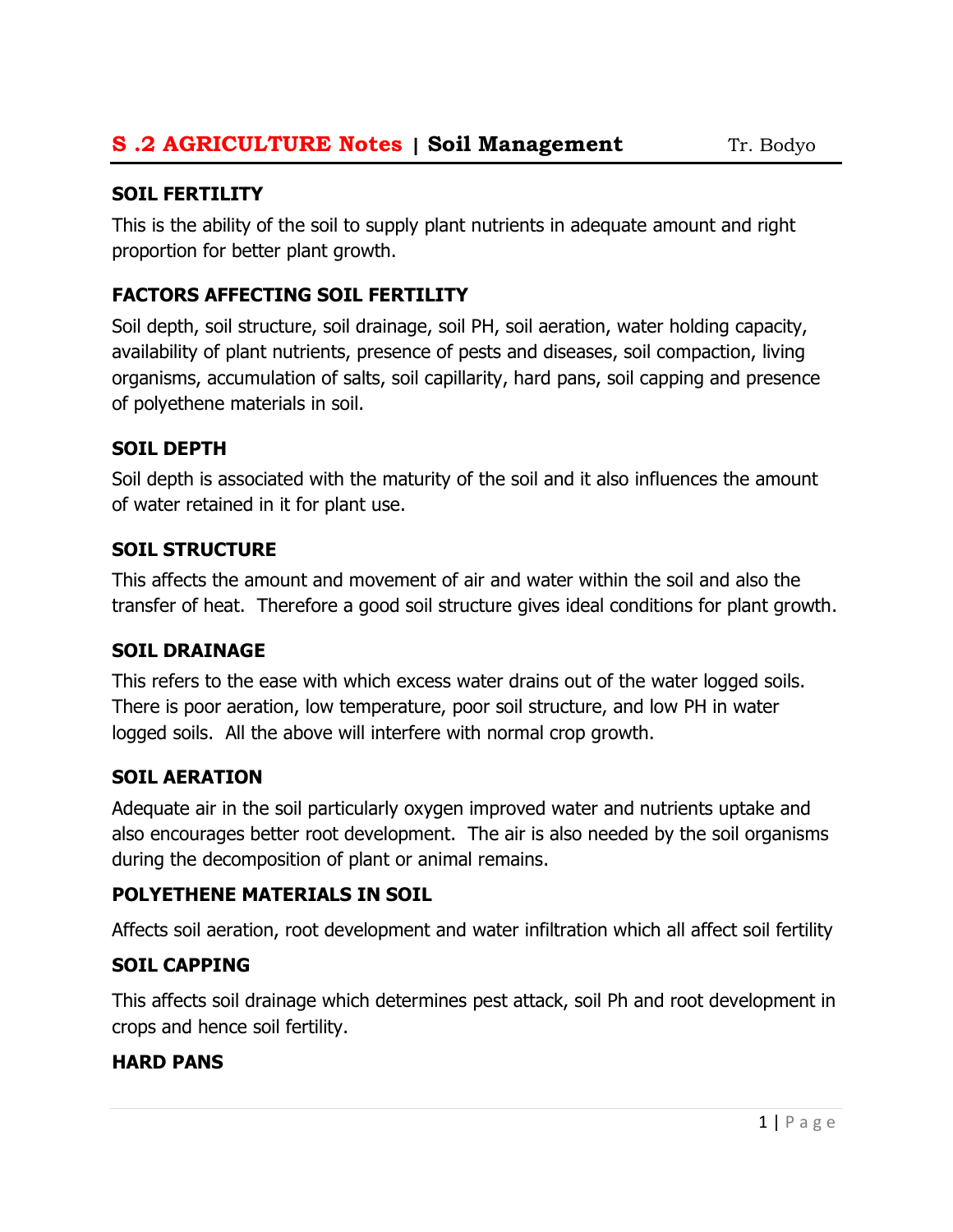This impedes water infiltration hence affecting soil fertility.

## AVAILABILITY OF PLANT NUTRIENTS

Plant nutrients are needed by plants and therefore a soil which contains most of the nutrients and can easily supply them is said to be fertile.

## SOIL PH (SOIL REACTION)

This is the acidity or alkalinity of the soil. It influences the (ability) availability of plant nutrients e.g. at lower PH (acidic) phosphorous and molybdenum are not available but iron, Mg, Zn, K and Boron are available yet unavailable again at high PH (alkaline)

## IMPORTANCE OF SOIL PH.

It affects the presence of certain plant pathogens like bacteria and fungi are not common at low PH but fungi are common

At very low PH the concentration of certain nutrients such as iron and Aluminium in the soil becomes toxic to plants.

Soil PH has a strong influence on the availability of various plant nutrients.

Very low or very high PH inhibits the activity of the soil micro-organisms more especially the nitrifying bacteria.

## TESTING FOR SOIL PH

Place a sample of soil in a dry test tube

Add barium Sulphate/ ammonium Sulphate to the soil sample

Add distilled water to the mixture and shake gently

Add 3 drops of the universal indicator and allow the contents to settle for about 45 minutes

Use the Ph chart to find the ph of the soil by relating with the colour of the contents in the test tube

# ACIDITY IN SOILS.

This is caused by the following:-

- 1. Soil formed from acid rocks: Rocks such as granite contain an excess of silica (Quartz) which combine with water to form acids.
- 2. Presence of humus: Humus may react with iron and aluminum to form complexes which under go hydrolysis to yield hydrogen ions responsible for acidity.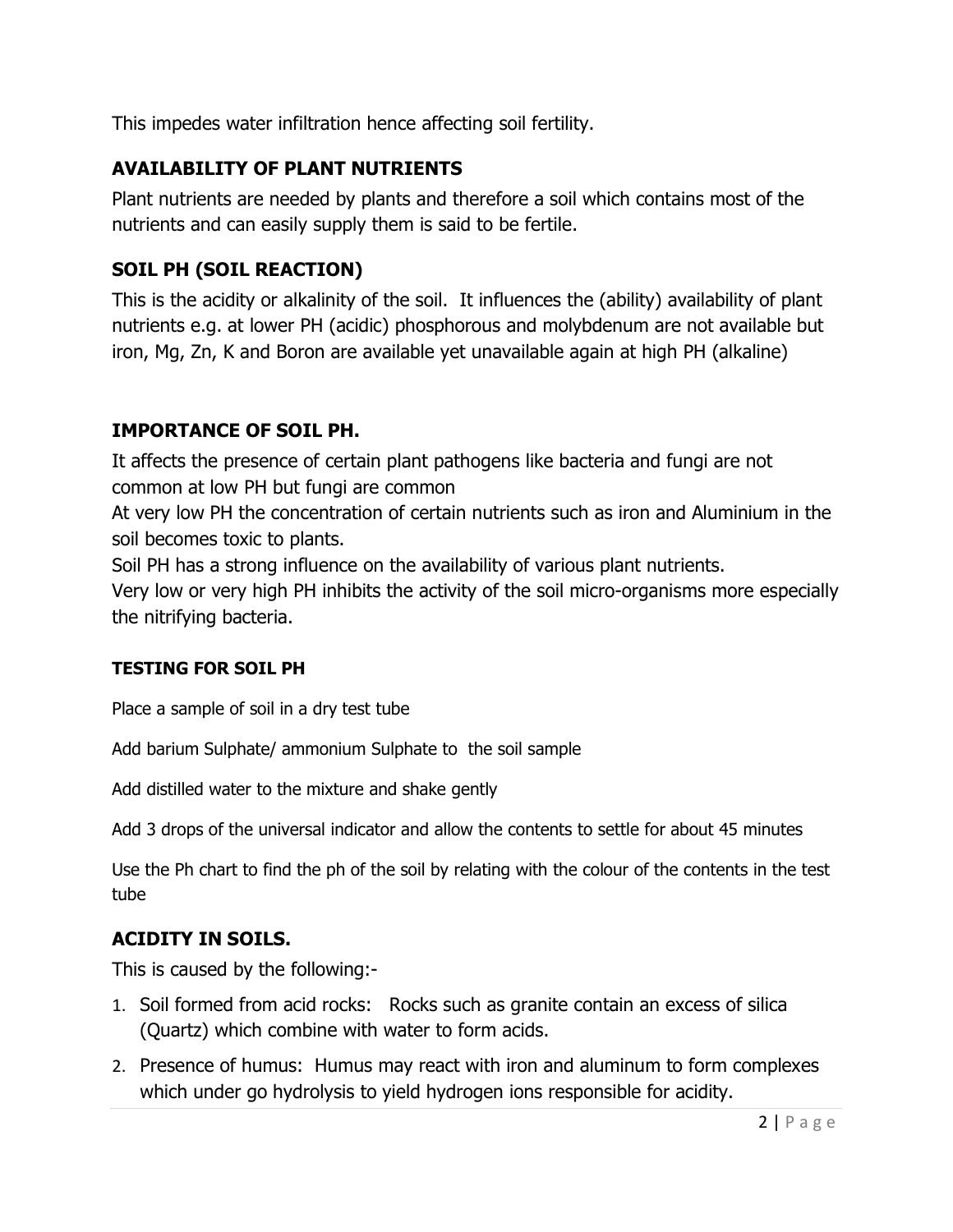- 3. Presence of soluble salts: These may be acidic, neutral, or basic arising from fertilizers mainly.
- 4. Water lodging: This causes hydrolysis of some of cautions in the soil which may release hydrogen ions leading to soil acidity
- 5. Rain water: atmospheric carbondioxide combines with rain water to form a weak carbonic acid responsible for soil acidity.
- 6. Cultivation of crops: The growing of crops can cause acidity when the plant absorbs cations that can be replaced by hydrogen ions.
- 7. Fertilizers application: Application of fertilizers increases cations and anions content in the soil. When the nitrates are leached they move along with cations leaving the H+ behind
- 8. Biological activities in the soil: Anaerobic decomposition of organic matter leads to formation of weak acids in the soil e.g. lactic acids, ethanoic acids (Organic acids)
- 9. The presence of sulphides in the soil: The sulphides in the soil can also cause soil acidity due to the production of H+ ions.
- 10. Presence of sulphides : These can cause acidity to the production of H+

## SOIL AMMENDMENT

Rising of the soil PH to reaction nearer neutral is done by addition of lime a process called liming.

## Liming materials:-

- Calcium carbonate (lime)
- Calcium Sulphate
- Calcium carbonate
- Magnesium carbonate.
- Wood ash
- Sugar factory lime
- Calcium hydroxide
- Calcium magnesium carbonate

## Factors considered before liming

• Soil ph; very high or low ph may require amending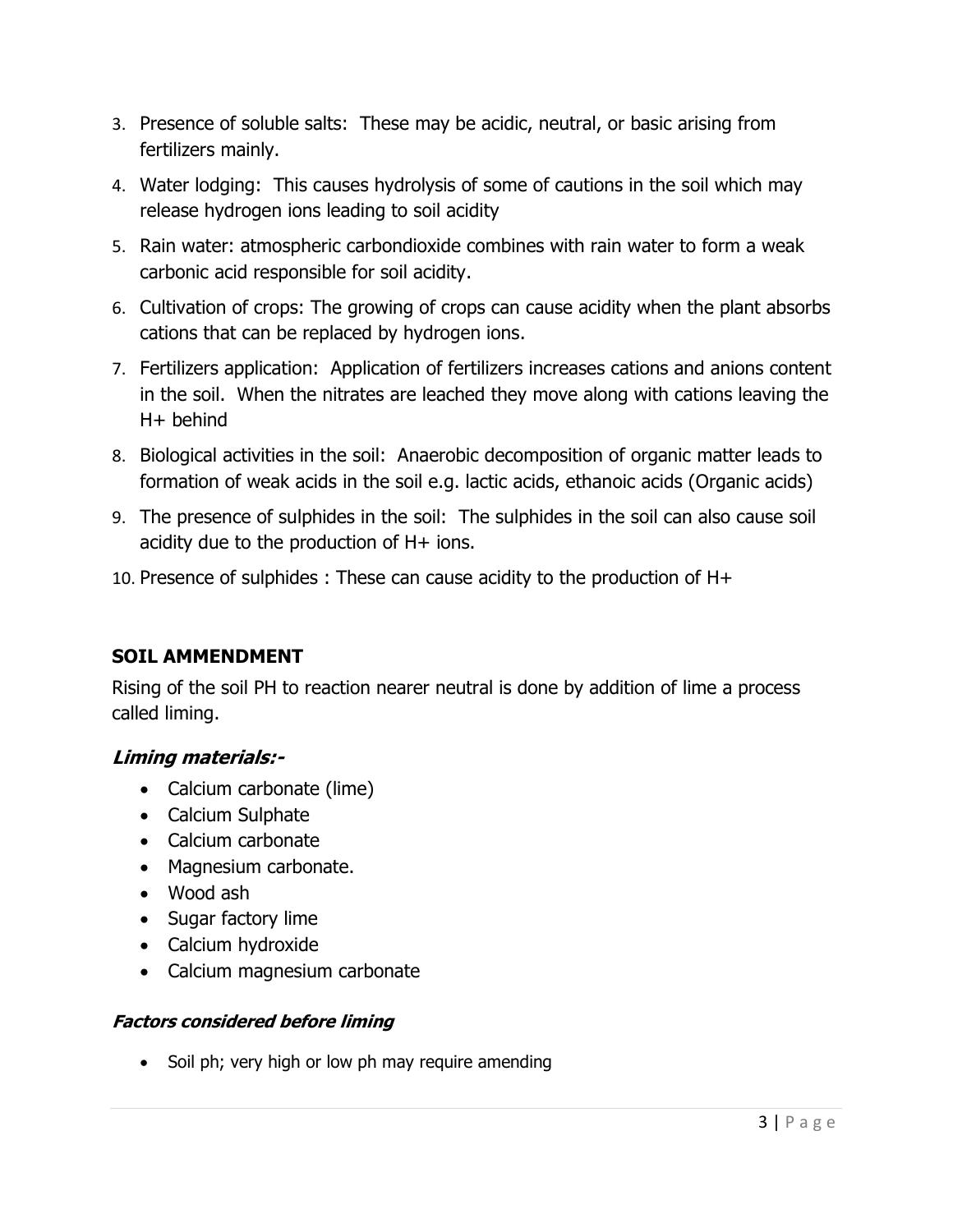- Buffer capacity of the soil i.e. ability to resist change in ph after addition of lime
- Amount of bases in the exchange complex.
- Type of crops to be grown i.e. each crop requires a different ph
- Fineness of the materials to be used for liming
- Amount of manganese present in the soil

### Importance of liming:-

- It increases the use of nutrients by crops leading to increased yields.
- It increases the microbial activity in the soil
- Organic matter decomposition in the soil is accelerated
- It increases the availability of plant nutrient and their supply like phosphates.
- Make soils easy to cultivate more especially clay soil
- Ensures sufficient utilization of soluble acidic manures such as phosphates
- Keeps the soil in good condition for crop growth.

### Negative effects of liming

- It can lower the yields of crops in later years if the PH is allowed to increase continuously.
- It is expensive therefore can increase the production.
- It decreases the future supply of plant nutrients
- Accelerated organic matter (OM) decomposition causes a decline in organic matter content of the soil.

## Characteristics of a good liming material

- It should have a mild alkanising effect
- It should have a favouable effect on soil
- Should be cheap and readily available
- Should not affect soil microbes
- Should not affect availability of crop nutrients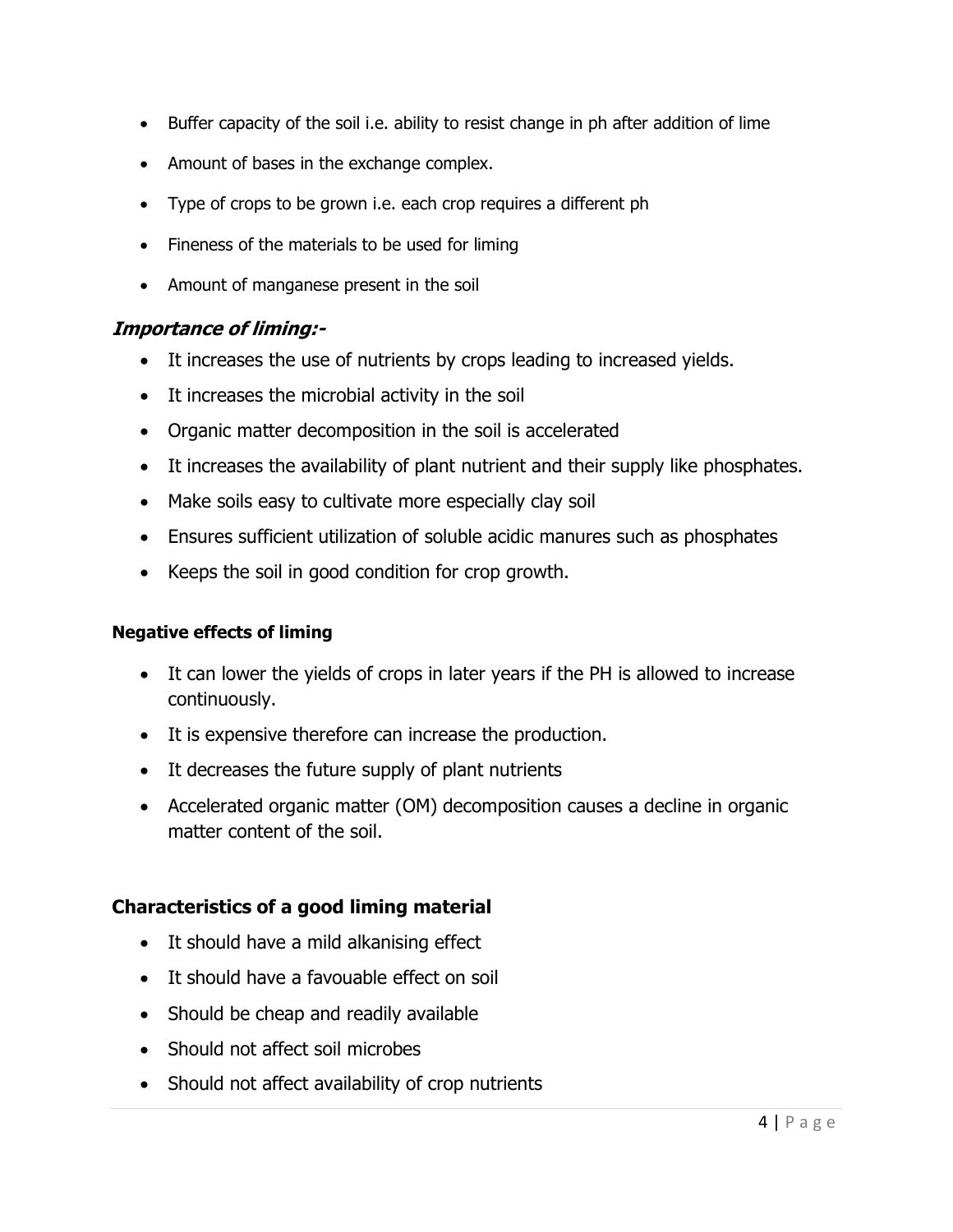## LOSS OF SOIL FERTILITY

Soil can loose fertility through:-

- Soil capping
- Change of soil PH
- Build up of pests and diseases in the soil
- Burning
- Formation of hard pans
- Soil erosion
- Over cultivation
- Crop removal during harvesting
- Large number of weeds.

## Soil Capping

This is the formation of an impervious layer on the surface of soil which prevents water infiltration. This stops the dissolution of plant nutrients and proper root development

### Formation of Hard Pans

This is an impervious layer formed just beneath the soil surface and can be caused by continuous ploughing at the same depth. It prevents water percolation and proper crop root development.

## Over cultivation

This causes rapid oxidation of organic matter by micro organisms leading to loss of fertility.

### Effects of over cultivation of arable land

- Destroys Soil structure making the land more prone to erosion
- Increases production costs by engaging more labour in cultivation
- Can destroy crop roots
- Can increase evaporation of moisture from soil by increasing surface area for loss.
- Increases oxidation of crop nutrient hence loss of fertility

## Crop removal during harvesting

The removal of crops from the garden or their products from the garden carries away all the nutrients concentrated in their tissue and seeds.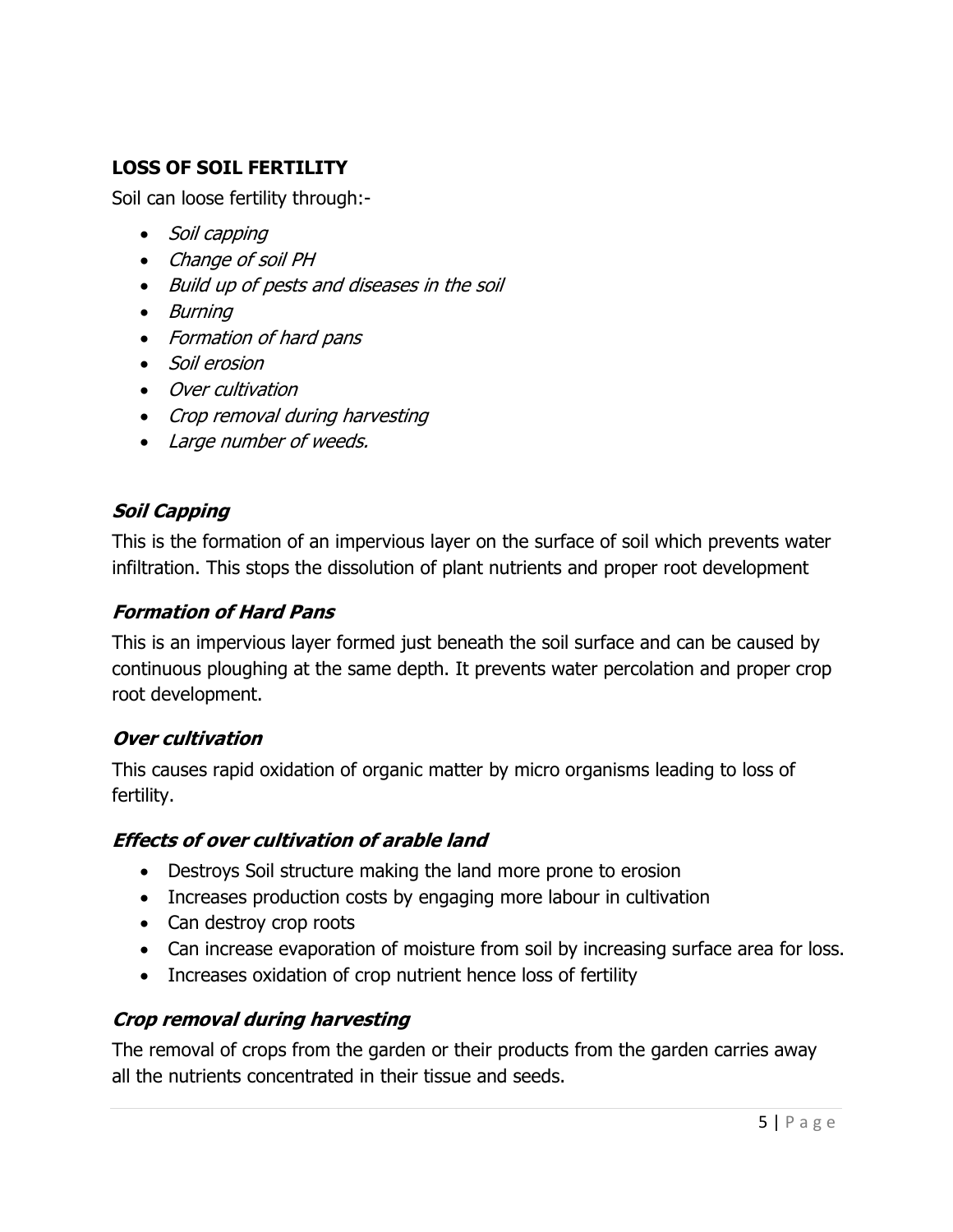## Weeds over growth

These use a lot of nutrients and therefore cause loss of nutrients from the soil

## Leaching

This is the washing out of soil nutrients in both solution and suspension to the deeper layers of the soil where plants can not utilize it.

## Soil erosion

This carries away the more productive top layer of soil leading to loss of fertility

## Change of soil PH

Some plants nutrients are available at low PH e.g. iron, Mg, A1, Zn, K and Boron while others are favoured by a high PH e.g. phosphorous and molybdenum

## Build up of pests and diseases

This may be caused by mono-cropping and therefore less products expected from such a soil.

## MAINTAINANCE OF SOIL FERTILITY

The fertility of the soil can be maintained through the following ways:-

**1. Crop rotation:** Is the growing of different crops on the same piece of land in a particular sequence season after season for proper utilization of nutrients

Follow the guide lines.

- Legumes should alternate with other crops since they increase soil fertility by fixing nitrogen
- Crops with high nutrient requirement should come first on a newly cultivated piece of land to utilize a high content of nutrients present at this stage.
- Deep rooted crops should alternate with the shallow rooted crops since deep rooters bring nutrients to the upper layers of soil for shallow rooters to use
- Cover crops should be included in the rotation to control erosion.
- A fallow period should be included in the rotation to preserve soil structure and restore the lost nutrients.
- Crops that are easy to weed should alternate with those that are difficult to weed.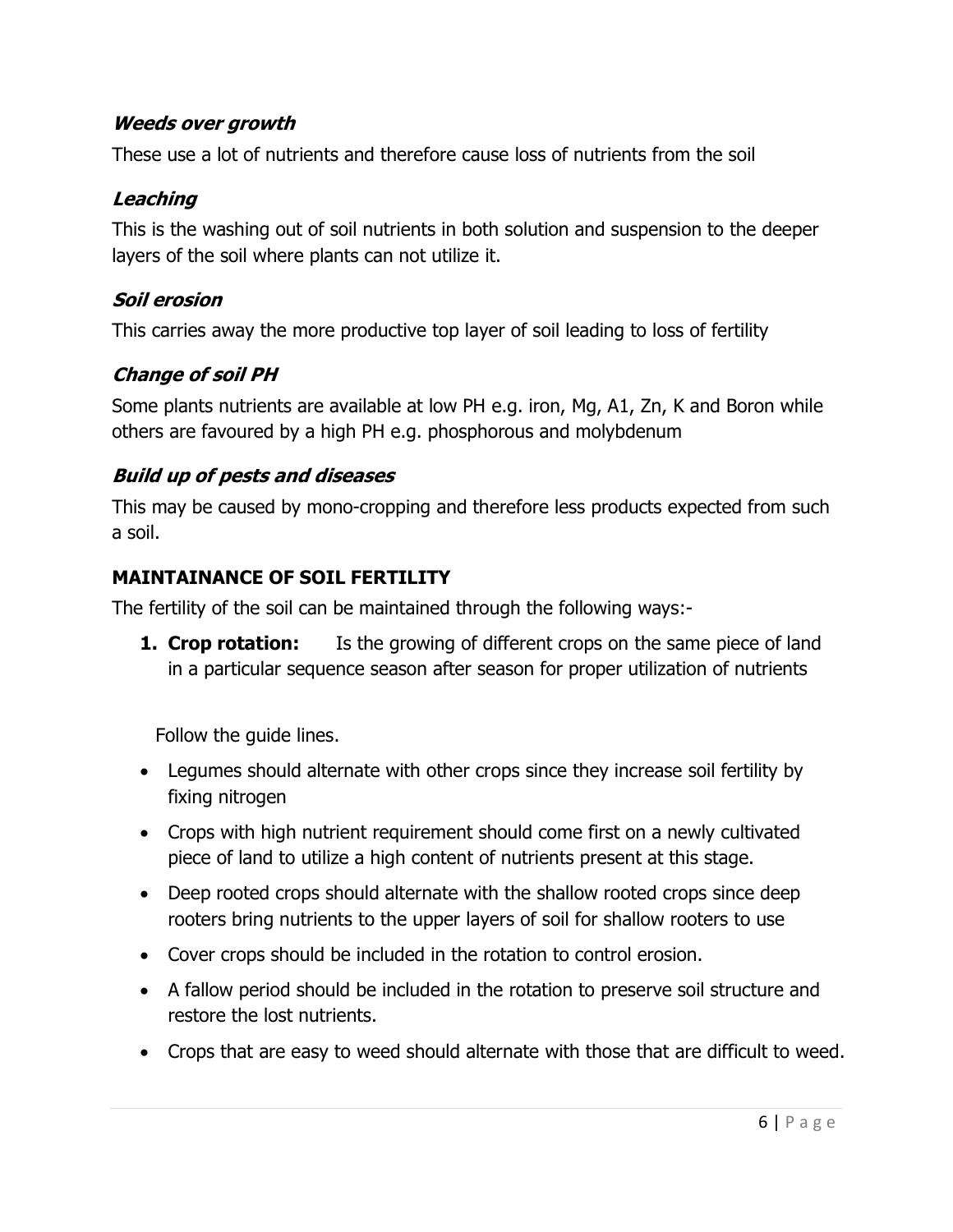Crops attacked by similar pests and diseases should not succeed one another in the rotation to reduce spread

## Importance of crop rotation

- There is maximum use of soil nutrients since different crops with different nutrients requirements are involve in the rotation.
- Pests and diseases are easily controlled by breaking their cycle and starvation.
- Parasitic weeds like *string spp* in sorghum are easily controlled under crop rotation.
- The nitrogen content of the soil can be improved more especially if legumes are included in the rotation.
- Good rotation evens out Labour requirement throughout the year.
- It spreads financial risks over several crops
- Some deep rooted crops in the rotation will recycle nutrients.
- Soil erosion can be controlled during the fallow period when grasses are allowed to grow on the land or by the binding action of the plant roots.

| Year           | Plot 1         | Plot 2         | Plot 3         | Plot 4         |
|----------------|----------------|----------------|----------------|----------------|
|                | Sweet potatoes | <b>Beans</b>   | Cassava        | <b>Millet</b>  |
| $\overline{2}$ | Millet         | Sweet potatoes | <b>Beans</b>   | Cassava        |
| 3              | Cassava        | Millet         | Sweet potatoes | <b>Beans</b>   |
| $\overline{4}$ | <b>Beans</b>   | Cassava        | Millet         | Sweet potatoes |
|                | Fallow         | Fallow         | Fallow         | Fallow         |

## An example of a four year crop rotation

NB After the fourth year the farmer can decide to have a fallow period

## Limitations of crop rotation

- Shortage of land due to an increasing human population
- Presence of permanent building that cannot be rotated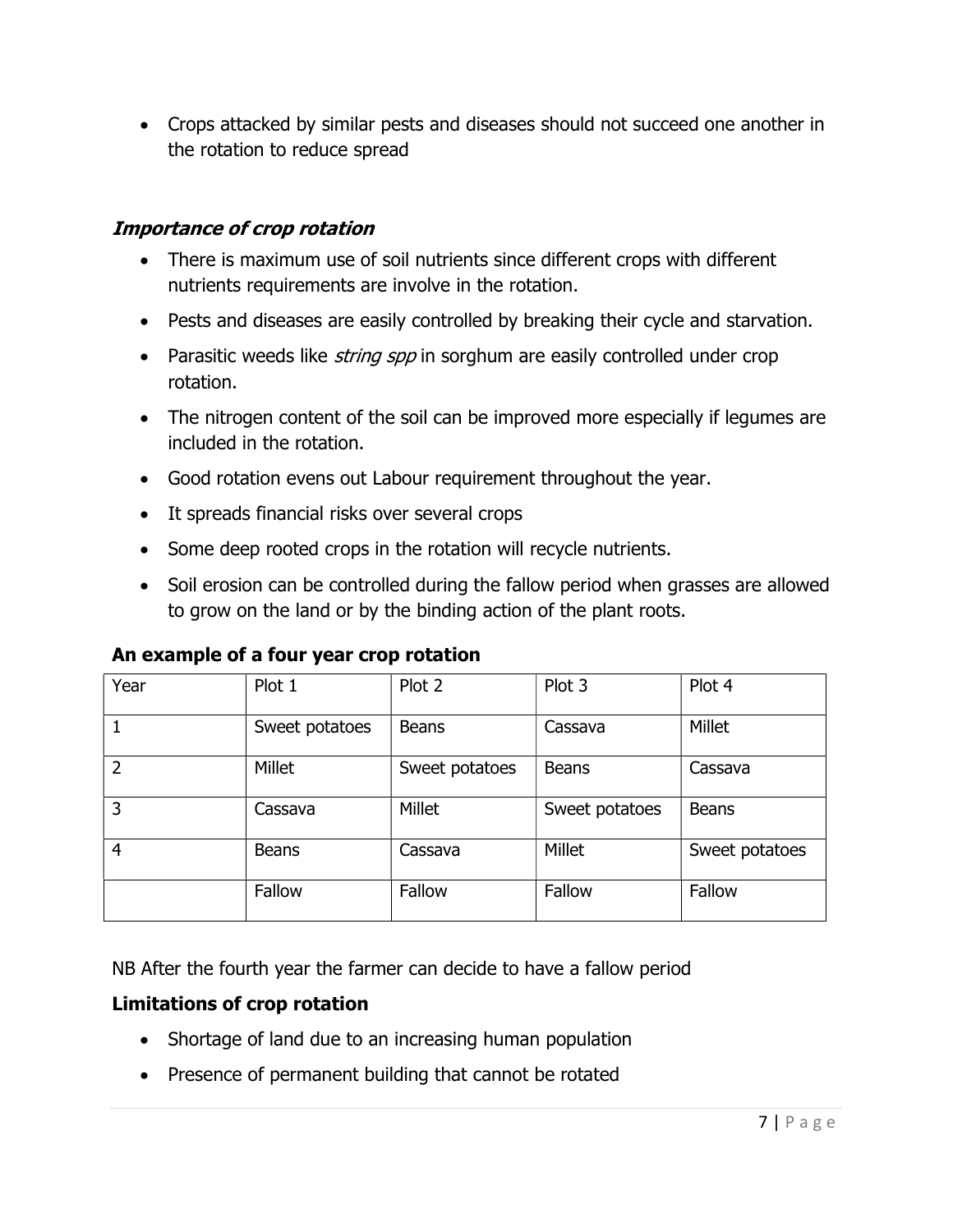- Introduction of perennial crops with a long gestation period
- Merits of the practice cannot be easily recognized by farmers hence difficult to convince them
- **Proper weed control:** weeds compete with crops for soil nutrients. A high population of weeds will extract a lot of nutrients from the soil making it infertile in the long run.
- **Mulching:** Is the covering of top soil with dry plant materials or artificial substances like polythene papers. Apart from conserving the soil moisture and suppressing weeds, mulches also rot and add fertility to the soil.
- **Minimum tillage:** Minimum disturbance of the soil will conserve its organic matter content and moisture hence maintaining fertility.
- **Soil pH control:** At different pH some macro and micro elements are present while others are absent. The soil pH can be maintained through liming and addition of fertilizers.
- Addition of manure: The addition of both organic and inorganic manure will increase the amount of soil nutrients therefore maintaining the fertility. However, over use of artificial manure can cause acidic conditions in the soil that may lower soil fertility.
- **Soil erosion control:** The washing away of the most fertile top soil leads to loss of soil fertility as well. Methods of controlling soil erosion like terracing, mulching, contour ploughing etc should be used.
- **Improving on soil drainage:** This will eliminate water logging with all its disadvantages like increased leaching
- **Improving on the water holding capacity of the soil:** Water is needed by plants in the absorption of soil nutrients and in photosynthesis therefore water holding capacity of the soil should be improved to maintain the soil fertility through the addition of organic manures.

## COMPONENTS OF SOIL

Soil is composed of living organisms (micro and Macro), air, mineral elements, organic matter and water.

# Living organisms

These include micro organisms like bacteria, fungi, protozoa, etc. It also includes macro living organisms like earth worms and some insects.

## Importance: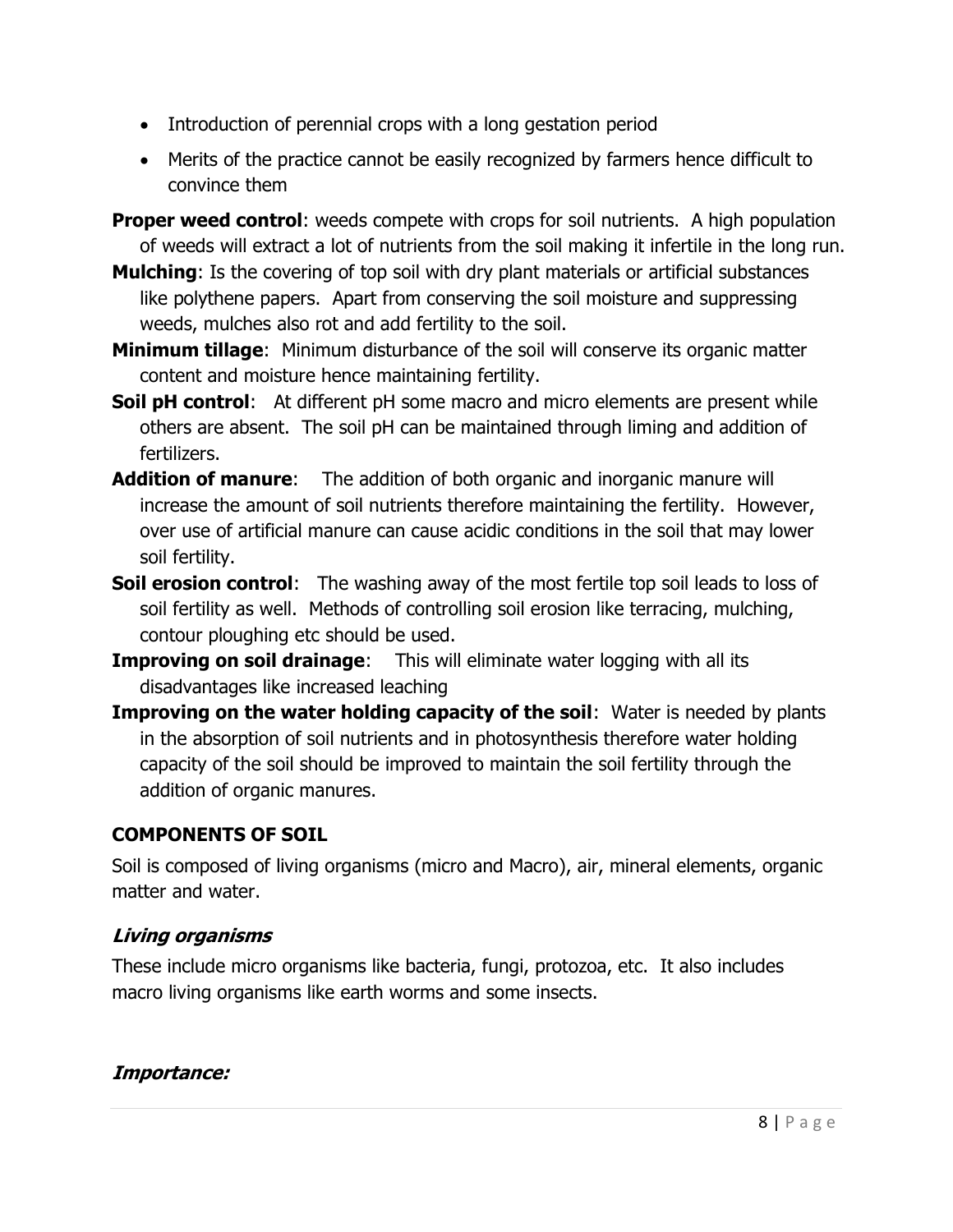- They carry out decomposition of dead plants and animals remains to produce humus which is used by plants.
- Some bacteria like Rhizobia fix nitrogen into the soil
- After their death more especially the macro organisms decompose and add fertility to the soil.
- Other living organisms like earthworms, excrete urea which adds fertility to the soil by providing nitrogen.
- They aerate the soil by making tunnels. The more tunnels, the more the aeration.

## AN EXPERIMENT TO SHOW THAT SOIL CONTAINS LIVING ORGANISMS.

Apparatus

- 2 conical flasks
- Lime water
- 2 muslin bags
- 2 samples of soil i.e. sample A sterilized soil and sample B fresh top soil.

## **Procedure**

- Label the conical flasks i.e. A and B
- Pour about 10cm3 of lime water in each of the flasks.
- Put fresh top soil in the muslin bag and hung it in the conical flask A and sterilized top soil in another muslin bag in B as shown below.

## Observation:

After 8 hours the lime water in flask A will turn milky while in flask B there will be no observable change.

## **Conclusion**

The lime water in flask A turned milky due to the presence of living organism in the soil that respire releasing carbondioxide which turns lime water milky.

# SOIL AIR

Soil contains air, the biggest portion being  $CO<sub>2</sub>$  and  $O<sub>2</sub>$ . Soil air is used by living organisms in respiration and also the plant roots.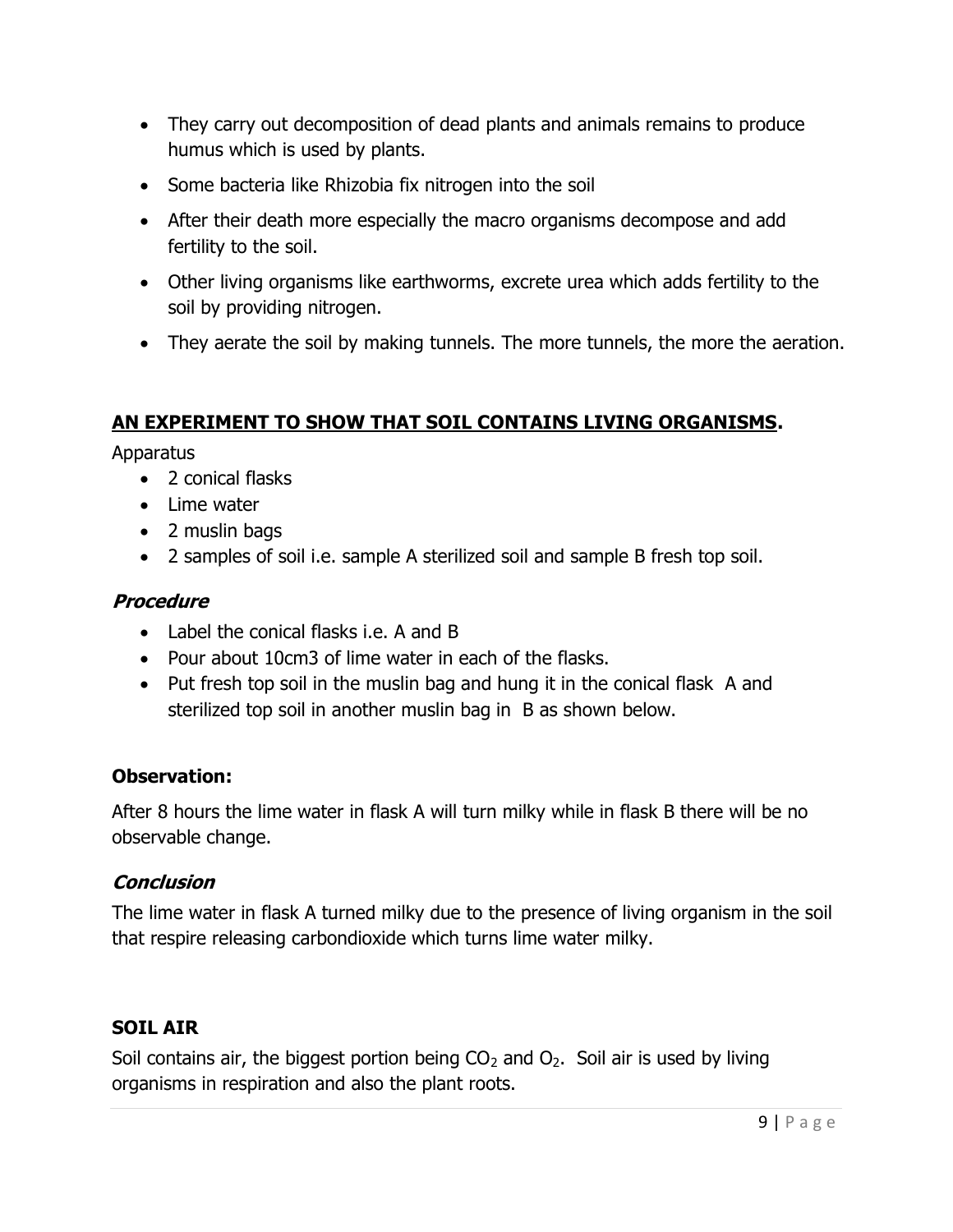**N.B.** Water and air occupy the same position and therefore high level of water in the soil will reduce the amount of air in that particular soil.

# Apparatus:

- Soil sample
- Distilled water
- A beaker
- Stirring rod

# **Procedure**

- Put the dry soil sample in the beaker to cover  $\frac{1}{4}$  of it.
- Pour twice the volume of soil water, and stir continuously

## **Observation**

Air bubbles are seen coming out of the water in the beaker

Dry soil contains air.

# EXPERIMENT TO DETERMINE THE AMOUNT OF AIR IN SOIL

# Apparatus:

- Dry soil sample
- At least two measuring cylinders
- Distilled water
- A beaker.

# Procedure:

Measure off 50cm<sup>3</sup> of dry soil and transfer to another dry measuring cylinder.

Measure off 50 $cm<sup>3</sup>$  of water and add it to the soil in the measuring cylinder.

# **Observation**

Bubbles of air are seen escaping when the two are added and the volume of the mixture is less than the expected  $100 \text{cm}^3$ .

# Conclusion:

The difference between the expected volume of the mixture (100cm<sup>3</sup>) and the actualvolume will be that of air e.g.  $(50 + 50)$  cm<sup>3</sup> = 100cm3 expected.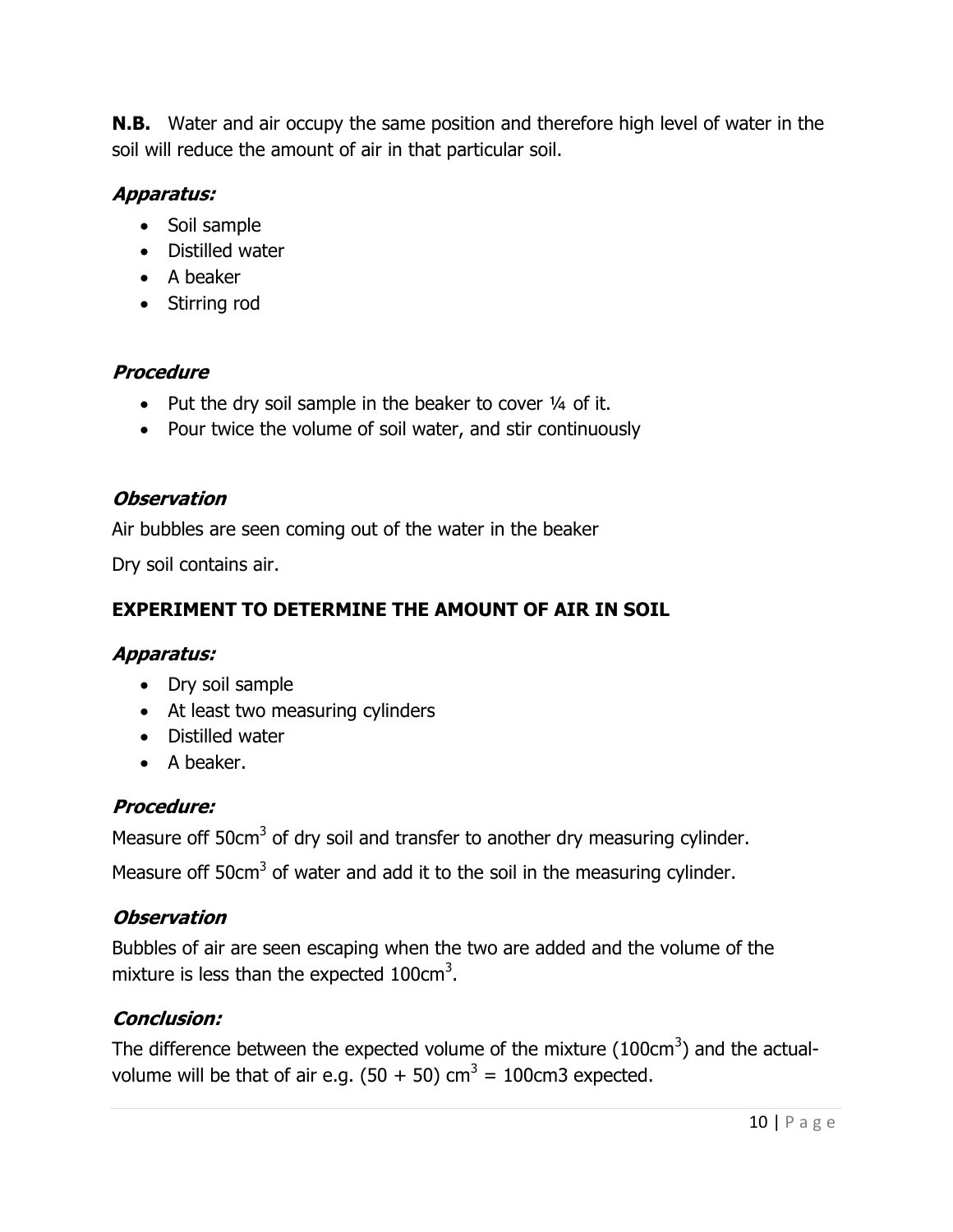Actual =  $70 \text{cm}^3$  $100 - 70 = 30$ cm<sup>3</sup> Air = 30cm<sup>3</sup>

## EXPERIMENT TO DETERMINE WHETHER SOIL CONTAINS WATER

## Apparatus

- Dry soil sample
- Boiling test tube
- Heat source
- Stirring rod.

### **Procedure**

- Pour dry soil up to  $1/3$  of the test tube.
- Put the test tube on a heat source for about 5minutes.

### Observation:

As the heating goes on, vapour condenses at the cooler part of the test tube.

#### **Conclusion**

Soil contains water.

### SOIL PERMEABILITY.

This is extent to which a soil allows water to pass and spread through it. However sometimes soil permeability and soil drainage are considered to be the same.

### Soil drainage

Refers to the relative ease by which water passes through the soil.

### EXPERIMENT TO SHOW WATER RETENTION (DRAINAGE) IN SOIL

### Apparatus

- Atleast 3 filter funnels
- Filter paper / cotton wool
- Three soil samples i.e. clay, sand, and loam
- Clean water
- Stop clock
- Atleast three measuring cylinders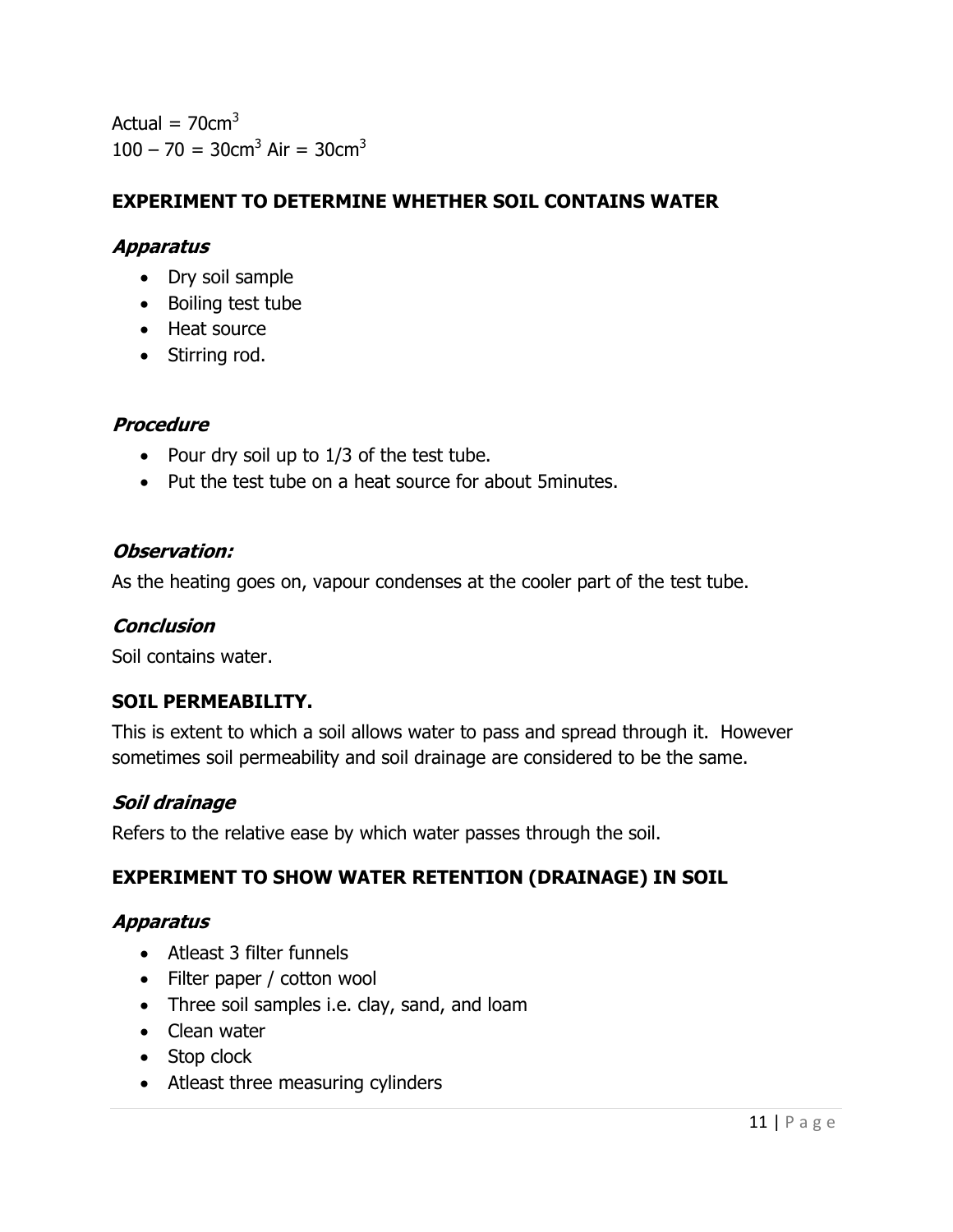## Procedure

Arrange the practical as below:-

- Water should be added to each of the funnels in the same quantities.
- A stop clock should be used to measure the time taken for a particular quantity of water to pass through each sample.

## Observation:

After a specific period of time its observed that clay soil retains a lot of water than loam and sandy soils. Therefore clay soil is poorly drained while sandy soil is well drained.

## EXPERIMENT TO FIND OUT THE AMOUNT OF ORGANIC MATTER IN THE SOIL

### Apparatus needed

| Heat source      | evaporating dish | Tippled stand |
|------------------|------------------|---------------|
| Weighing balance | Stop Clock       | Stirring rod  |

Soil sample

## **Procedure**

- Weigh the evaporating dish and its weight recorded as X g
- Weigh a dry sample of soil and call it W g.
- Add the two weights and the total should be called "y" i.e.  $(CX+W)$   $q = Yq$ .
- Place the dish with the soil on heat source for about 30 minutes.
- Remove the dish after that time and cool it.
- Weigh the dish and the soil and call it Zg
- The weight of organic matter in soil  $=$  Yg-Zg  $=$ P g
- Pg is the loss in weight as a result of loss due to organic matter.

## SOIL PRODUCTIVITY.

This refers to the ability of the soil to produce and sustain high crop yields.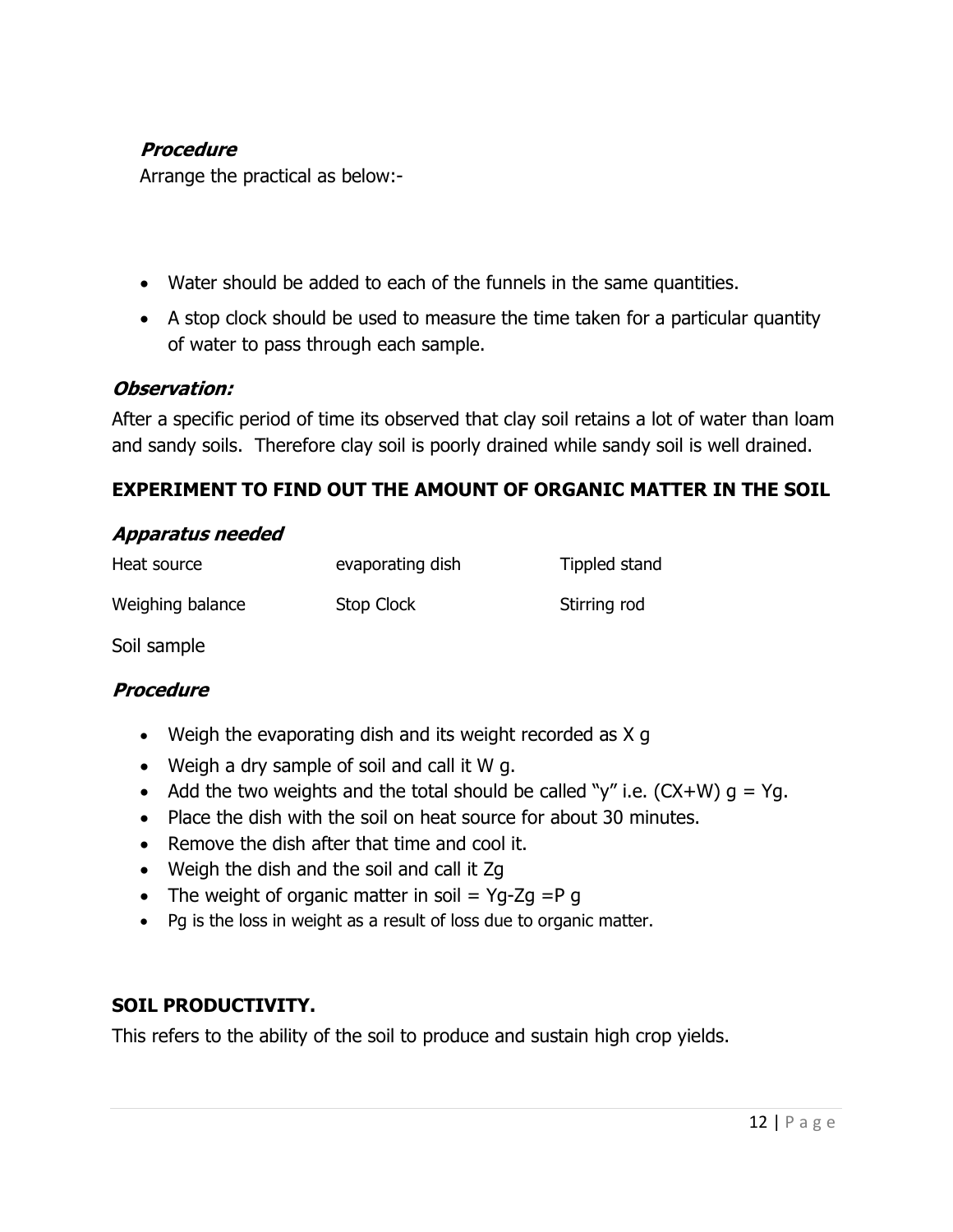## CHARACTERISTICS OF PRODUCTIVE SOIL

- It should be well drained.
- It should be of a sufficient depth for good root penetration and growth.
- It should be well aerated.
- It should have a good water holding capacity.
- It should have enough nutrients which must be the right proportions.
- It should be fee from crop pests and diseases.
- It should have a right PH for the particular crop to be grown on it.
- It should have a good structure and texture.

## PLANT NUTRIENTS

Plant nutrients can be divided into two major groups i.e. Macro and Micro nutrients.

## Macro nutrients (major elements)

These are nutrients needed by plants in large quantities e.g. carbon, oxygen, hydrogen, nitrogen, phosphorous, potassium, calcium, magnesium and Sulphur.

## Micro elements (trace elements)

These are nutrients needed by plants in small quantities though they are very important for plant growth. E.g. iron, manganese, copper, molybdenum, zinc, chlorides and cobalt.

## Macro nutrients

## Nitrogen:

This is one of the most important elements needed by plants yet its deficient in most areas of East Africa.

## Uses of nitrogen to plants

- Its necessary for the formation of chlorophyll
- It improves the quality and quantity of leaf crops such as cabbages, dodo, etc.
- It is a constituent of plant proteins.
- It helps in cell division and therefore responsible for growth
- Controls the use of phosphorus and potassium in the plants.

## Deficiency symptoms of Nitrogen in plants.

- There is restricted root development
- Plants become stunted.
- There is even yellowing and loss of leaves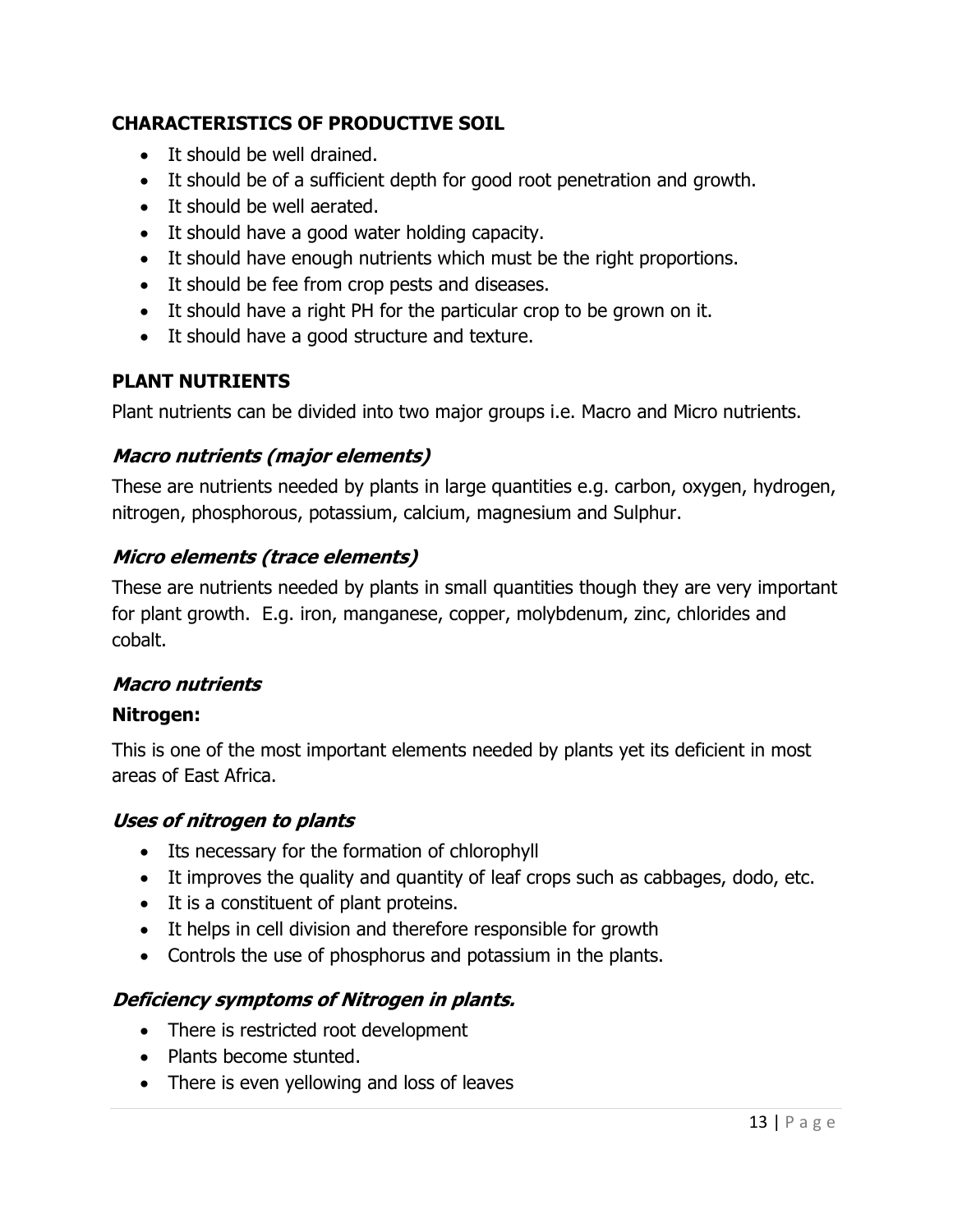• There is pre-mature ripening of fruits.

## Signs of excess nitrogen in plants.

- Excessive leaf production
- Delayed maturity
- Leaf and stem logging
- Scotching of leaves
- Poor crop yields

## Fate /loss of nitrogen from the soil

Crop removal during harvesting Soil erosion. Through leaching Burning of crop residues Volatilization (denitrification; oxidation of nitrates to atmospheric nitrogen)

## Sources of nitrogen

- Commercial fertilizers e.g. NPK, Urea, CAN, Sulphate of ammonia, Diammonium phosphate (DAP)
- Organic fertilizers like farm yard manure, compost manure and green manure.
- Lightening.

# **PHOSPHOROUS**

## **Importance**

- Encourages the formation, development and establishment of roots.
- It is necessary in the formation of fruits and seeds.
- It is needed for cell division
- Production of fats and proteins.
- It helps in nitrogen break-down during respiration
- It is a constituent of nucleic acid (DNA, RNA)
- It is important in the synthesis of nucleoprotein
- It is a constituent of phospholipids.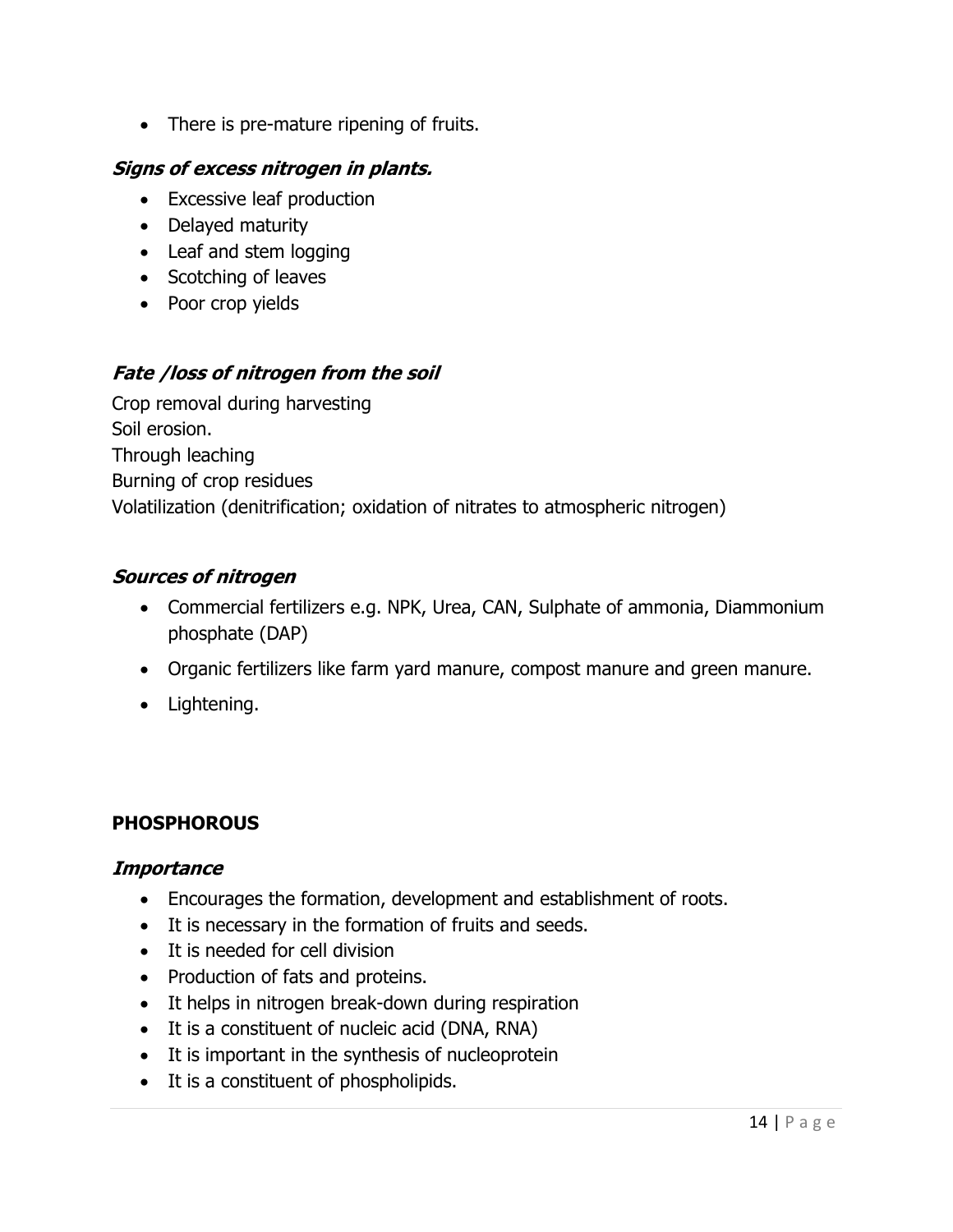- It gives resistance to certain diseases in crops.
- Its essential part of all the sugar phosphate in photosynthesis and other metabolic processes.
- Improves the quality of crops more especially vegetables.

### DEFFICIENCY SYMPTOMS

- Purple colouration of the leaf especially at the margin.
- Low yield of grains, fruit and root crops
- Slow growth rate resulting into late maturity of the crops.
- Red necrotic areas on the leaves, petioles etc.
- Distortion of the leaf shape
- Older leaves become dark brown.
- There is a general overall stuntedness and leaf fall.

### POTASSIUM

#### **Importance**

- It increases resistance to certain diseases
- It encourages root development and growth
- It is necessary for formation of starch and transport of sugar within the plant.
- It is essential for chlorophyll formation.
- It is needed in nitrogen metabolism and protein synthesis.
- It reduces lodging in plants by strengthening cellulose cell wall.
- It controls stomatal movement hence loss of water.
- Its important to folic metabolism
- It has been linked with carbohydrates metabolism.
- It regulates water in plant cells.

### Deficiency symptom

- Retarded root development
- Plants are easily attacked by diseases
- Leaves dry out at the edges
- Premature loss of leaves
- Chlorosis can also be experienced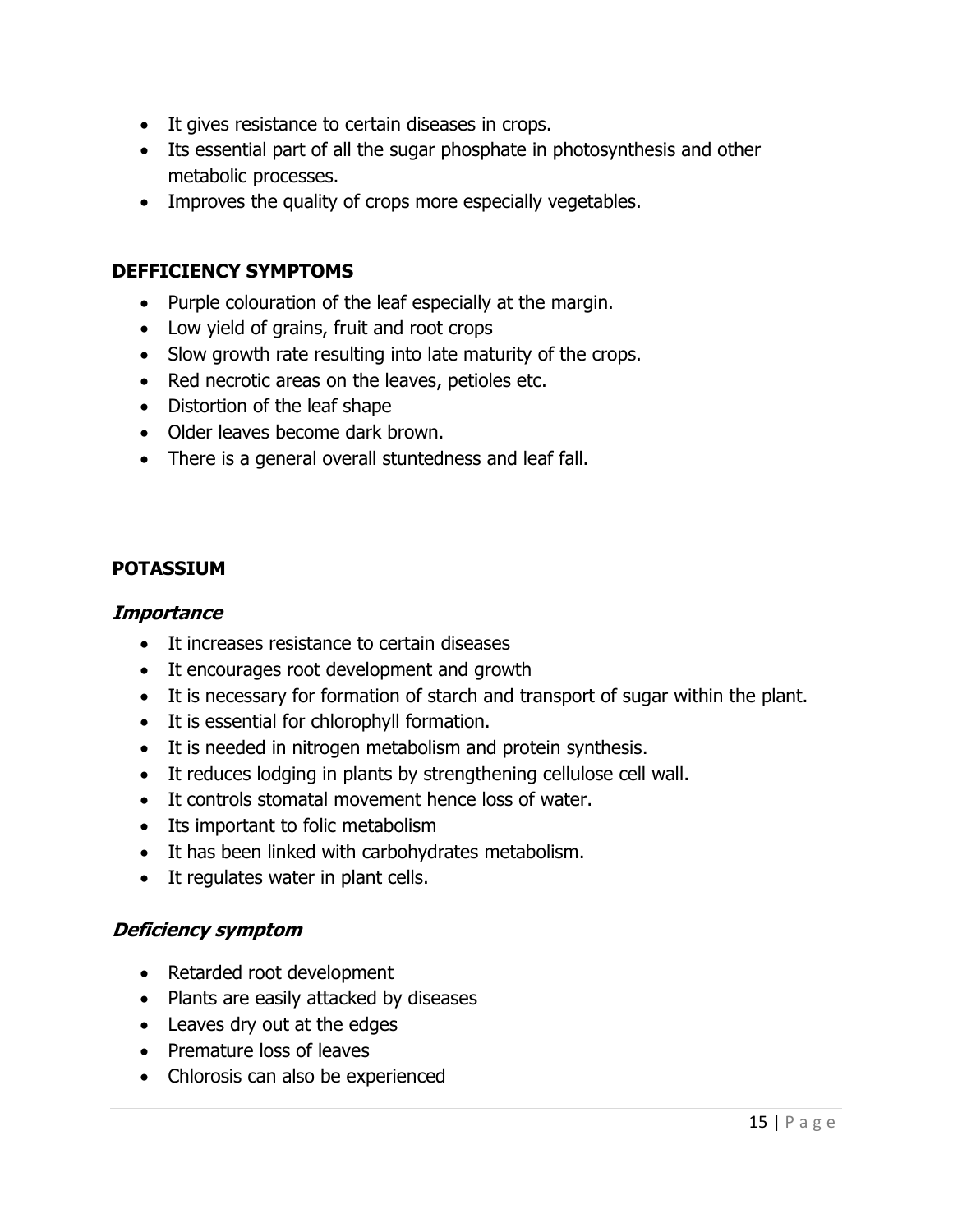• In cereals cell at the leaf tip and margin die first.

## Factors affecting the availability of potassium in the soil

**Soil moisture:** Too much moisture interferes with exchangeable moisture.

Soil PH: High soil PH favours potassium fixation

**Temperature:** High temperature favours the level of exchangeable potassium

**Types of colloids:** Potassium fixation is usually done in soil containing montimolironite.

## **CALCIUM**

## **Importance**

- Raises soil PH which favours nitrogen fixing bacteria
- Improves root development and growth
- It improves vigor and stiffness of the stem,
- It governs the availability of certain essential minerals like phosphorus and potassium.
- It is an activator of enzymes in plants
- It is associated with cell wall structure
- In increases carbohydrates content in crops like cotton.
- It increases the number of mitochondria in wheat plants.
- It protects plants from injuries due to the effect of hydrogen ions.

## Deficiency symptoms

- The roots become stunted
- Death of the leaves occurs
- Formation of weak stem
- Leaves become chlorotic and chlorosis occurs along the margin of younger leaves.
- Terminal buds and tips of roots do not grow well
- There is distortion of the growing shoot tip
- Cell walls become rigid and brittle

## Sources:

• Crop residues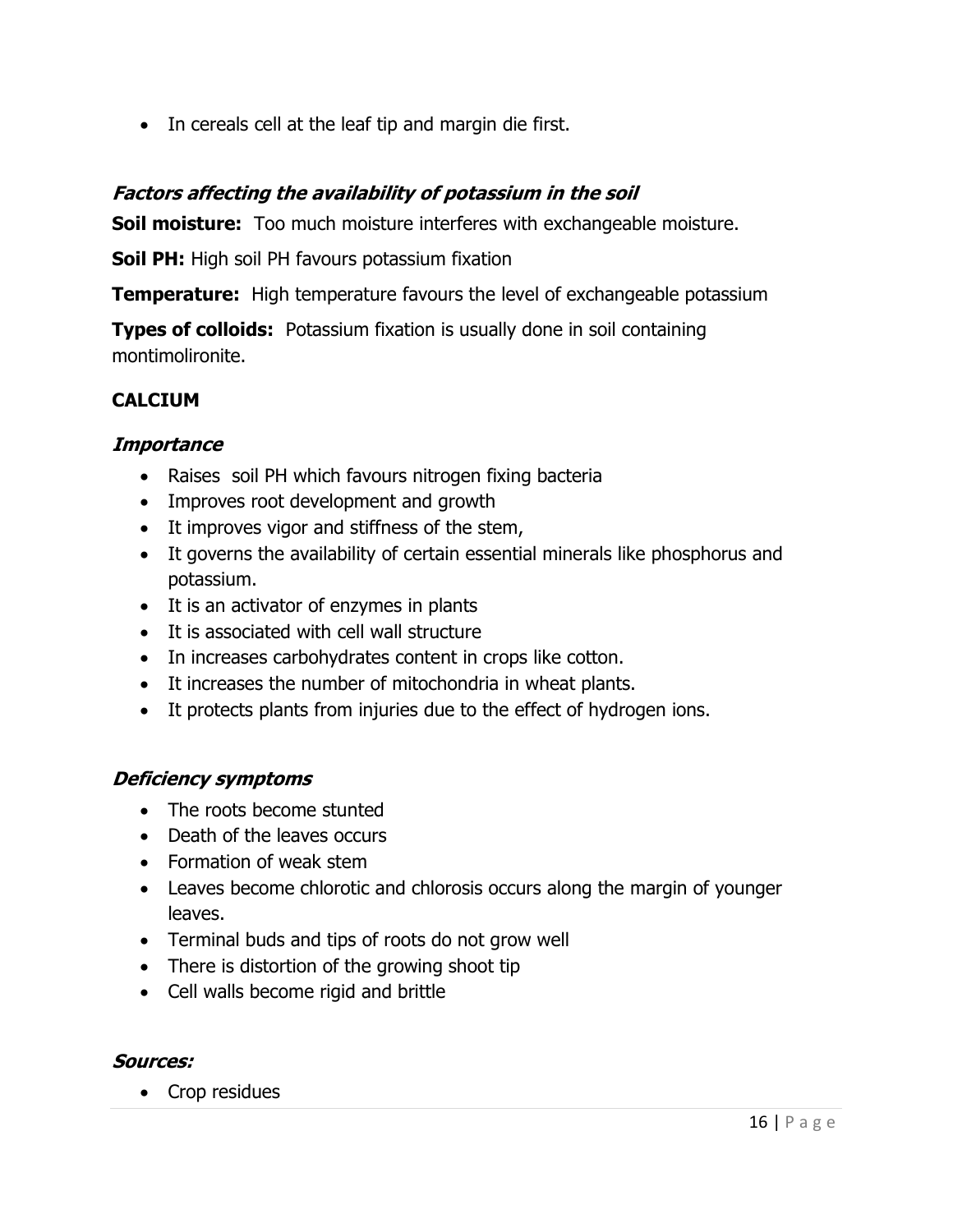- Manure i.e. organic and inorganic
- Weathering of sol minerals
- Agricultural lime

## MAGNESIUM

### **Importance**

- It is a constituent of chlorophyll hence responsible for the green colour.
- It is important in the formation of oils in plants.
- It encourages the production and transportation of carbohydrates and proteins in growing plants.
- It maintains the integrity of chromatic fiber and ribosomes.
- It is necessary for full activity of two principle carbon dioxide fixing enzymes.

## Signs of magnesium deficiency.

- Loss of green colour in leaves
- Development of purple, orange, and red patches in horticulture crops such as cabbages.
- It causes extensive chlorenchyma development and scanty pith formation.

## **SULPHUR**

## **Importance**

- It is needed in protein synthesis as it's a component of some amino acids.
- It is used in the production and activation of some enzymes.
- It increases the oil content of crops (plants)
- It is essential in the production (formation) of some vitamins like biotine.
- Sulphur together with iron form enzymes important in photosynthesis, respiration, and nitrogen metabolism.

## Deficiency symptom

- Lack of root nodules in legumes.
- Stems are thin and plants are extremely small and short.
- There is complete chlorosis
- There is rapid leaf fall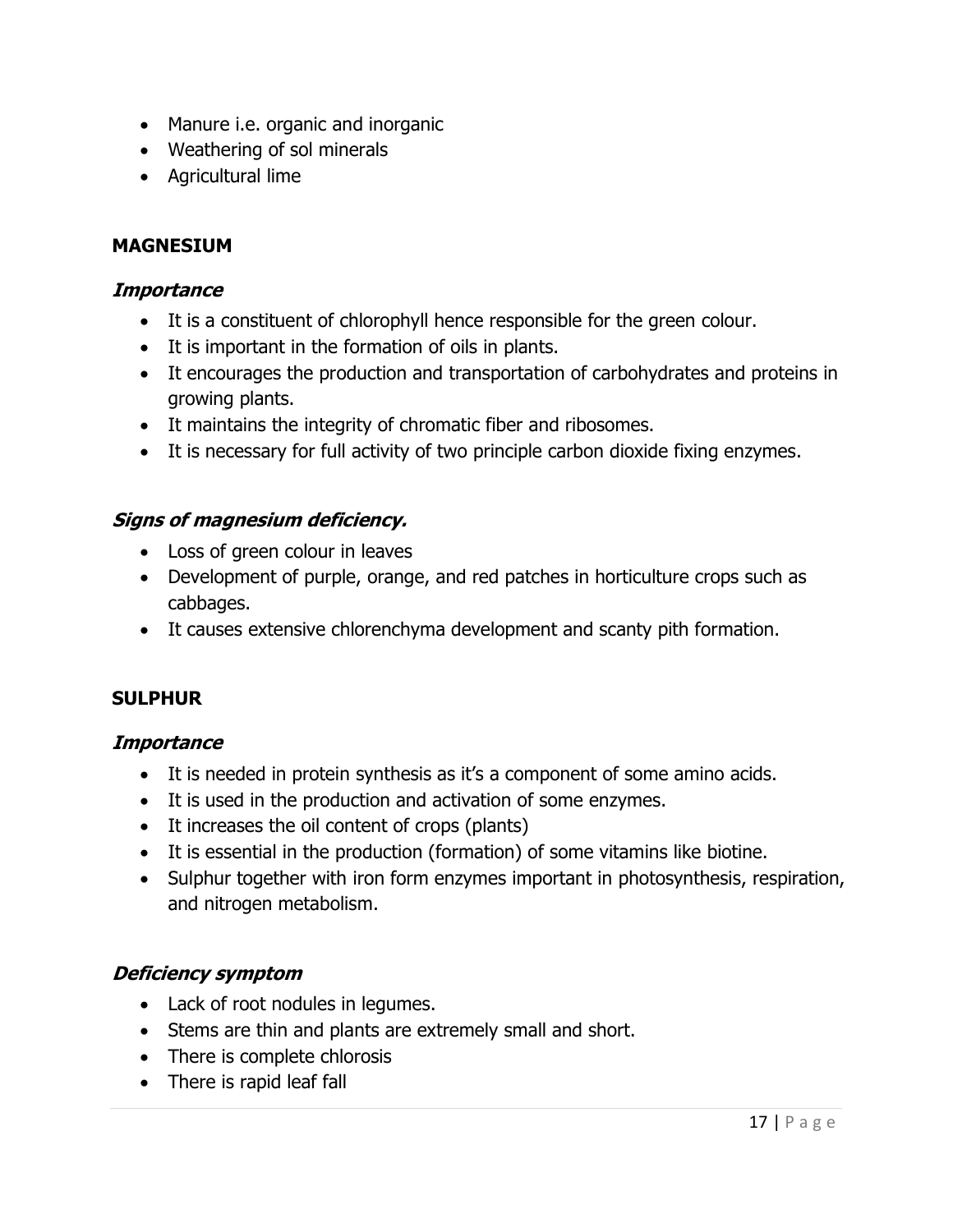- Leaf tips and margins are rolled inwards.
- Terminal bud growth is inhibited and lateral buds develop pre-maturely.

NITROGEN CYCLE (Diagram – Leave Space of One Page)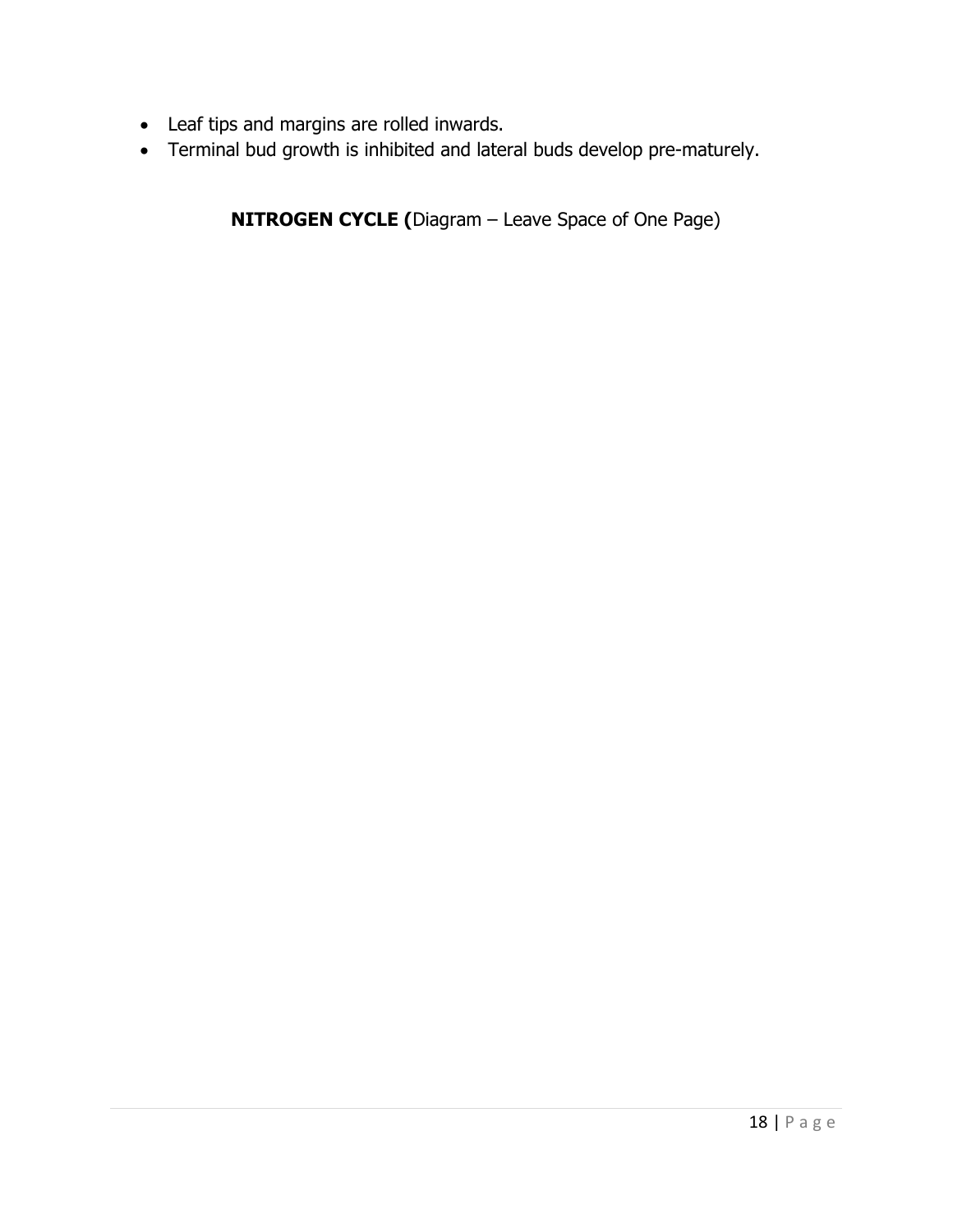CARBON CYCLE (Diagram) – One Page

## MANURES (FERTILIZERS)

These are substances which are either organic or inorganic that add fertility to the soil once applied.

There are two types of manures /fertilizers i.e. organic manures and inorganic manures.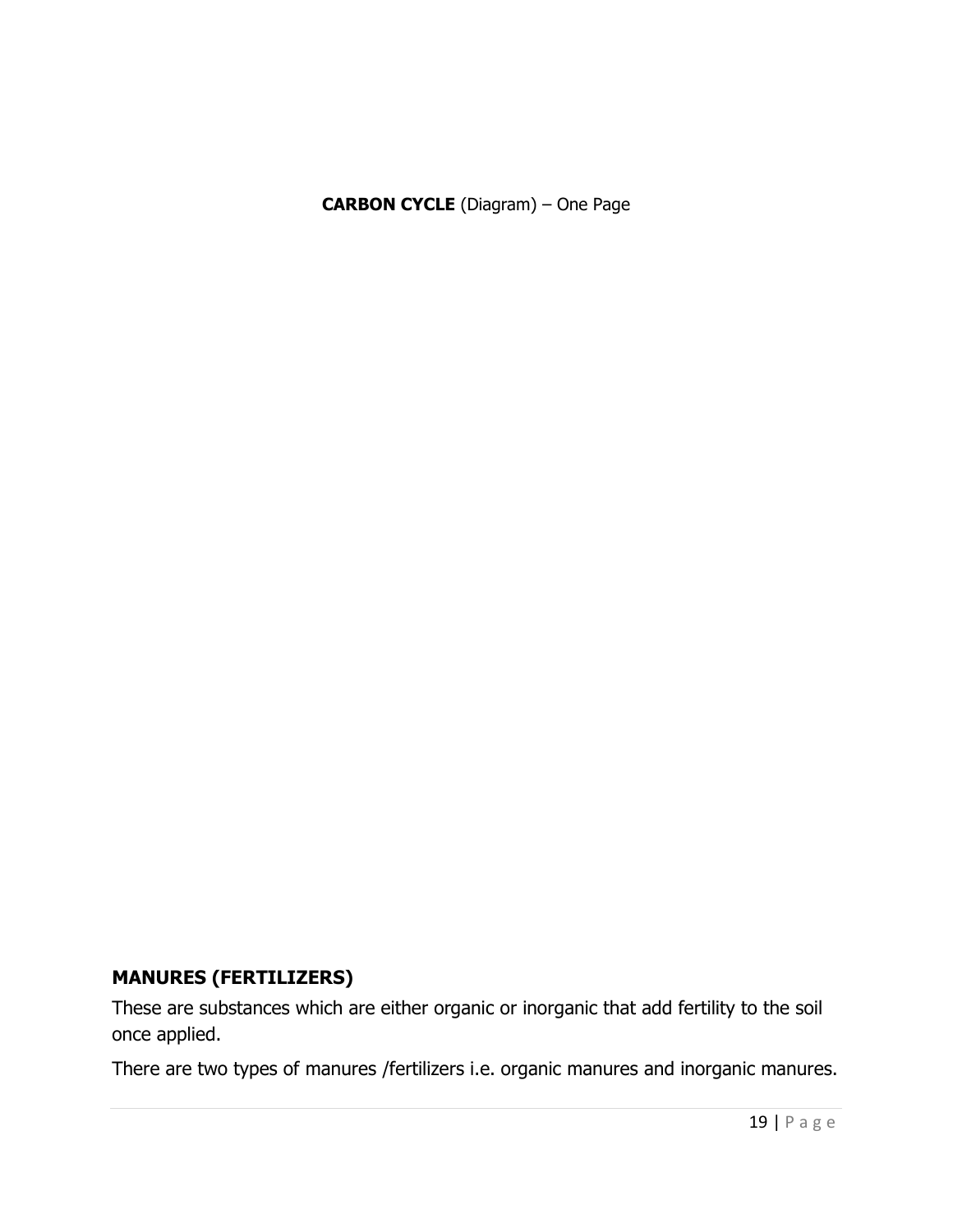Inorganic manures/fertilizers are chemical substances which are manufactured artificially to supply the chemical elements required for growth and reproduction of the plant.

## ORGANIC MANURES

These are substances derived from plants or animals products that will add fertility to the soil once applied.

## Examples of organic manures:-

Farm yard manure, livestock manure or muck Green manure Compost manure

## Importance of organic manures:

They increase nitrogen content in soils after decomposition They increase the availability of plant nutrients like potassium, calcium, magnesium, and phosphorus. They increase the humus content in the soil after their decomposition. They improve the soil structure more especially in sandy soils. It increases the population of microbes in the soil by acting as food for such living organisms. Organic manures like muck can rise the soil PH They do not have residual effect on the soil. Deactivates organic pesticides Increases cation exchange capacity of the soil

Characteristics of organic manures

They are derived from plant and animal materials

Contain much lower amounts of plant nutrients

They improve soil structure

They stimulate the rate of microbial activities

They are more costly to apply per unit of per unit of plant food

They are not leached easily due their low solubility in water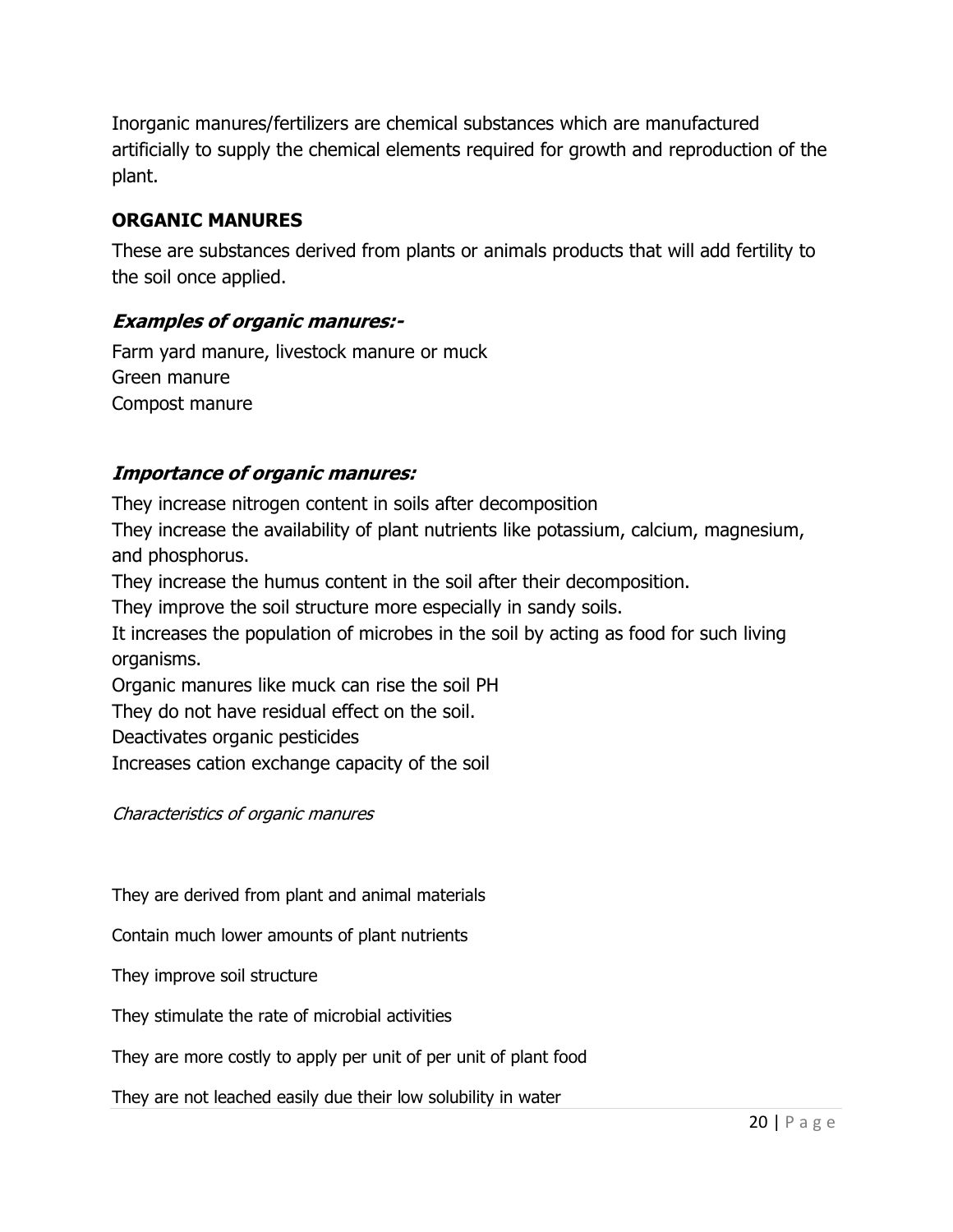Have no residual effects on crops and soil organisms

## COMPOST MANURE:

This is a mixture of decomposed crop remains, vegetable matter, weeds and kitchen refuse.

## Advantages of compost manure:

It really releases nutrients for plant growth.

It promotes the conservation of soil moisture by lowering the rate of evaporation of water from the soil.

Fully mature compost manure is black therefore helps in absorbing the sun's heat.

It improves on soil structure more especially in sandy soils.

It promotes the activity of microbes in the soil by providing food for them.

It enhances the creation of neutral reaction in the soil.

# Limitations of compost (disadvantages)

If used immediately after making, it can heat up and burn crop roots.

It requires a lot of Labour to prepare it.

Big volumes of compost are needed to be applied in order to obtain the required nutrients.

There should be a good source of composting materials in order for a framer to make enough which is not always easy.

It requires large volumes of water during processing to keep the temperatures at optimum.

## METHODS OF COMPOSTING

There are two main methods i.e. Heap method and pit method.

## PIT METHOD

This is when composting is done in pits dug in the ground. It is mainly applied in areas with low rainfall.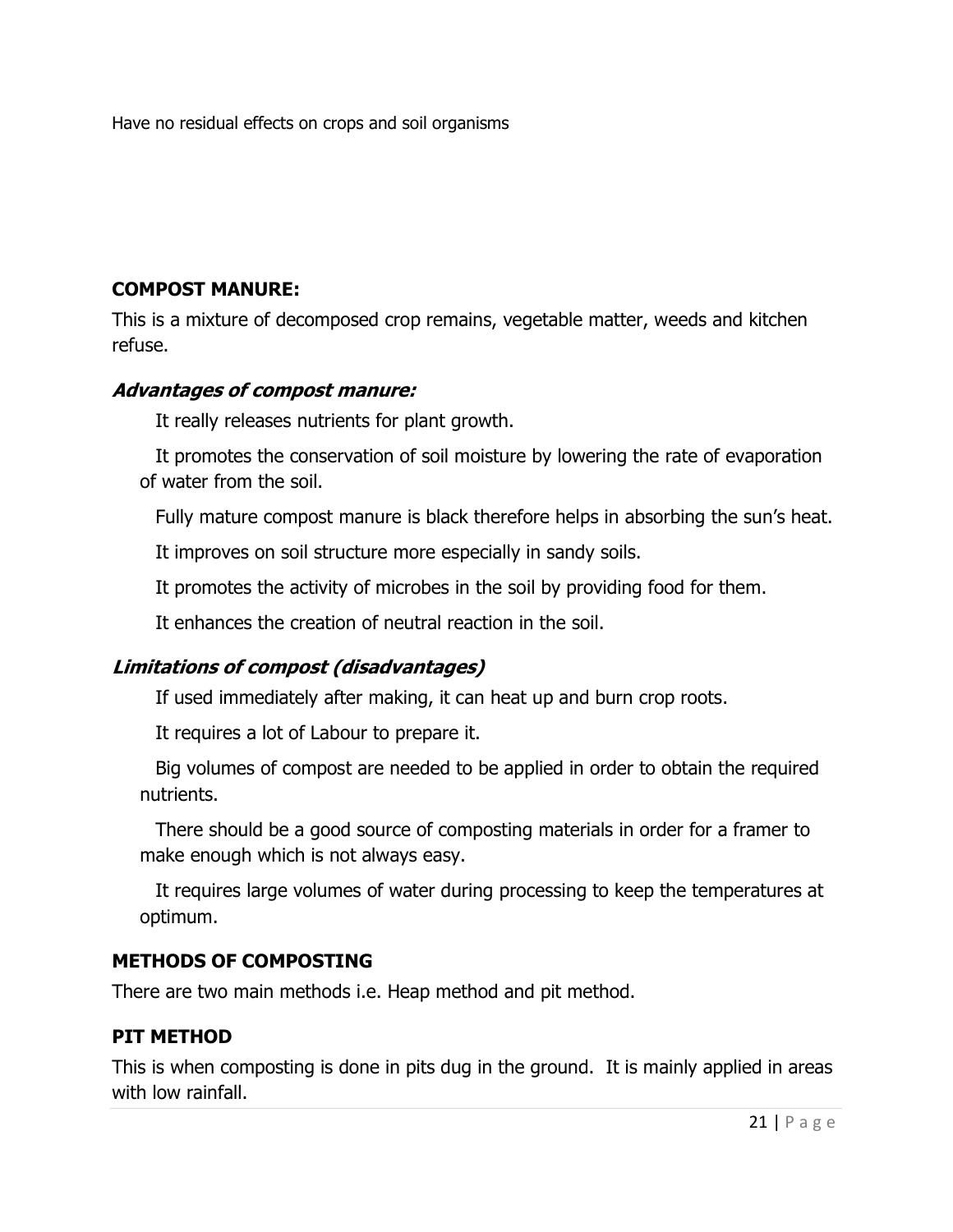## Procedure of making compost

Pits measuring up to 180cm in length, 120cm width and 60cm in depth varying according to the type of materials being used.

Stones/ maize stalks are placed at the bottom of the pit to form a foundation and promote proper air circulation

Materials for composting should be chopped into small pieces

Composting materials should be arranged in the pit as follows; maize stalks/ elephant grass at the bottom 10 cm height, grass/ leaves/ weeds/ kitchen refuse 10cm height, manure( farm yard) 10cm height, wood ash 10cm height and top soil 10cm height in order.

Repeat the arrangement until the pit is full

Put plant leaves at the top of the pit to facilitate proper air circulation

Add about 0.5 kg of ammonium Sulphate at any 0.3m height to increase nitrogen content of the compost manure.

Place a stick long enough to reach to reach the bottom to monitor the temperatures

Sprinkle water to the pit when the temperatures are high to maintain it at optimum

Turning of the material in pits should be done every after 2 to 3 weeks to enhance complete decomposition as follows;



Materials in pit A are put in pit B and pit A filled with fresh materials

After 2 to 3 weeks materials in B is turned to pit C and replaced with that in pit A

Materials are changed every after 2 to 3 weeks in the order until there is complete decomposition

This type of sequence ensures continuous supply of manure to the garden

## Heap/ stack method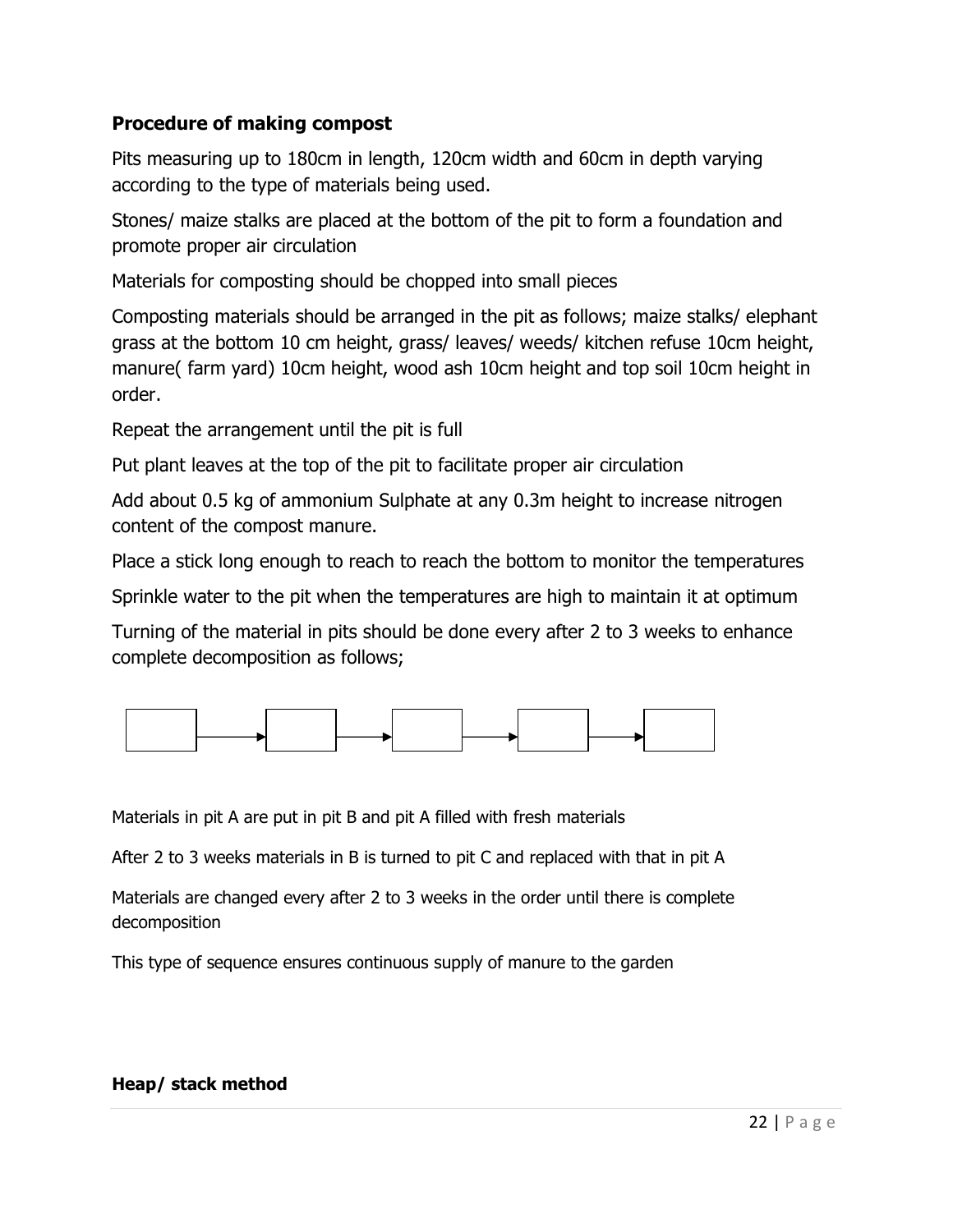This is done in areas with high rain fall

## Procedure of making compost

Select a flat area with a good drainage

Make stacks/ heaps of about 1.5 to 2 m squared and 1 m away from each other.

Materials for composting should be chopped into small pieces

Composting materials should be arranged in the pit as follows; maize stalks/ elephant grass at the bottom 10 cm height, grass/ leaves/ weeds/ kitchen refuse 10cm height, manure( farm yard) 10cm height, wood ash 10cm height and top soil 10cm height in order.

Repeat the arrangement until the heap/ stack is full

Put plant leaves at the top of the heap/ stack to facilitate proper air circulation

Add about 0.5 kg of ammonium Sulphate at any 0.3m height to increase nitrogen content of the compost manure.

Place a stick long enough to reach to reach the bottom to monitor the temperatures

Sprinkle water to the heap/ stack when the temperatures are high to maintain it at optimum

Turning of the material in heaps should be done every after 2 to 3 weeks to enhance complete decomposition as follows;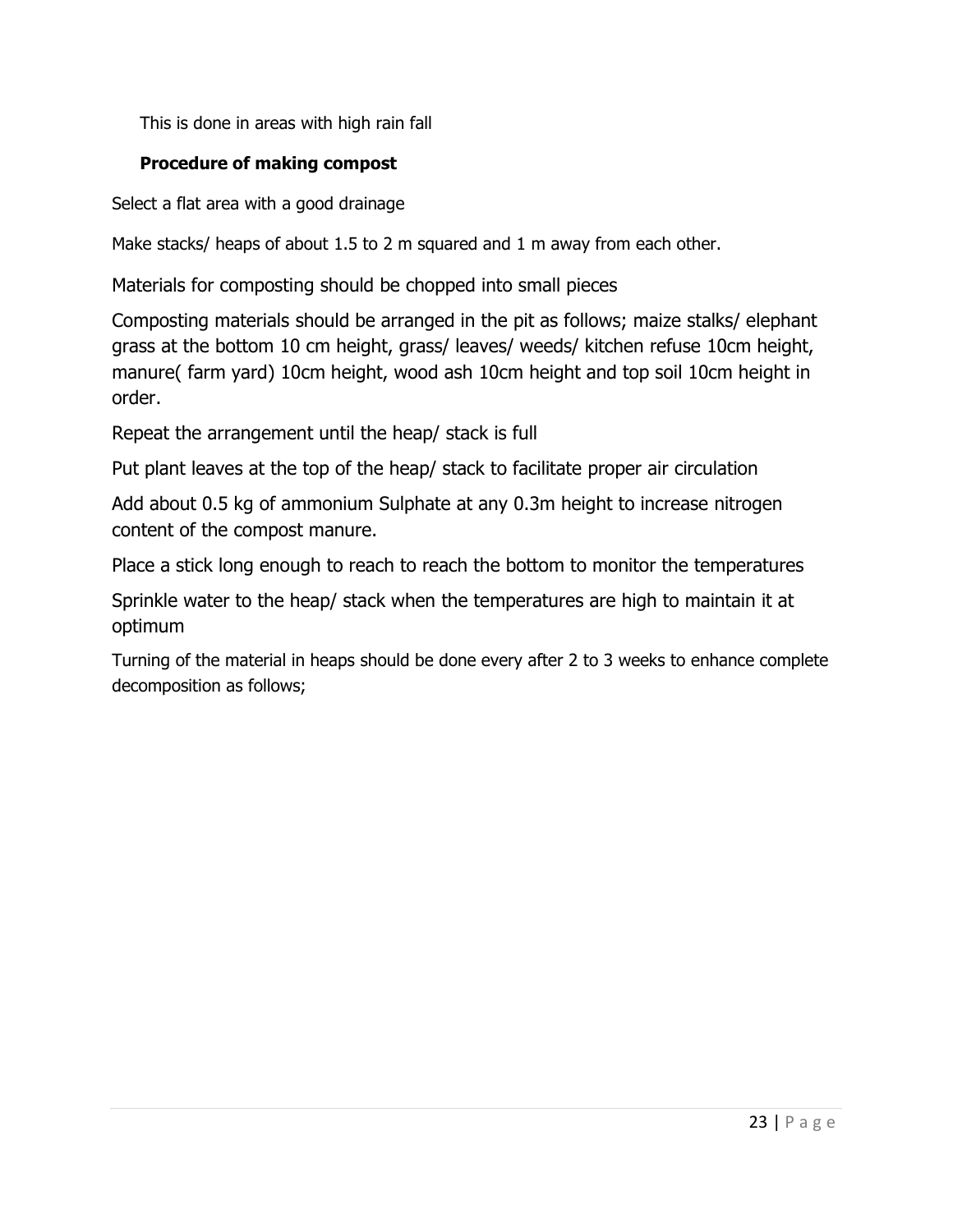

Turn compost material in stack 1 to an empty stack A and that in stack 2 on top of 1 in A after 3 weeks.

Turn compost material in stack 3 to an empty stack C and that in stack 4 on top of 3 in C after 3 weeks.

Empty stacks should be refilled with fresh composting material to ensure continuous supply of compost on the farm.

Turn material in stack A into stack B then followed by that from C after about 7 days

Leave the materials in stack B until decomposition is complete

Precautions to take when preparing compost manure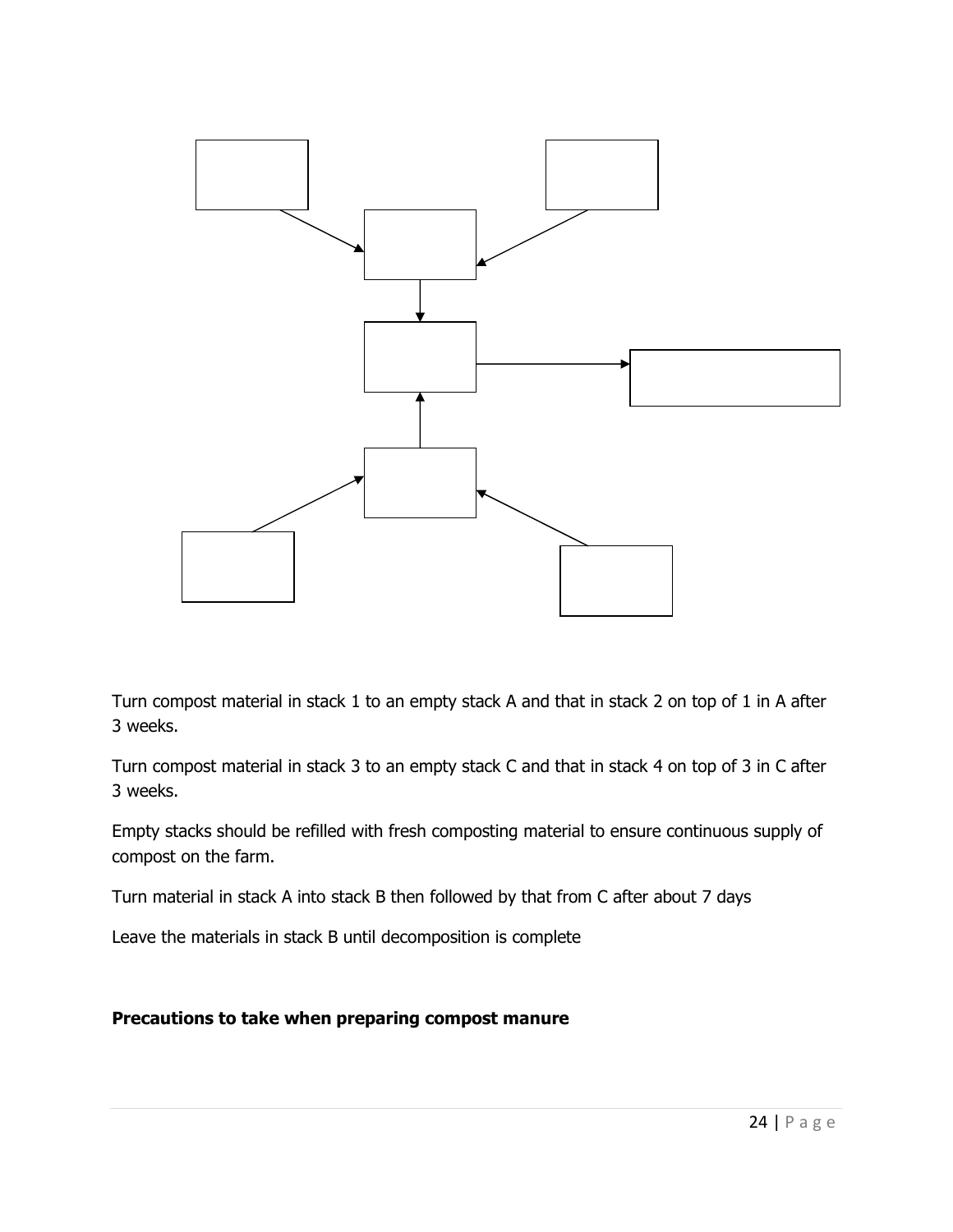Make stacks/ heaps that are neither too small nor too big to avoid incomplete decomposition Ensure free air supply to the compost container for proper decomposition Avoid putting sticks and plastics in compost materials since they reduce quality Sprinkle enough water to maintain temperature good for proper decomposition Occasionally turn the materials to ensure proper decomposition Add thin layers of farm yard manure to improve the quality of compost manure Do not trap flies in compost material during composting since it may lower quality Place compost pit or heaps in areas sheltered from sun's heat and wind.

## GREEN MANURE

This is the manure made by incorporating green and vigorously growing plants into the soil.

## X-teristics of a good green manure plant:-

It should be able to grow very fast so as to meet the required purpose in time. It should have high nitrogen content. It should be leafy or highly vegetative. It should be able to rot rapidly and provide manure. It should be disease and pest free. It should be easy to plough into the soil.

## Advantages of green manure:

It supplies Organic matter to the soil which can improve soil structure.

It adds nitrogen to the soil especially when legumes are used.

It stimulates bio-chemical activities in the soil

It assists in conserving and making available plant nutrients.

It increases yields more especially in maize, by 20% -70%.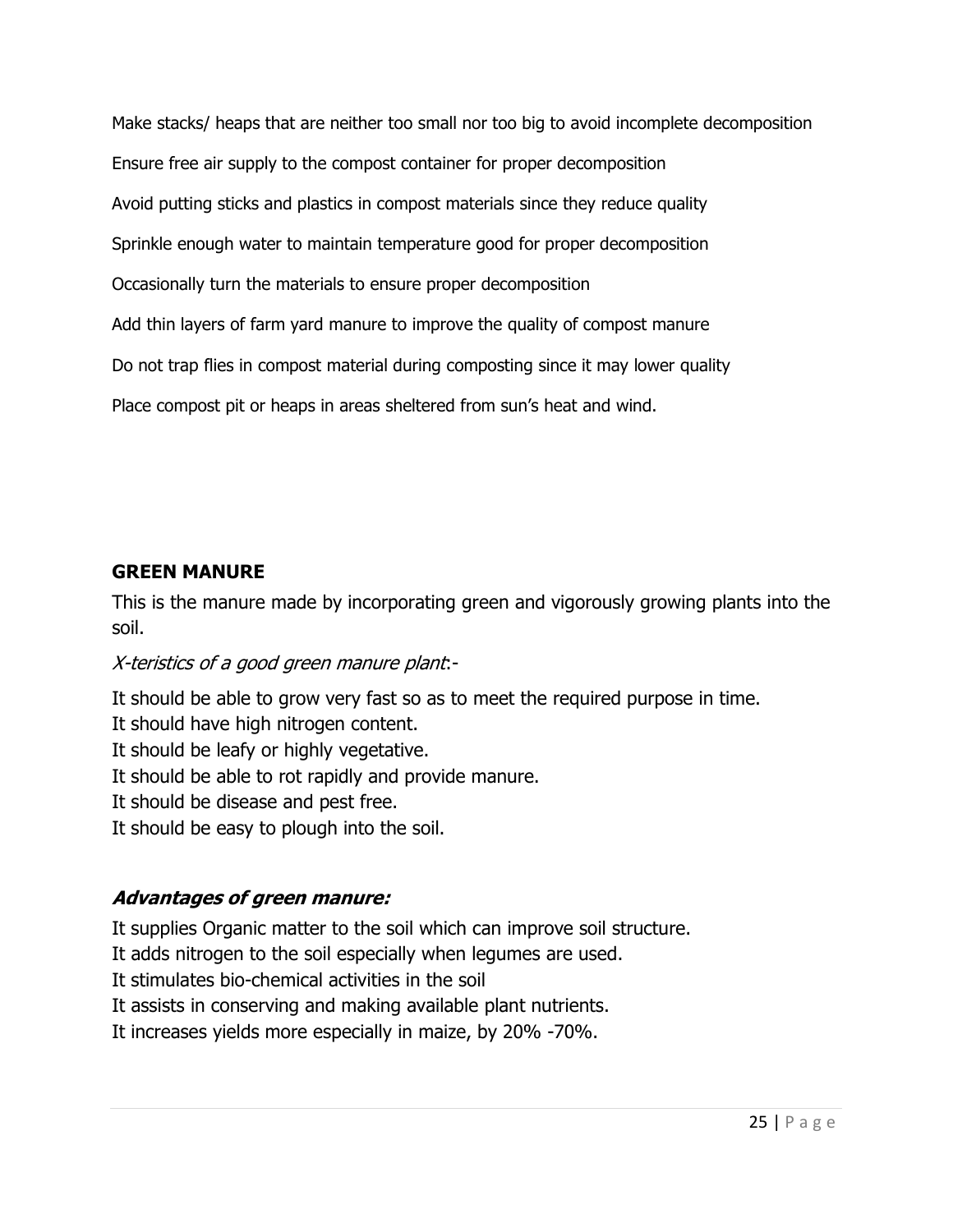## Limitations of using green manure:

Potential crops for green manure are food crops therefore its difficult to convince farmers to practice it that way.

Machinery is needed to incorporate the plant into the soil which may not be readily available.

Old plants with high fiber content are very difficult to plough into the soil.

If the crops are left to grow until they are hard and fibrous, they may not decompose easily.

# FARM YARD MANURE (MUCK, LIVESTOCK MANURE)

This is manure consisting of fermented dung and urine of animals mixed with rotten vegetable matter.

## Importance of farm yard manure:

It adds large quantities of organic matter to the soil.

It provides the soil with essential nutrients like NPK (Nitrogen, Phosphorus & Potassium).

It can be used to improve the quality of other organic manures such as compost.

## Preparation of farm yard manure

Place dry litter in the animals' pen to act as bedding

Turn the litter as animals defecate on urinate on it

Select a flat place with a concrete floor out side the pen

Remove the dirty litter from the pen and place it on the concrete floor

Raise a shade over the litter collected from the pen to protect it from rain and sun shine

Allow the contents to decompose completely while in the shade

Coat the content with a thin layer of top soil to reduce loss of nitrogen

After six weeks the manure is ready for use

N.B Farm yard manure should be prepared under cover to avoid losses of nitrogen and soluble mineral nutrients.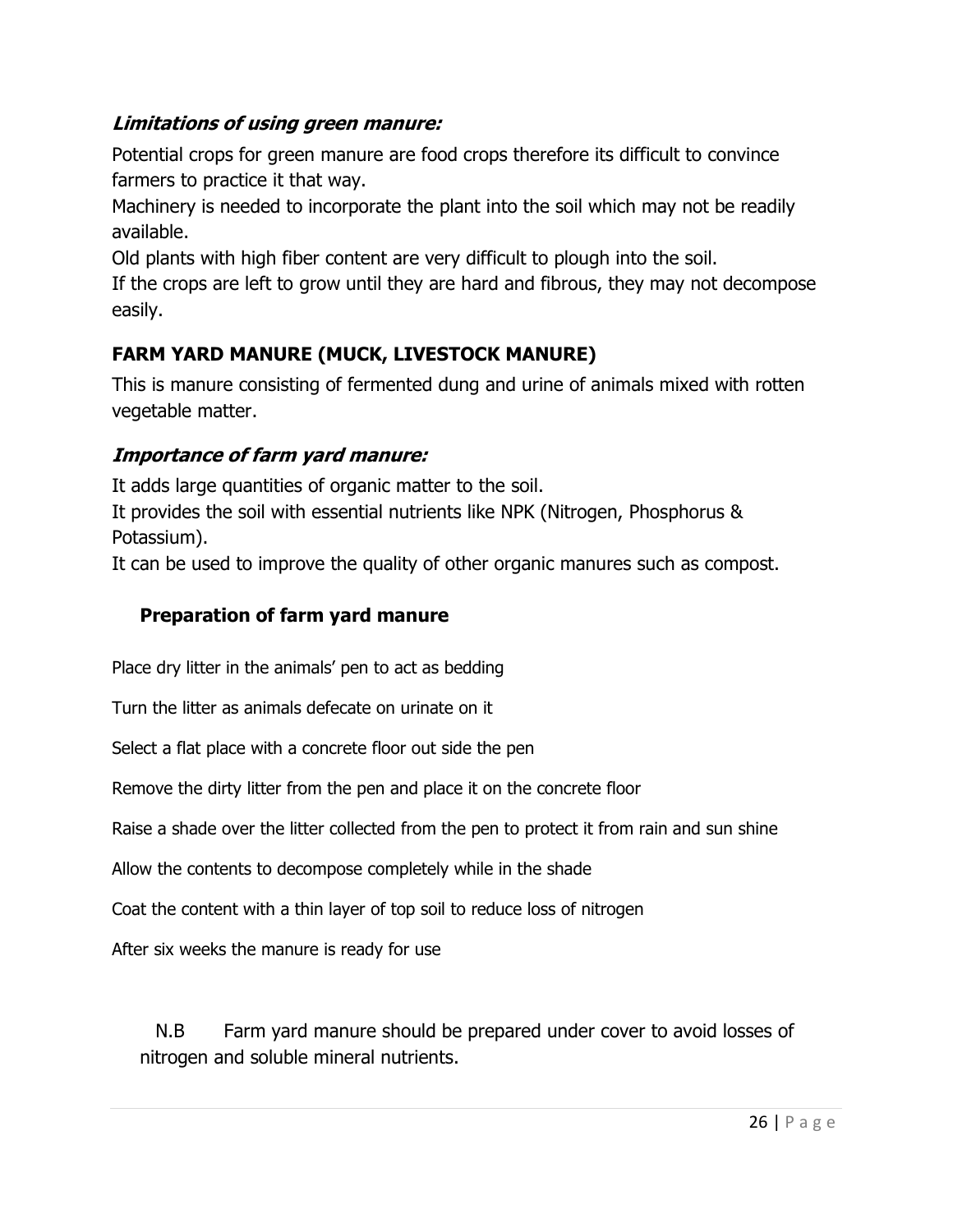## Factors affecting the quality of farm yard manure:-

- The type of animals that provides dung; Non ruminants and fattening animals produce dung rich in nutrients than that of lactating animals which extract a lot of phosphorous from the feeds.
- Type of food the animal eats; Feeds that are rich proteins and minerals tend to produce better quality dung for manure.
- The type of beddings (litter) used by the animals; Cereal straw has a higher capacity of absorbing moisture therefore can make a better raw-material for manure.
- Method of storage: Manure heaps should be sheltered from direct sunshine and rain since rain leaches away nutrients.
- Length of time given for complete decomposition; The more time given for complete decomposition, the higher the quality of the manure.

## INORGANIC MANURES

These are chemical substances which are manufactured artificially to supply the chemical elements required for growth and reproductive ness of plants.

# TYPES OF INORGANIC MANURES

There are two main types of inorganic fertilizers

Straight fertilizers

ii. Mixed /Compound fertilizers.

## STRAIGHT FERTILIZERS

These supply only one of the primary macro nutrients (nitrogen, phosphorus and potassium) e.g urea, single super phosphate, double super phosphate, Sulphate of ammonia, calcium-ammonium nitrate and ammonium nitrate.

## MIXED/ COMPOUND FERTILIZERS

These contain atleast two of the primary macro-nutrients (elements) of Nitrogen, Phosphorous and Potassium (NPK). Examples of such fertilizers are N.P.K., Diammonium phosphate, ammonium hydrogen phosphate etc.

# Advantages of Compound Fertilizers

The mixture is usually dried into fine and well-mixed granules which can be applied by hand and through fertilizer drill.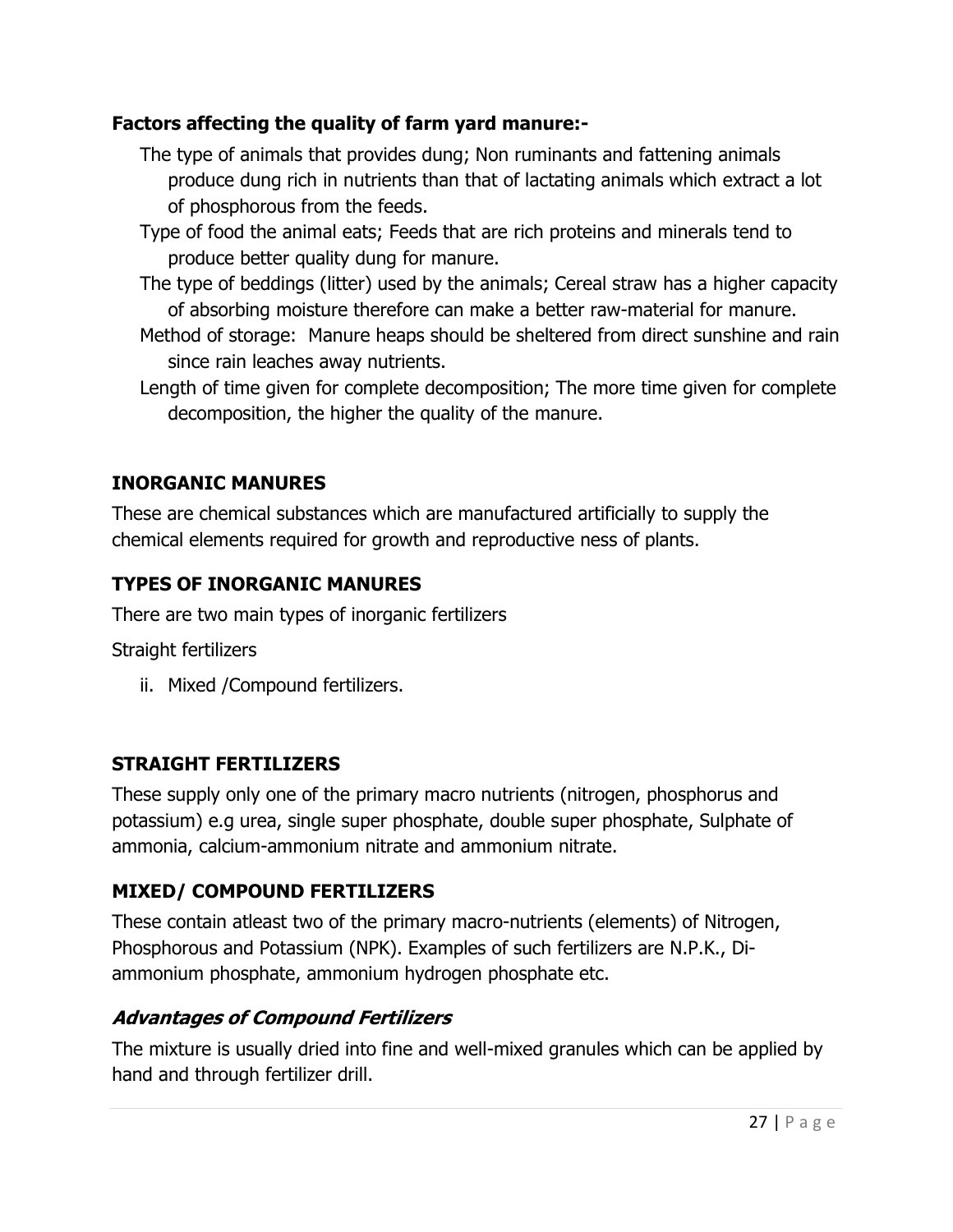The mixture is stable and does not cake up to form lamps

They contain all the major plant nutrients in right proportions.

They save the farmer's Labour of mixing fertilizers during application.

# Disadvantages (Limitations)

They are slightly more expensive than straight manures.

They may be unsuitable for most of the soils which lack only one nutrient.

# FACTORS INFLUENCING (DETERMINING) THE USE OF MANURES BY FARMERS:

Soil analysis: This is important because it expresses the need and type of fertilizers The types of fertilizers available; Different crops require specific nutrients and therefore the fertilizers available in shops should meet the above.

Price of a fertilizer, increases use of fertilizers by farmers is determined by the prices and the expected profits after use.

Management; The farmer's follow-up of the right application method and period of application affects the results achieved after use.

Knowledge and skills of the farmer; Farmers more informed about fertilizers can use more of it

Crop value; growing low value crops may not encourage the use of fertilizers since the cost may be higher than the yield expected

# FACTORS AFFECTING CROP RESPONSE TO FERTILIZERS

Nature of fertilizers; Highly soluble fertilizers can be easily absorbed and used by crops Soil factors; Some soils have a higher ability of supplying nutrients than others and it varies from place to place and time to time

Climate; Places with low rainfall have reduced leaching hence most of the fertilizers applied will be used by crops

The rate of application; Some fertilizers once applied in excess will become toxic and hence not used by the crops or cause death to the crops

Crop factor; Some crop will fail to respond to a particular fertilizer hence making it useless crops will need a higher quantity of the fertilizers to respond.

Crop age ; Mature crops may have low fertilizer requirement than the young vigorously growing crops

Presence of pests and diseases; Crops attacked by such shoe a low response to, fertilizers due to a compromised crop physiology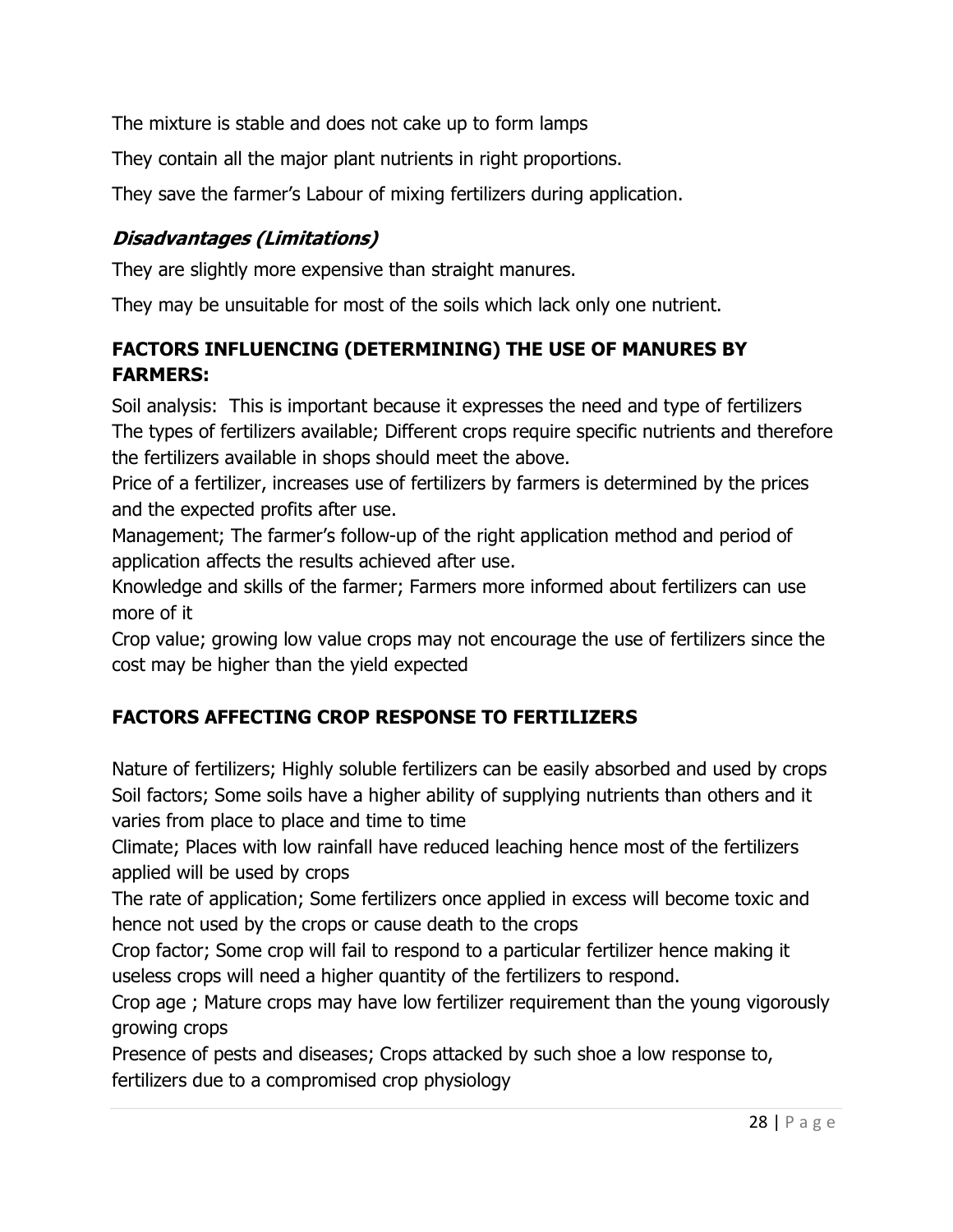Weed population; A high population of weed in the garden will use a lot of nutrients leaving little for the crop hence low crop response Soil structure; Poor structure prevents proper root development hence a reduced nutrient absorptive power for crop roots.

## APPLICATION OF FERTILIZERS TO THE SOIL:

## The methods for supplying fertilizers efficiently are:-

- **Broadcasting** before planting: Here the fertilizer is spread uniformly over the field and it gives positive results for seeds which are broadcasted.
- **Row or band placement**; In this method, the fertilizers are placed in localized areas along the rows at calculated distance for maximum absorption by plants.
- **Top dressing;** The fertilizers more especially nitrogenous is applied as a second dose by broadcasting on the soil surface close to the plants when the crop is 3-4 weeks old.
- **Drill placement**; The fertilizers is applied by a drill along with the seed during planting. The method gives good results with wheat, maize and other cereals.
- **Band placement;** The fertilizer is placed on one side or both sides of the row about 5cm below the seed and 4cm from the plant. The method is useful for crops which are sensitive to direct contact with fertilizers like cotton and tomatoes,
	- **Application by plough:** The fertilizers are placed in a continuous band at the bottom of the plough furrows. Each band is covered as the succeeding furrows are turned over.
- Applying liquid fertilizers by irrigation or spraying: The application of fertilizers in solution can be used on high value crops and the fertilizer has to be soluble in water.

## SOIL AND WATER CONSERVATION

This is the science and art of looking after the land in such a way that soil is retained in one place and not carried away by erosive agents.

## Aims of soil and water conservation:

- To reduce soil losses by taking measures against agents that cause soil erosion.
- To maintain soil fertility that can be lost through erosion.
- To retain water essential for crop growth.
- To maintain the physical properties of soil that is ideal for crop production.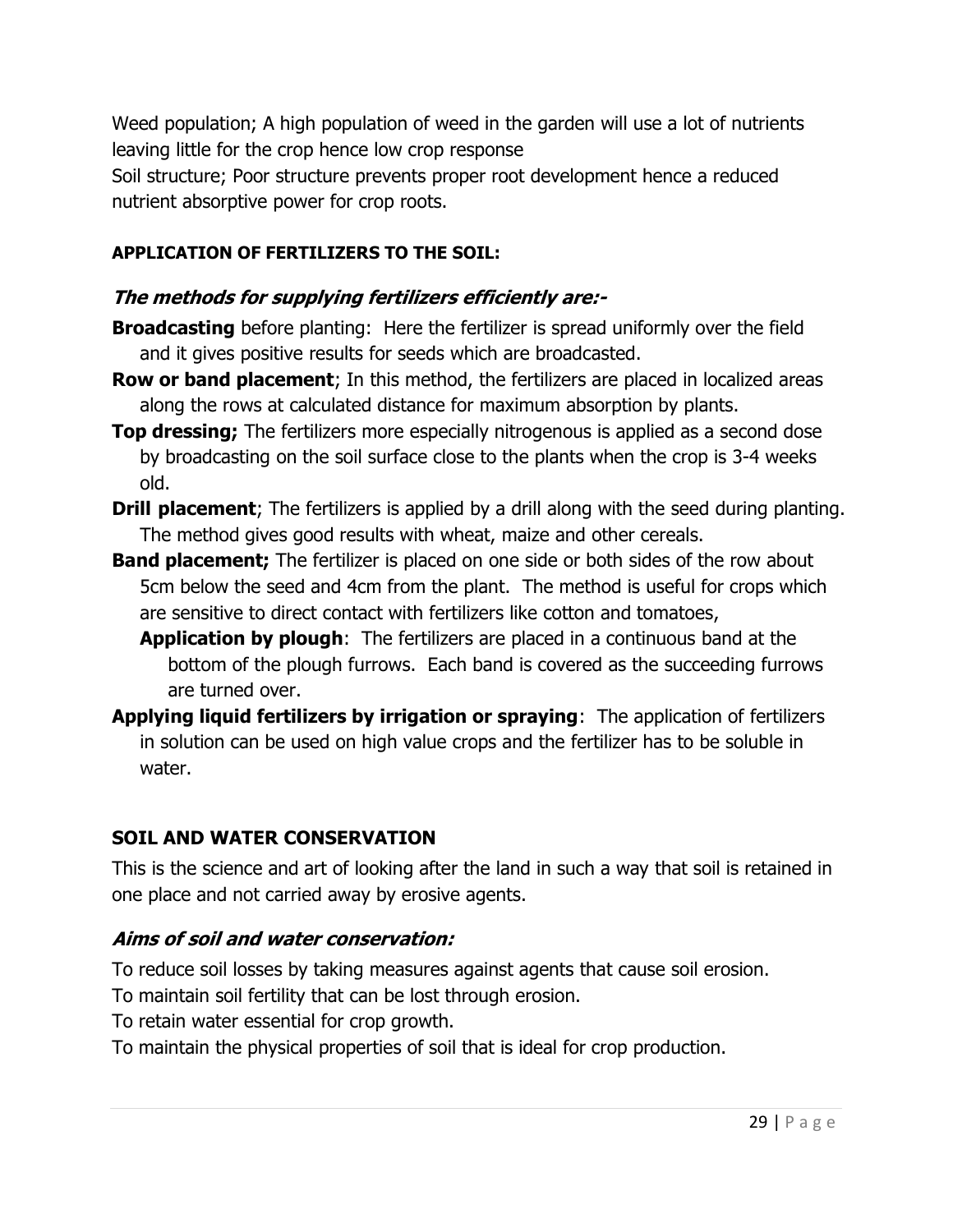## SOIL EROSION

This is the removal /washing away of top soil by wind and running water.

## Factors predisposing soil to erosion:-

- Overgrazing: Keeping a high number of grazing animals on a limited amount of pasture removes vegetation cover exposing land to erosion.
- Burning of vegetation: this removes the vegetation from the soil exposing it to erosive agents like water and wind.
- Over cultivation: This reduces the organic matter in the soil and also destroys soil structure making the soil more prone to erosion by running water and wind.
- Improper farming methods: Like ploughing along the slope, planting annual crops on steep slopes encourages soil erosion.
- Man's activities: The major activities here are those involved in construction which can lead to the clearing of vegetation.

## Effects of Soil Erosion in Agriculture:

It reduces the quality of soil by washing away soil nutrients and increasing acidity.

- There is a reduction of land area available for production more especially where gully erosion occurs.
- Erosion increases the costs of production since the farmer will spend money trying to control it.
- It destabilizes soil profiles by transferring soil from one place to another.
- Erosion leaves the soil surface bare and hard which makes the soil more difficult to work.
- Soil productivity is reduced more especially when less productive soil is deposited over the productive soil.

Gully erosion in particular makes mechanization on the affected field very difficult. Erosion can lead to water pollution more especially where fertilizers from land are

washed into water bodies to cause pollution of the water.

Erosion leads to the sedimentation of dams, rivers, and lakes.

Leads to spread of weed seeds.

It may lead to the spread of pests and diseases in gardens

It alters soil structure and texture that affects crop growth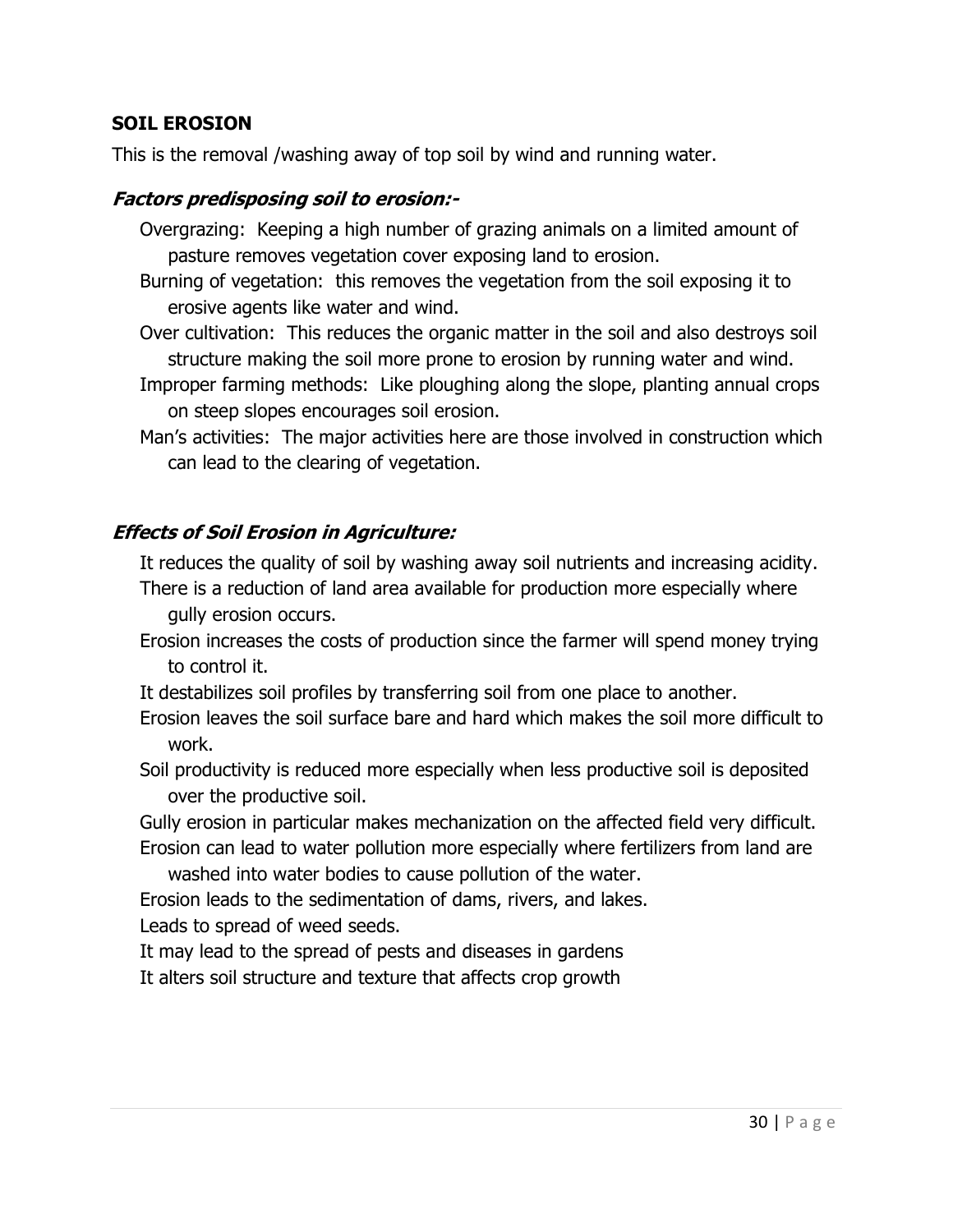## TYPES OF EROSION:

Geological Erosion: This takes place under natural conditions before man's disturbance of soil and vegetation.

Accelerated Erosion: This is the deterioration and loss of soil as a result of human or animal activities which losses soil directly or indirectly.

**Splash / rain drop erosion;** this as a result of the impact of rain drops on the soil surface. The seriousness of this erosion depends on rain drop size, vegetative cover, soil structure and land gradient.

**Sheet erosion**; this is a uniform removal of layers of soil from sloping land as a result of sheet flow. It is the most serious erosion since it removes the most productive layer of soil. It gives way to rill erosion.

**Rill erosion**; soil is removed leading to the formation of small and clearly cut channels. Rills are small and can be removed by normal ploughing or harrowing

Gully erosion; this is where U and V shaped large channels are formed that can carry a lot of water and soil. Gullies cannot be removed by normal cultivation methods due to their size.

**Wind erosion**; this is where wind carries soil as it blows over the bare soil surface with no vegetation. It is more serious in places with limited vegetation and loose soil structure

# Factors influencing soil erosion:

- Rainfall intensity: Rain received in small amounts over a long period of time caused less erosion than that received in large amounts for a short time.
- Topography: the steeper the slope, the faster the speed of water flowing over it and the greater the soil eroded. A longer slope has more water flowing over it and therefore a greater chance of erosion taking place.

Vegetation:

- The density of vegetation cover affects the rate of erosion. Dense vegetation reduces soil erosion by slowing down the speed of rain water and the impact of rain drops on the soil surface.
- The plant roots can bind soil particles reducing the chances of erosion
- Decomposed plants add organic matter to the soil which improves the water holding capacity and soil structure that can resist erosion

Trees can act as wind brakes hence reducing the effect of wind erosion.

Vegetation increases water infiltration which reduces surface run off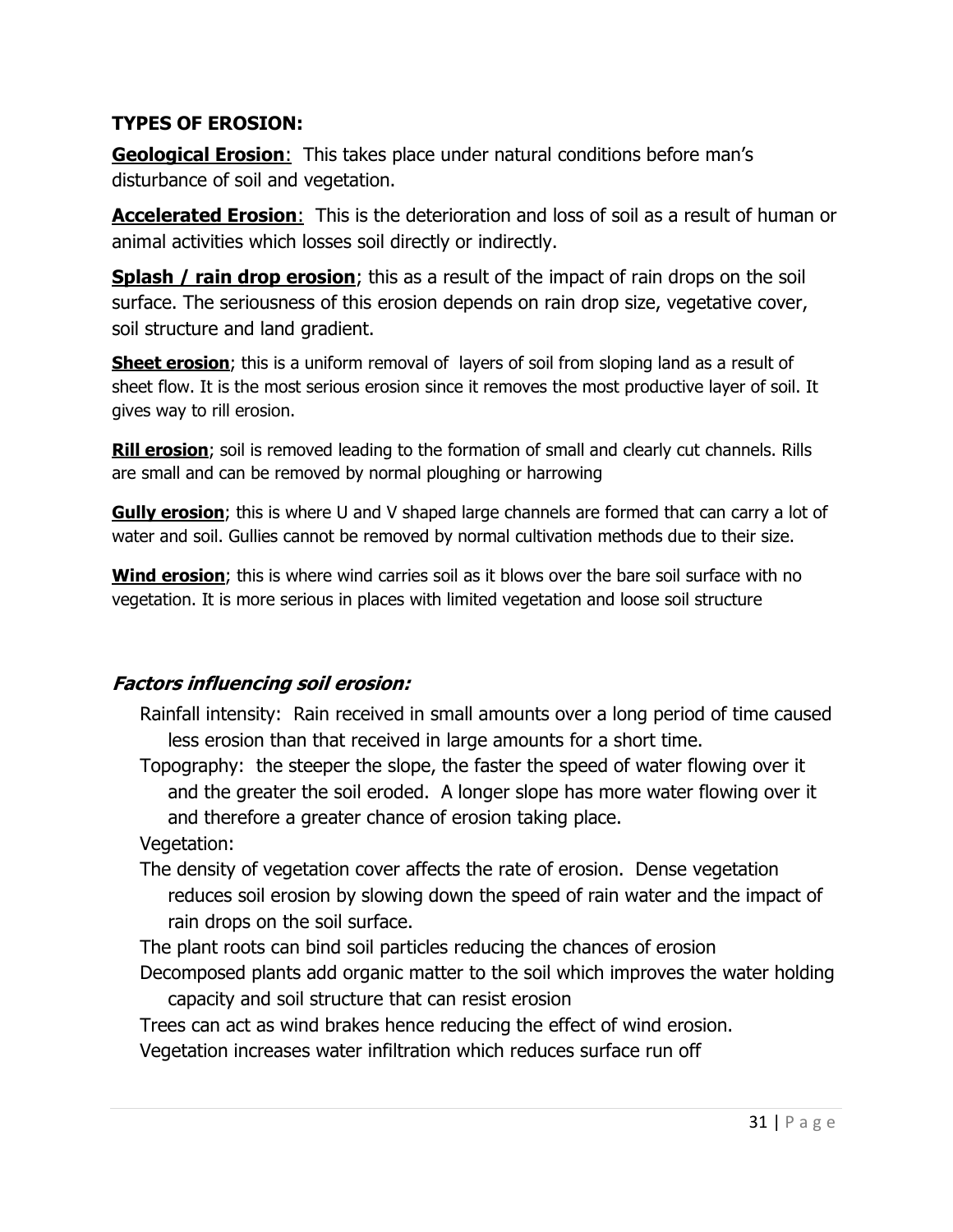- Farming practices: Continuous cultivation of land leads to the break done of the soil structure making the soil more susptible to erosion.
- Ploughing down the slope will increase soil erosion since the speed up the speed of water.
- Man's activities. Disturbance of soil structure and other properties by man may increase rate of erosion

# METHODS OF SOIL AND WATER CONSERVATION

**Minimum tillage:** this safe guard against disturbance of soil physical properties thus reducing the chances of erosion and moisture loss.

Importance of minimum tillage on soil conservation

Preservers soil structure hence making soil resistant to erosion and water loss. Reduces loss of water by evaporation.

Conserves organic matter in the soil by reducing oxidation.

**Mulching:** This reduces the impact of rain drops on the soil surface to cause splash erosion and also controls loss of soil moisture **Mulch** is any material used to cover the soil surface to prevent excess loss of water by evaporation, control of soil erosion and suppressing weeds.

## Materials used as mulch include:-

Straws, dry leaves, trash, stalks, coffee husks, dry grass, sisal waste and polythene.

## Advantages of Mulching:

Reduces soil erosion by checking the speed of water and battering effect of rain drops on the soil surface.

It conserves soil moisture by reducing evaporation of water from the soil surface. It increases water infiltration (down ward entry of water into the soil) by reducing surface runoff.

Organic mulches decompose and add organic matter to the soil hence improving soil fertility and water holding capacity.

Mulches moderate soil temperatures hence allowing soil microbes to stay in the soil and carry out decomposition so as to improve soil fertility

Controls weeds by cutting off light supply to them at seedling stage.

It improves on soil structure when the organic mulches decompose to provide organic matter.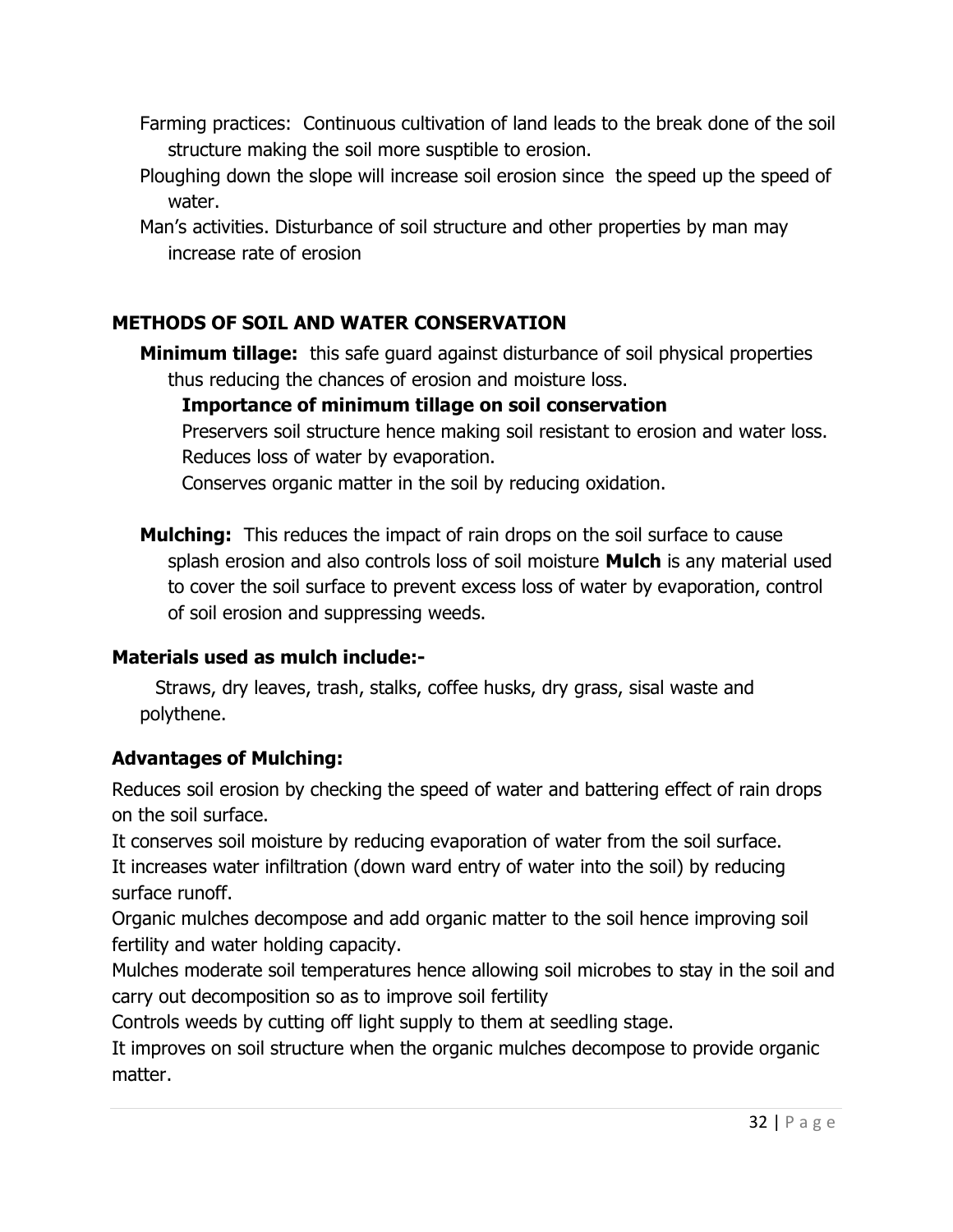It increases yields in certain crops by providing manure and a weed free environment. Mulches can control certain pests like the banana weevils (**Cosmopolites sordidus**) which are trapped in the mulch.

## Disadvantages:

- Mulches more especially the organic ones can be it when dry and destroy the crops in the garden.
- They can act as breeding grounds for pests like termites.

Some mulches cause deficiency into the soil.

- Mulching materials are quite expensive for the farmers to purchase, transport, and lay in the garden.
- The vegetable material may be a source of weeds more especially when it is not completely dry.
- **Crop rotation:** This is the system of growing different crops on the same piece of land in a sequence or definite order so as to preserve and maintain soil fertility.
- **Deep ploughing:** This increases water infiltration hence reducing water runoff over the surface of the soil.
- Manuring: Manures improve the soil structure thereby allowing water infiltration and binding of the soil particles together.
- **Afforestation:** Trees planted reduce soil erosion by wind and water since they increase water infiltration into the soil and bind soil particles together.
- Wind breaks: These are lines of trees planted perpendicular to the direction of the prevailing winds. They reduce the speed of the wind hence controlling erosion by wind.
- Planting cover crops: These are crops planted to reduce the rate of water runoff from the soil surface and holds the soil particles.

## X-teristics of a good cover crop:

It should be easy to establish and multiply

It should grow rapidly and vigorously to suppress weeds

It should not act as a competitor to the main crop.

It should not demand too much Labour to control its growth.

It should be tolerant to pruning and slashing

It should strive well on a fertile soil

It should be resistant to pests and diseases.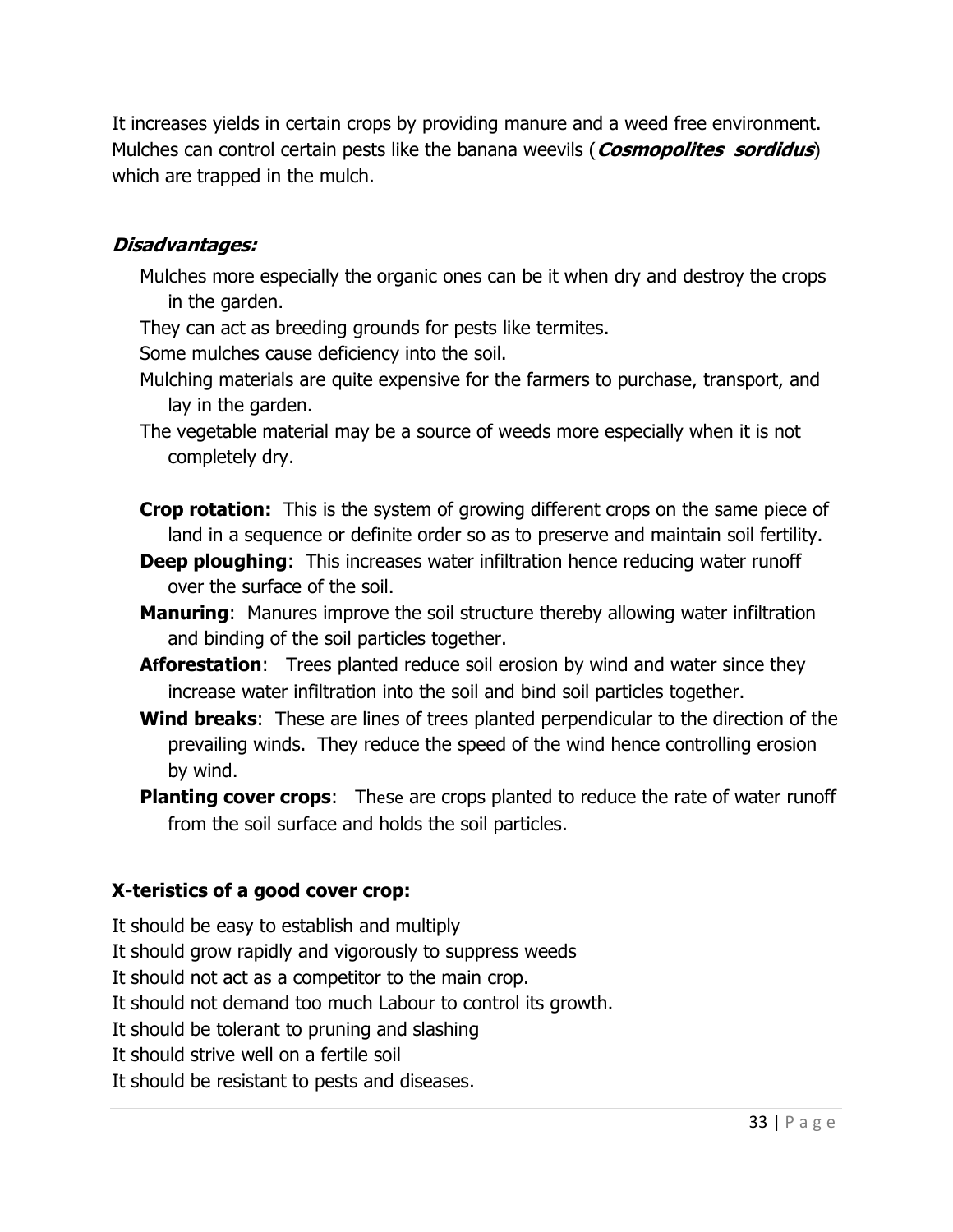It should have good forage which spreads over the soil It should be able to withstand sunlight during the early stages of growth. It should be able to tolerate shading by the main crop. It should be drought resistant so as to be able to survive long drought. It should not produce any substance that has toxic effect to the main crop. It should be easy to be removed when necessary and incorporated into the soil. **Strip cropping:** Here crops and pastures are planted along the contours in alternate strips to reduce soil erosion by slowing down the speed of running water.

**Intercropping:** When cereals are intercropped with legumes having broad leaves, soil erosion, can be reduced by the broad leaved plant.

**Terracing:** This is done in places with steep slopes where terrace are constructed to reduce the slope. The terraces can be of various forms like broad based terraces, narrow terraces and bench terraces. These reduce the speed of running water down the slope and encourage water infiltration.

**Contour ploughing:** This involves ploughing across the hill along the contours to reduce the extent of water run off over the surface of the soil.

## LAND RECLAIMATION

This is the practice of regaining or bringing back waste land to use so for cropping, rearing animals or settlement. Such land could be under swamps, rivers, forests, deserts of infested with pests like tsetse flies.

## Methods of Reclaiming land:

These include the following:-

Deforestation, irrigation, terracing, draining swampy areas, afforestration, application of fertilizers, land clearing, pest control, leveling and stumping.

**Deforestation:** Here forests are cleared using bulldozers, motorized saws, axes or panga to release land for agriculture. However this practice has other negative effects on the environment.

**Draining swampy areas:** Land drainage is a method of rehabilitating land by removing excess water from an area which is water logged.

# Advantages of draining land: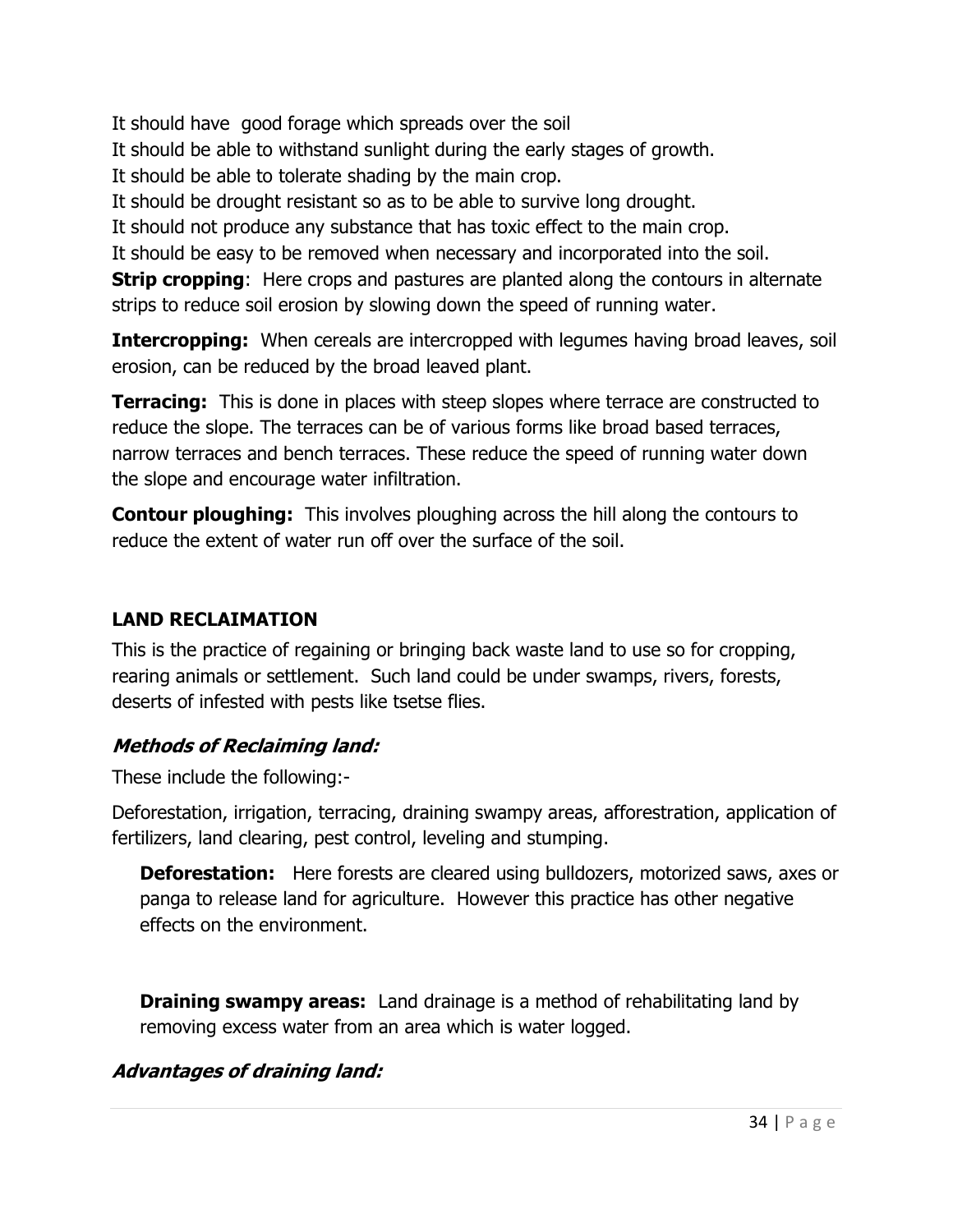Drainages provide a good environment which encourages optimum root growth by improving aeration.

Drainage raises soil temperatures since a wet soil is usually cold. This improves the growth of plants since they need warmth around the roots.

Drainage allows tractors and other machines to move easily over the soil.

It is important in controlling parasites like the liver flukes

Drainage improves on the soil structure of a particular place.

It creates a water table which does not fluctuate much good for citrus fruits.

It improves root penetration into the soil hence proper growth of the plant.

Crop losses during harvest which are due to wet conditions are minimized by draining land.

## METHODS OF DRAINING LAND

The methods that can be used include:

**Surface drainage:** This is the removal of water from the surface of the soil by means of open ditches. Open ditches are used to remove excess (surface) water from low laying areas:-

# Advantages of surface drainage

It is easy to notice the blockages and therefore corrected easily. Open ditches are cheap to construct There are less chances of leaching in this method Does not dry out the soil completely hence preserving soil moisture

# Disadvantages

They are more prone to gully erosion which may be destructive. The ditches occupy good land which could have been used for crop growing. They interfere with mechanical tillage operation and livestock improvement. They are expensive to maintain Leveling should be done before water can flow into the drains which may be difficult to achieve

# SUB-SURFACE (UNDER GROUND) DRAINAGE / TILE METHOD

This is where water is drained away from water logged areas through tiles or drain pipes laid under ground:-

Advantages of tile method (sub-surface drainage)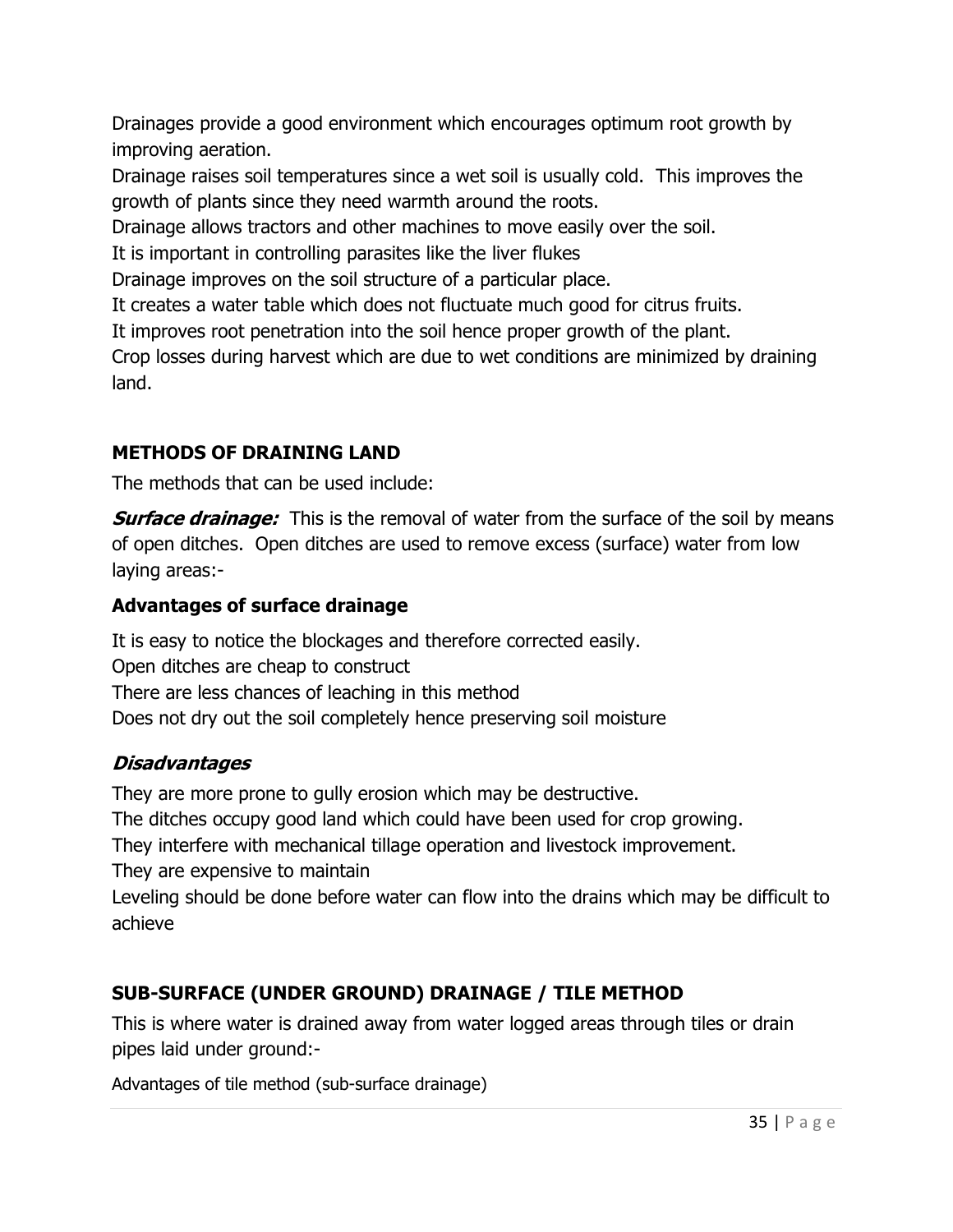It leaves the field free of surface obstruction It does not encourage gully erosion as observed in surface drainage. There is no need to level land to facilitate drainage.

Disadvantages of the tile method:

May lead to excessive leaching in areas with heavy rainfall They dry out the land excessively at times and yet be in adequate during wet weather. They are expensive and require skilled Labour to install. They are easily blocked by roots of many perennial crops

## Sub-soiling drainage.

This is the removal of surface water logging caused by the build up of an impervious layer using a heavy cultivation with one or more times that can penetrate up to 90cm deep. The operation cracks and loosens sub soil especially under fairly dry conditions.

## Use of deep rooted plants

Plants like eucalyptuses which have deep rooted that can penetrate impervious sub soil can be used in draining land.

## Terracing:

This conserves water and soil making the field easy to work with machinery. It is mainly done in hilly places.

## Afforestration:

This is practice of planting trees in places where they died out or where they have never existed before. Trees are planted in areas such as hilltops or on slopes of mountains and hills, where no crops can grow.

## Leveling:

This is done in places with anti-hills which hinder mechanization. The place is leveled to allow machinery use and crop production.

# Land clearing:

This is carried out in order to meet the following objectives:

To increase land for crop and animal production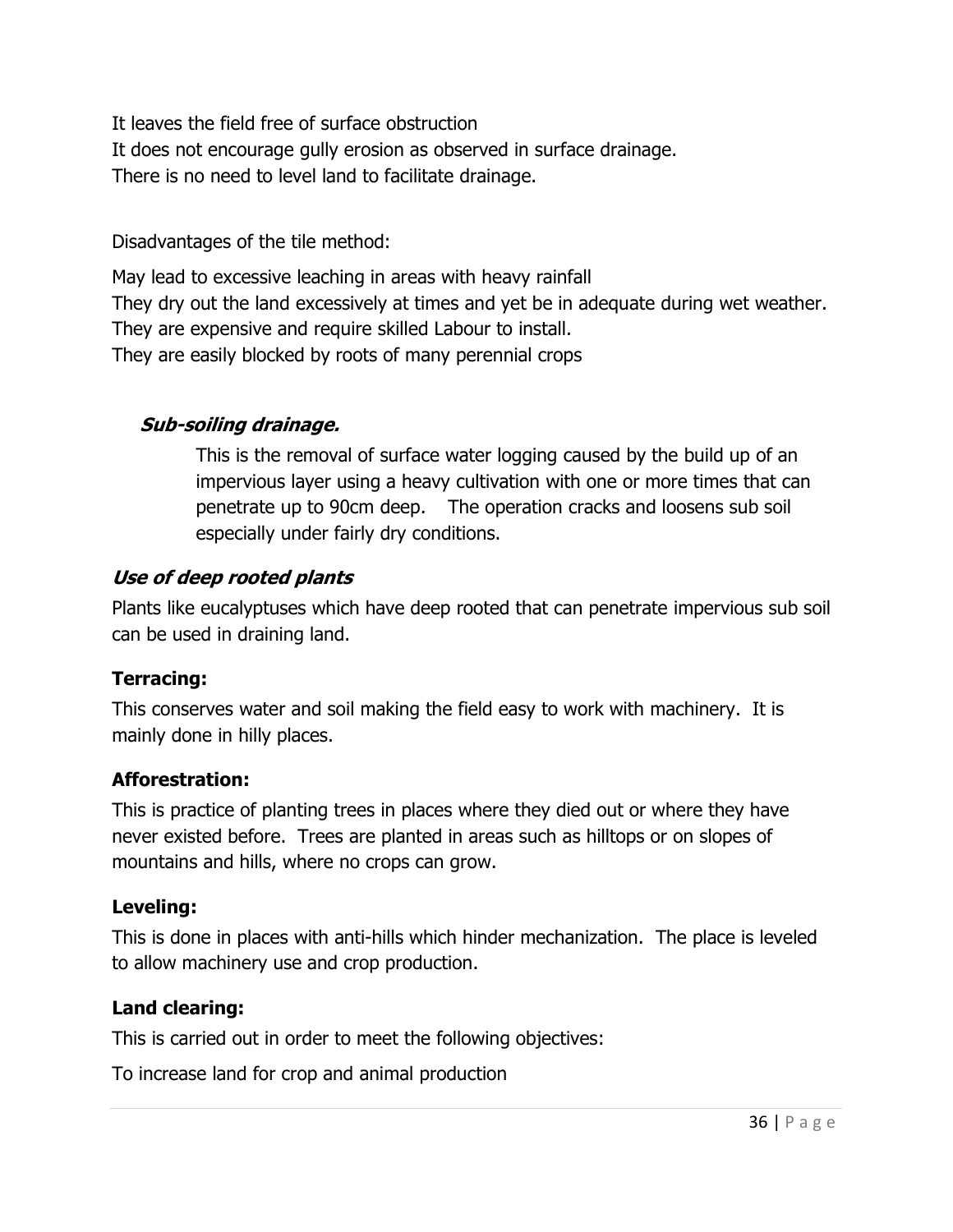To make mechanization possible To discourage pests.

It can be done using hand method, mechanical method, chemical method, bush burning or use of explosives.

## Fertilizers application:

This is done in order to reclaim poor soil more especially for crops production. Inorganic fertilizers can be added to improve the fertility of such an area.

## Pest control:

Since pests are a problem since they are vectors of important diseases like sleeping sickness in humans and nagana in cattle for tsetse flies. Places with such pests should be sprayed to allow human settlement and agricultural production.

### Stumping:

This is the removal of tree stumps from an area. It eases mechanization and provides more area for agricultural production.

### Irrigation:

This is the process of applying water artificially to the soil in areas where there is no rain or where rain is inadequate or unreliable.

## TYPES OF IRRIGATION

## 1. Surface irrigation

This is the application of water over the surface of land. It may include the following methods:

Flood irrigation **Flood** irrigation

Border irrigation basin irrigation

### a. Flood irrigation:

In this method, water is applied by flooding flat areas. It is the most suitable areas in places with abundant and cheap water.

## Advantages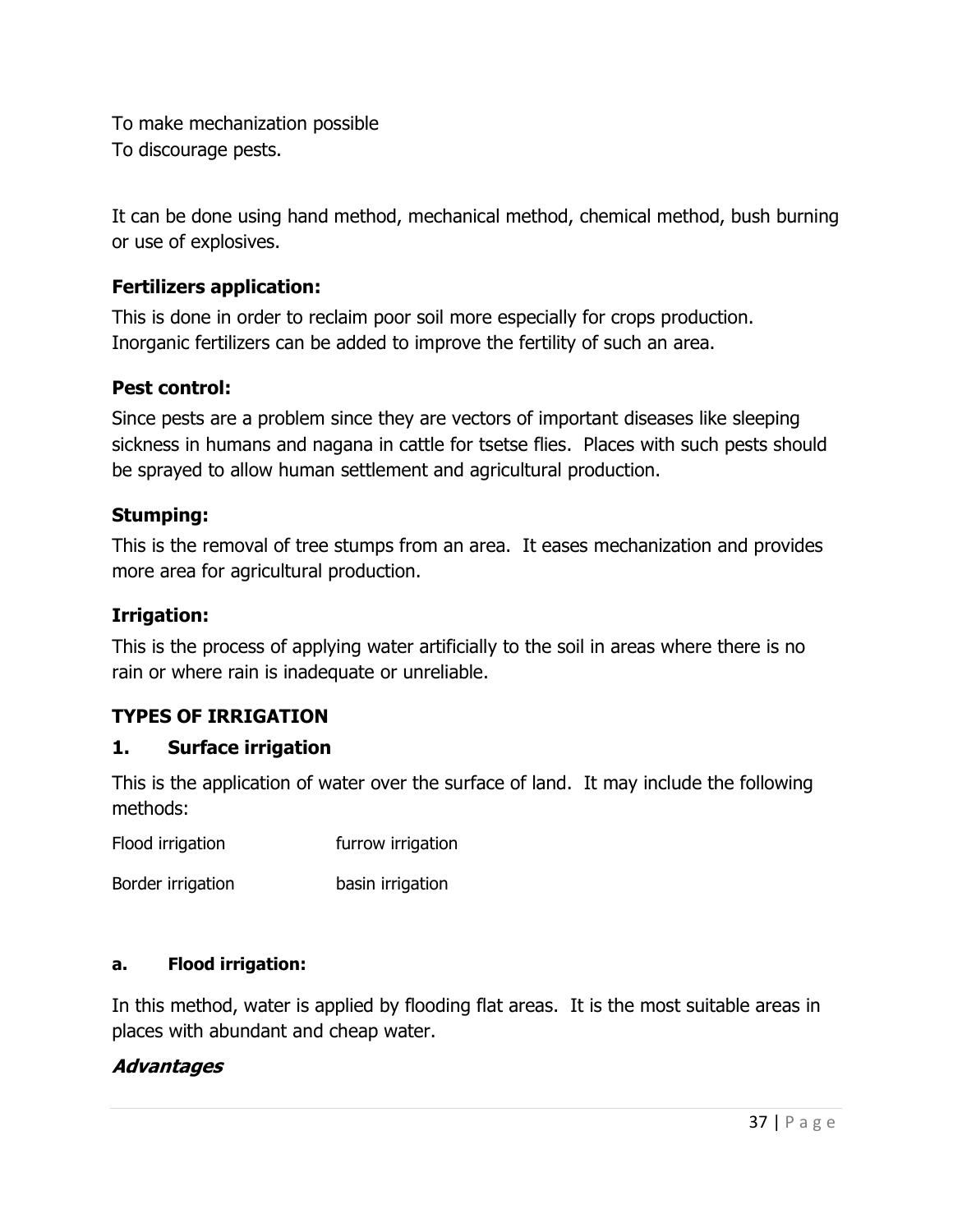Flooding can kill crop pests and diseases It does not need the leveling of land. Good for areas with abundant water supply

## Disadvantages:

If the water flows fast, it may not infiltrate the soil. Water logging and leaching of nutrients may occur Surface runoff may cause soil erosion. Little control of water supplied leads to wastage. Excess water causes leaching

### b. Furrow irrigation

Here water is supplied to rigid land from a main source through supply canals. The excess water collected from the bottom of the field in drains which lead to a water way.

N.B. Crops are normally grown on ridges which must be carefully panned.

## **Advantages**

Water infiltrates uniformly

This method is suitable for row crops such as cereals since furrows can be made in a row form

Can use poor quality water since there are no pipes to be blocked

## Disadvantages

There is a danger of salt accumulation in the furrow more especially if the water contains salts.

It may encourage soil erosion

Excess water may cause leaching

Movement in the garden by machines is impeded

May require grading of land which increases costs of production

Sometimes enough water does not reach the end of the furrows.

## c. Border irrigation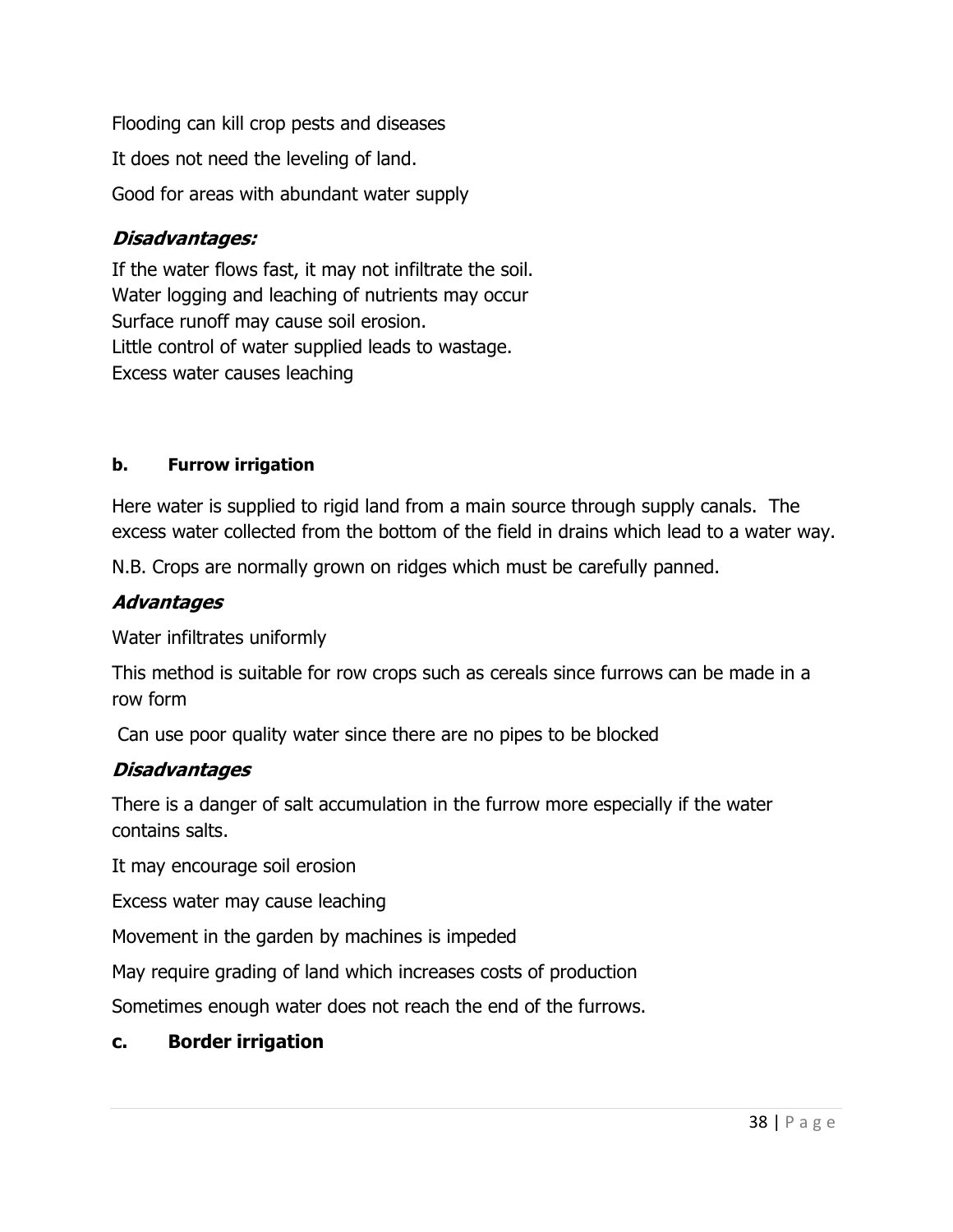In this method water from the supply canal is applied to the top end of strips of land which are divided by low earth bunds. Due to even grading of the land, the water flows in a regular uniform sheet down each strip wetting the soil as it advances.

## d.Basin irrigation

This is a system used on leveled land to irrigate orchards mainly. A basin is made either for each tree or group of trees depending on the soil conditions and surface slope.

The advantages of this system are that the Labour cost is low and it uses less water.

# 2. Over head / sprinkler irrigation:

This involves supplying water just like natural rain. The system consists of a pumping unit which supplies water under pressure and it is sprinkled to the crops and soil.

## Advantages

- Water delivery can be matched with crop requirements.
- Movement in the garden by machine is not affected.
- It does not require the leveling of land hence reduce the costs involved in that.
- It does not encourage soil erosion as observed in the surface methods of irrigation
- Agricultural chemicals such as fertilizers pesticides and herbicides can be applied uniformly with the irrigation water.
- Adapts to dry topography.
- The system does not require special skills to operate it as seen in drip irrigation.
- Can be integrated with several agronomic practices in the garden.
- It is an idea method in sandy soils and hilly areas
- Low maintenance costs.
- There is adequate infiltration of water into the soil which is important in crop nutrients absorption.
- Sometimes the high pressures of water from the irrigation system can kill pests.

## Disadvantages:

- The water droplets may have a hardening effect on the soil which hinders further water infiltration.
- The system requires a high initial capital to install which may not afforded by the peasants.
- Water does not tend to infiltrate very far into the soil more especially when pumped in small amounts.
- There is a risk of salt accumulation around the root zone areas.
- If the weather is windy, the application of water becomes uneven.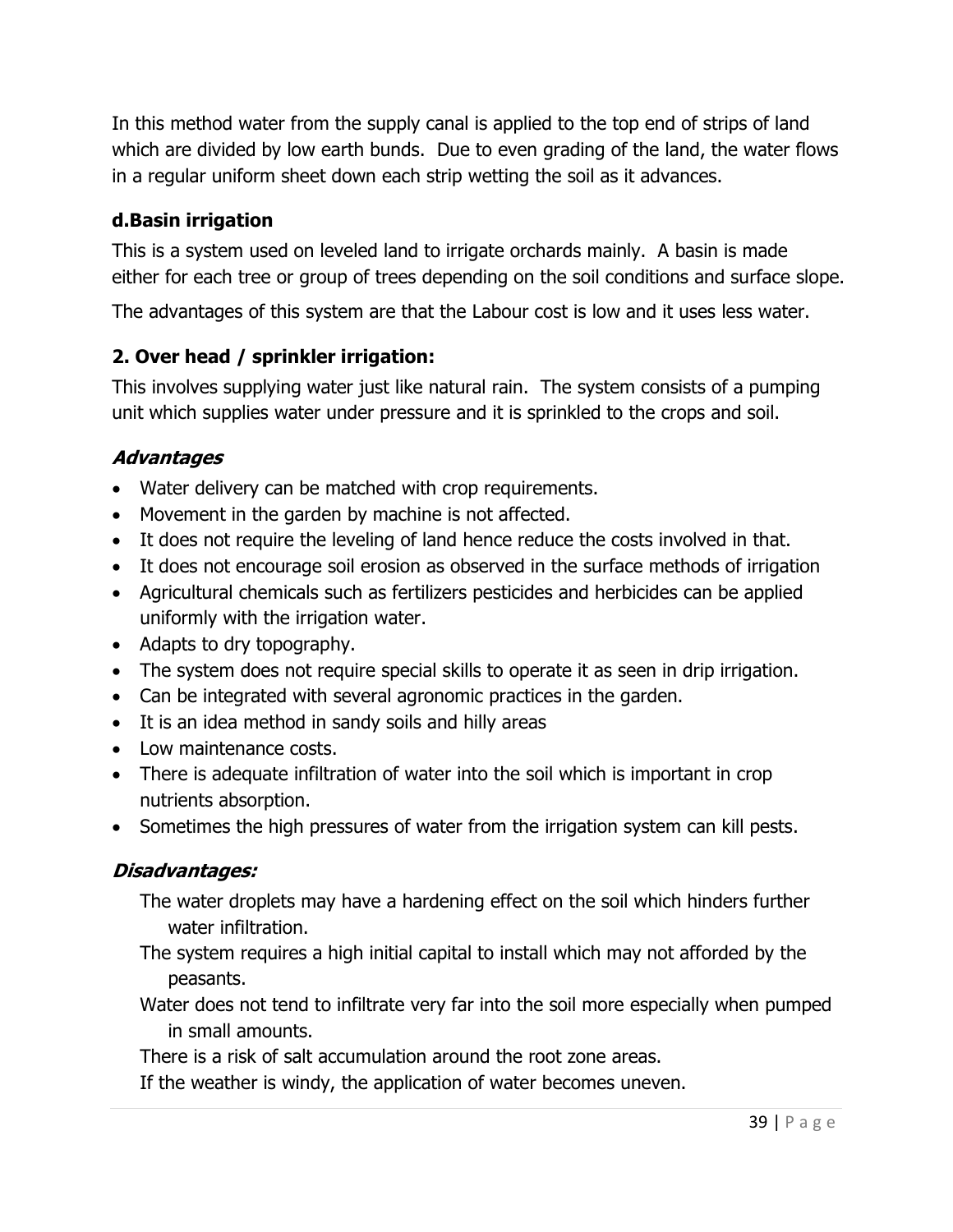The system has been known as one way in which pathogens are spread in gardens (pathogens are diseases causing organisms)

# 3. Drip / Trickle Irrigation

This is relatively new method of irrigating crops and is mainly used in the USA, Australia and Israel. Water is supplied through plastic pipes to each row of crop plants and a small nozzle allows water to trickle out and provides moisture around the plant roots.

## Advantages

Water is delivered near the root area so that the crops can get a good supply of water. There is less chances of water evaporation and accumulation of salts as in overhead and surface irrigation.

The area between the rows is not invaded by weeds since there is no water supplied there.

It is a very economical way of using water since it involves less wastage.

Fertilizers can be mixed in the water and supplied to the crops.

Low pressure is required to pump the water through the system hence saving energy intake.

## **Disadvantages**

It requires a high initial capital to purchase and install the requirement in this type of irrigation.

The system requires good quality water which can not block the pipes.

It is unsuitable for steep and uneven areas

# FACTORS THAT DETERMINE THE TYPE OF IRRIGATION TO BE USED IN AN AREA:

## 1. The source of power

Abundant power supply in an area can encourage some body to use overhead irrigation since there is power to pump the water.

## 2. Type of soil

Loose sandy soils are not good for the surface methods of irrigation since they are more prone to erosion. But over head irrigation can be good in such places.

## 3. Topography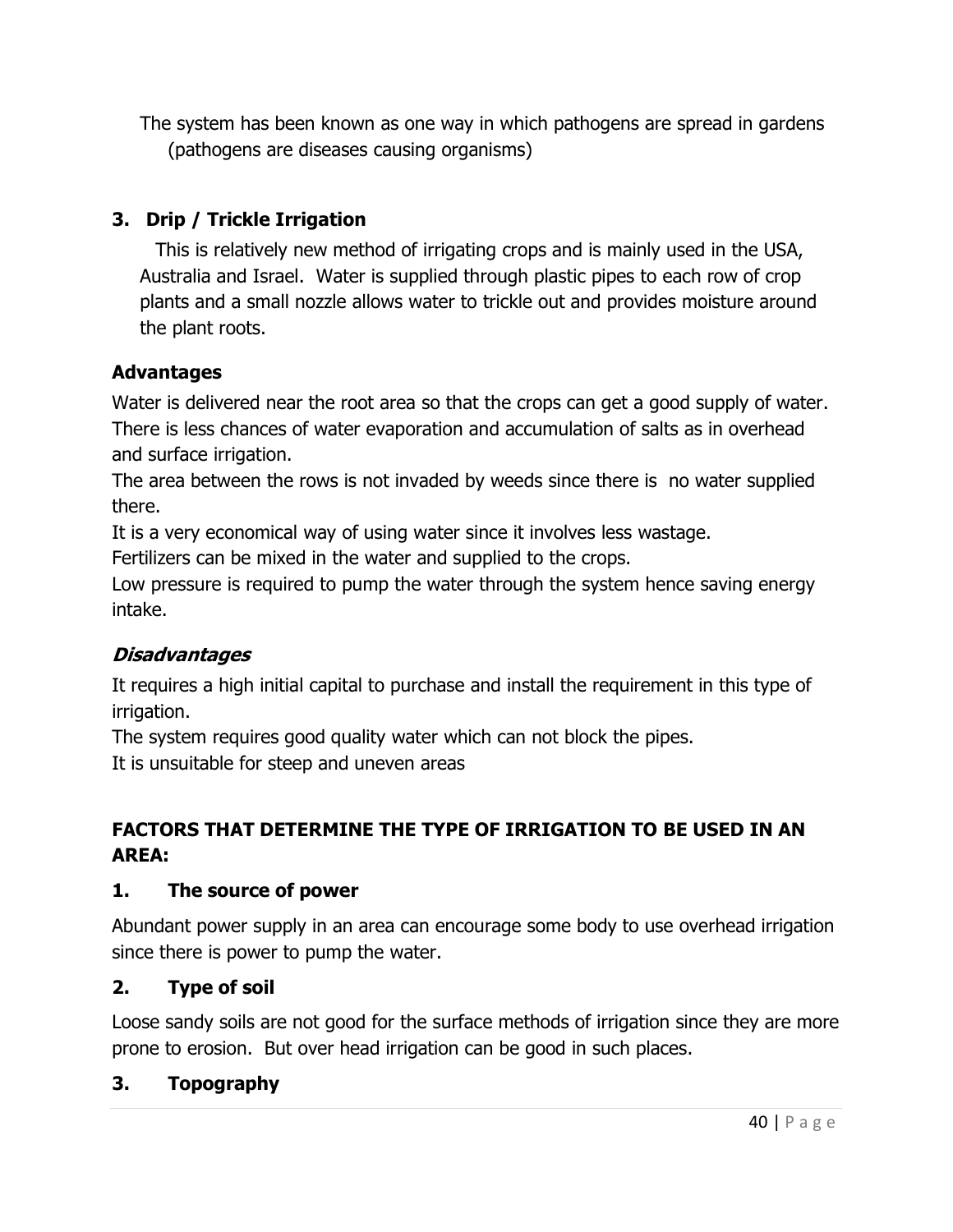An area with hills and valleys can only allow overhead irrigation which doesn't involve the leveling of land.

## 4. Type of crops grown.

The growing of high value crops can allow the use of costly irrigation methods like drip and sprinkler irrigation methods since a farmer will be able to cover the costs.

# 5. Methods of planting crops

Crops planted in row can allow the use of drip irrigation method and most of the surface methods which can't be used in broadcasted crops.

## 6. Availability of water.

Places with limited water supply can efficiently apply drip irrigation method since it is more economical in the use of water.

## 7. Capital

The availability of enough capital will allow a farmer select any type of irrigation methods since he can afford all the costs involved.

## 8. Knowledge and skills

Some methods of irrigation like drip require special skills and knowledge which must be readily available during installation and maintaining

## 9. Climatical records:

These will show the natural water available to the crop in order to determine artificial application needed in a particular period.

## CROP PRODUCTION

## FACTORS THAT DETERMINE / AFFECT CROPS GROWN IN AN AREA.

## The factors are divided into two broad group's i.e.

Abiotic factors **and a** Biotic factors.

## ABIOTIC FACTORS

These are factors that are a result of non living part of the environment e.g

| Soil fertility | Soil density                  |
|----------------|-------------------------------|
| Soil texture   | Quality and quantity of light |
| Humidity       | temperature                   |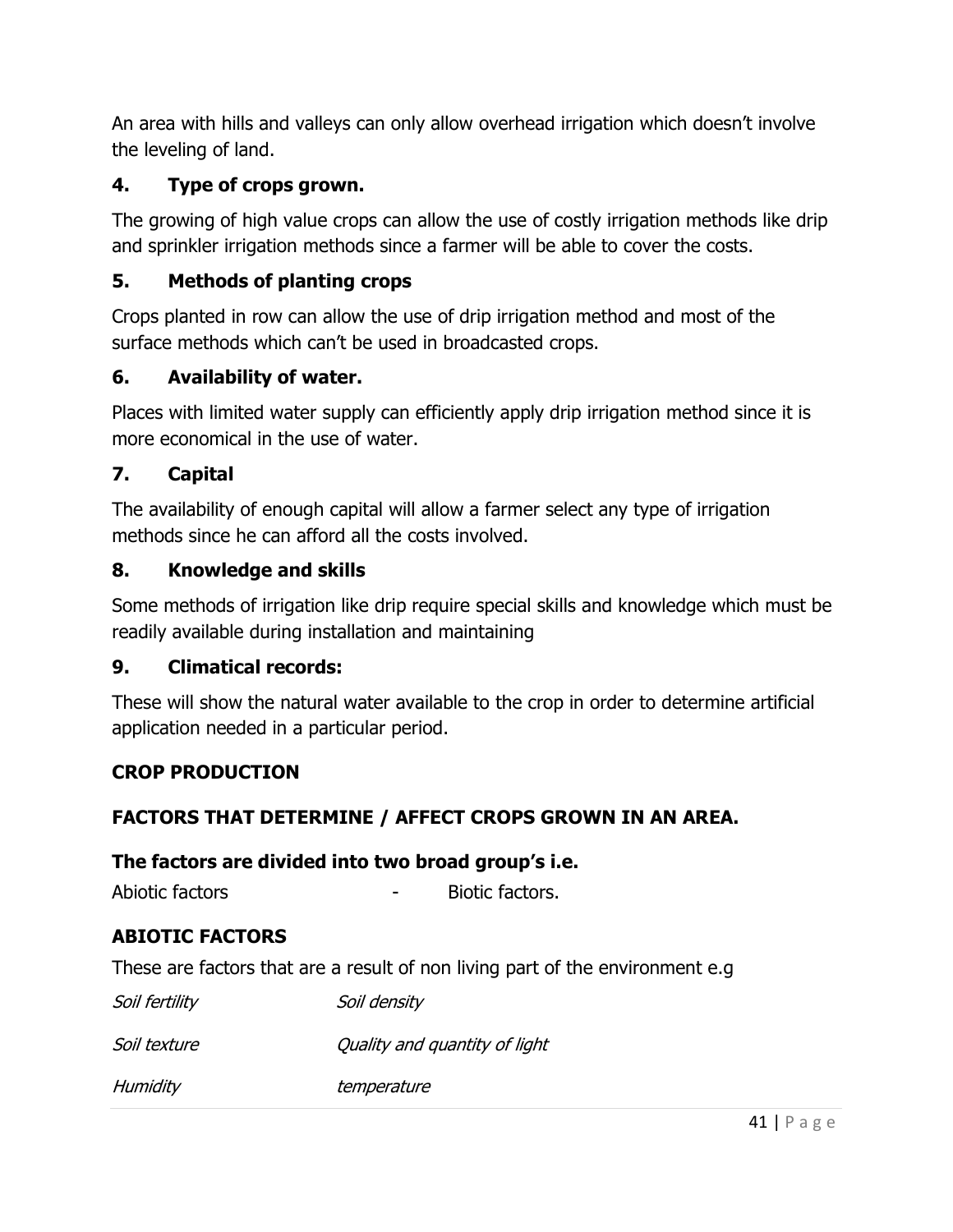Rainfall wind

Day length

## 1. Soil PH

Different crops require different specific pH for their proper growth e.g. tea require acidic soil, tobacco may require slightly acidic soil.

## 2. Soil fertility

Crops are nutrients which must be readily available for their proper growth.

## 3. Soil drainage.

Some crops like rice are able to thrive in poorly drain soil while others like maize cannot withstand poor drainage.

## 4. Soil structure

This affects the movement of air, transfer of heat and root development.

## 5. Soil texture

This can also affect the number of physical properties of soil which are very crucial to crop growth.

## 6. Temperature

Some plants like the cereals and grases can live in area with high temperature. Since they are the mechanism of closing their stomata durig the day.

## Availability of water.

Water is used as a raw material for photosynthesis. Absence of water in a particular area can limit the growth of a particular crops more especially these that are not drought resistant in bananas.

# Topography

This determines the number of factors like temp, humidity rainfall which all affects crop growth.

## Pest and diseases.

Crops in some areas have been eliminated due to the presence pest and diseases. e.g. Tomato growing in most areas of Uganda is limited by bacterial wilt.

## Wind.

At high attitudes strong winds are experienced which will affect the growth of crops.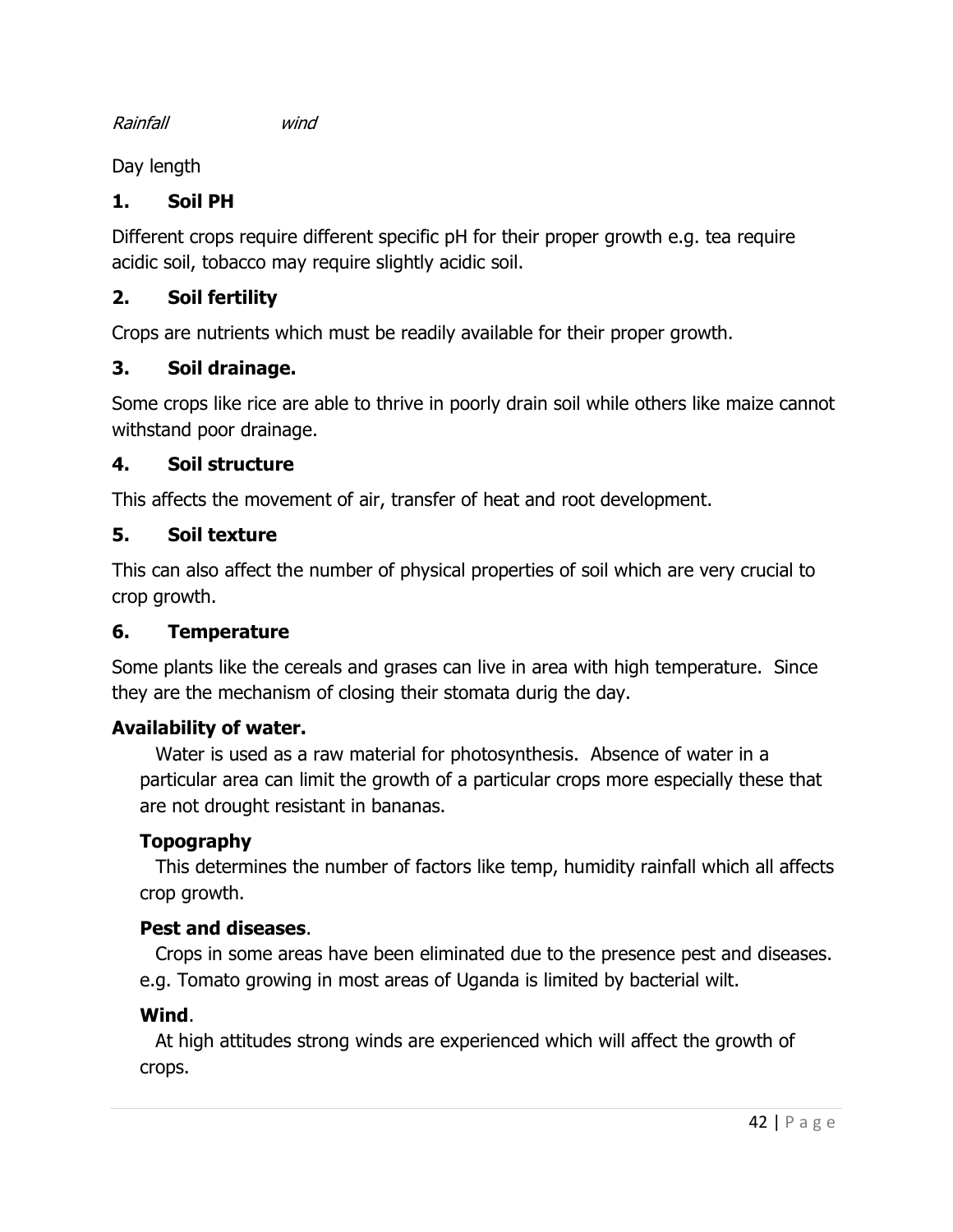### Social factors

Some communities are growing certain crops since historically they have acted as food crop e.g. millet among the Itesot of Uganda.

#### Economic reasons

Some crops are cash crops therefore they must be grown to provide farms with income e.g coffee, tea, cocoa.

### Government policy.

The government has been restricting the growth of certain crops for health reasons and security e.g. Opium / Marijuana.

#### CLASSIFICATION OF CROPS;

Crops are classified into two main groups

Annual crops

Perennial crops

### ANNUAL CROPS

These are crops which complete their life cycle within one year e.g.

Cereal (millet, Sorghum, Rice, Wheat, Barley, Maize, Oats, and Rye) Legumes (Beans, Soybeans, Cowpeas, Pigeon peg, G-nuts) Root Crops (Cassava, Sweet potatoes, Irish potatoes, Yams, ) Vegetables (cabbages, tomatoes, onions, egg plants, amaranthus spp, carrots, dodo, spinach, pumpkins, cucumber, water, melon, garlic, pepper.) Oil crops ( Simsim, sunflower, cotton) Fiber crops ((cotton) Drug crops ( Pyrethrum)

### PERRENIAL CROPS

Beverages; coffee, tea, and cocoa

Fruits; pawpaw, guava, avocado, jack fruit, passion fruit, pineapples, bananas,e.t.c

Citrus; oranges, lemons, tangerines, e.t.c.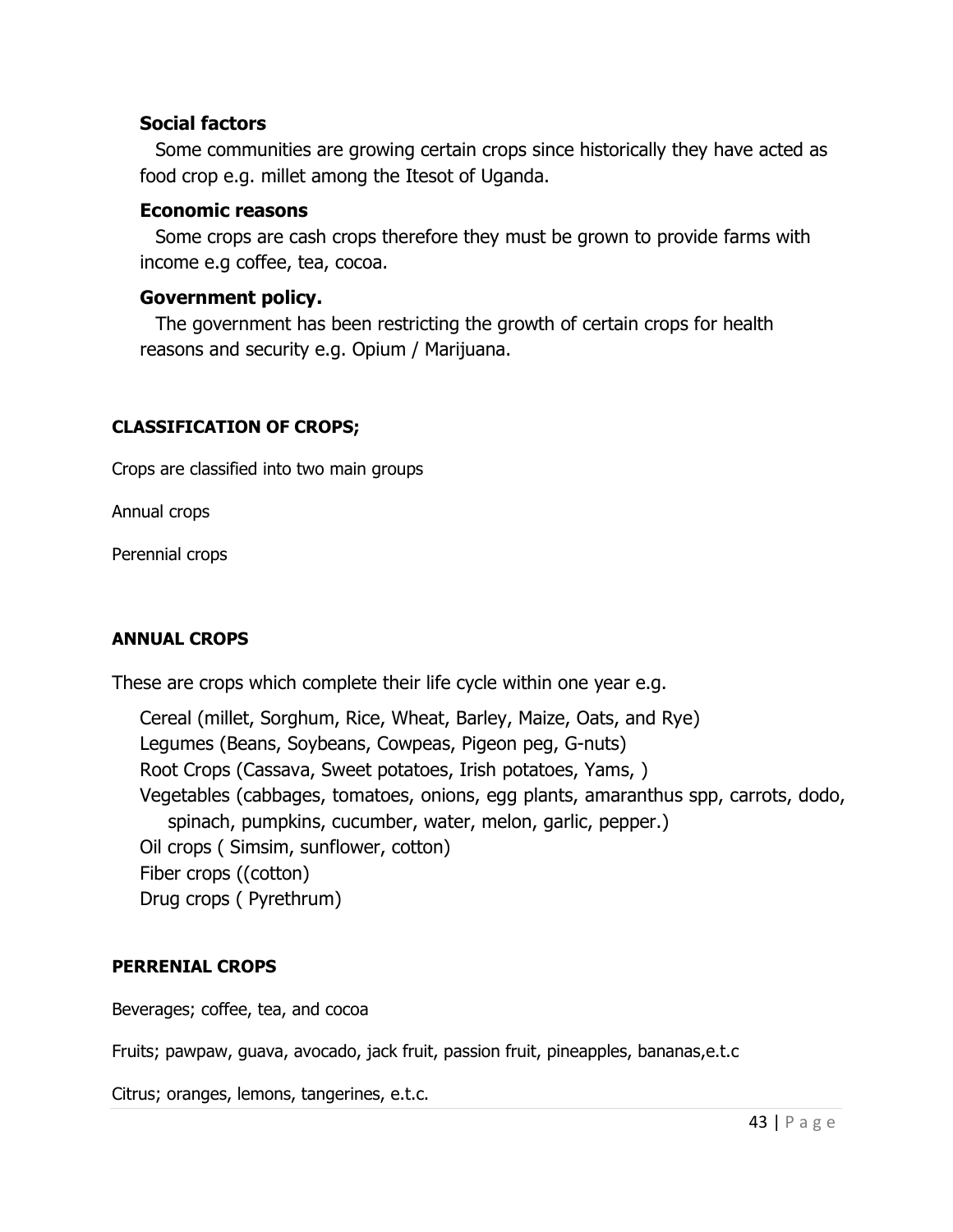Sugar crops; sugar cane and sugar beet

Spices; vanilla, ginger, clover, e.t.c.

## **CEREALS**

These are commonly known as grain crops and they have a high content of carbohydrates. They are the most common food crops used all over the world.

## REASONS WHY CEREALS ARE THE MOST FOOD USED IN THE WORLD.

They are easy to prepare as food for example rice and posho.

They are adapted to a very wide range of soil and the environmental condition.

They have fewer pest and disease as compared to other crops.

- Cereals contain a high amount of carbohydrates and vitamin which are highly needed in our diet.
- Because they contain low moisture content they are easy to store and used when needed.

Cereals have a short life cycle as compared to the crops and other perennials. Cereals can be used as food for both man and animals.

- Because they are less bulky hence it is easier to transport cereals from one place to another.
- Management practices like plant, weeding, can be easily done by machines reducing Labour requirements during production.

They do not require special seed bed before being planted.

## MAIZE - ZEA MAYS

## Plant characteristics

Maize is an annual cereal crop which can grow up to a height of 4- 6 metres A mature and a growing maize has a prop root radiating from the main stem outward into the soil providing support. The depth of the root depends on number of factors e.g. soil, rainfall etc.

The tassel i.e. male maize inflorescence emerges at the top of the plant and shed its pollen over a period of about one week.

The silk i.e. female inflorescence emerges from the ear outwards towards the end of pollen shedding and remains conceptive for a period of about three weeks.

In good condition maize leaves are green with parallel vein and long i.e more than 0.5m.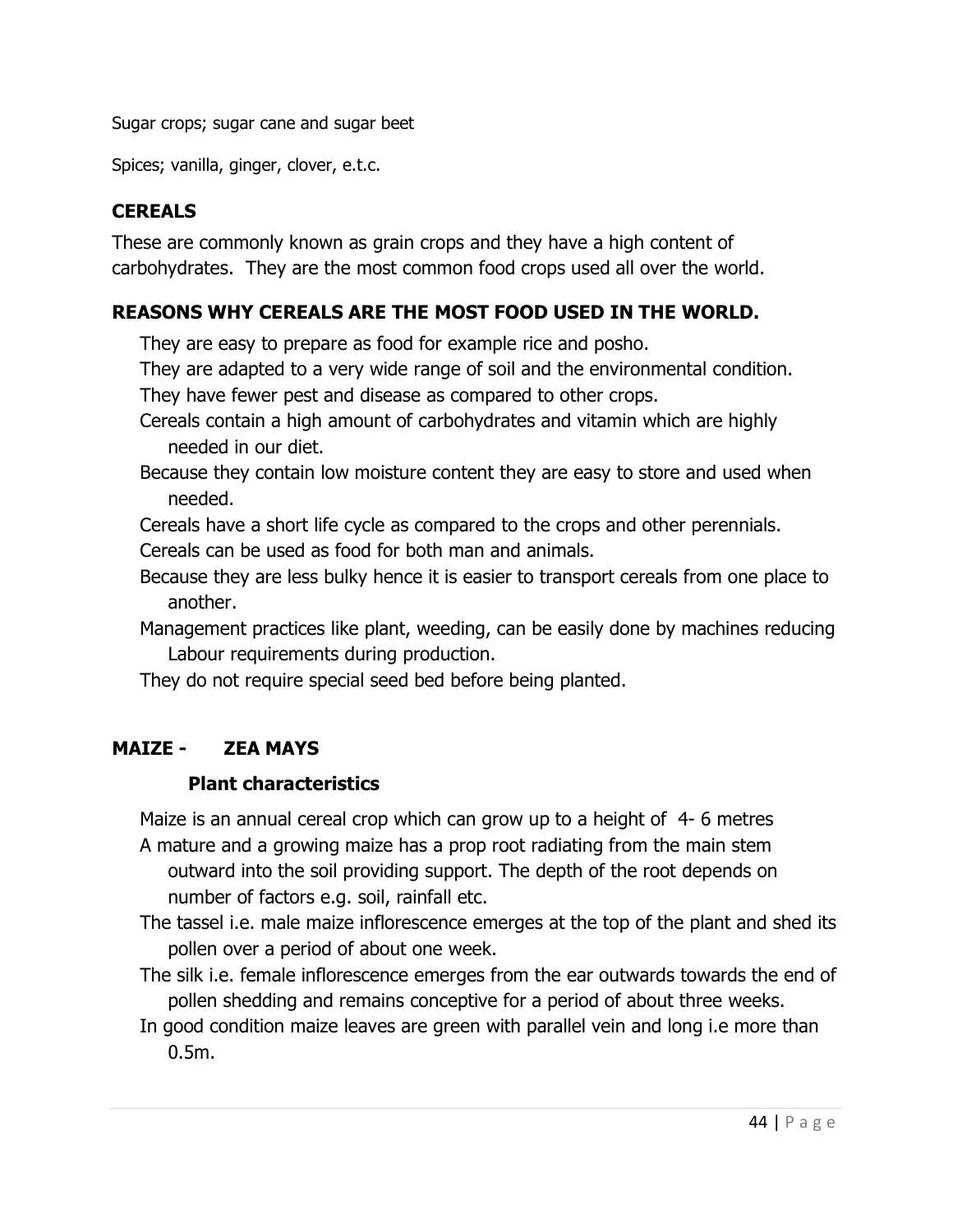- At an early stage of growth it can be plough down as green manure to provide nutrient into the soil.
- Young maize can be used for making hay for feeding livestock however it can bring digestive problem if the maize is a mature one due to fibrous content.
- Maize flour contain a lot of carbohydrates when eaten it can be metabolized to provide energy to support the organism.

# Growth requirements

Maize requires a well drained soil with a good supply at nutrient

It can not tolerate a slightest degree at water logging.

- It requires enough rainfall which is equally well distributed but however, during harvesting it should be as compared to during silking where enough water is needed.
- Maize thrives very well between temperatures of  $20 25^{\circ}$  C. High temperature during the day is accompanied by high rate of transpiration and low temperature at night is accompanied by a high rate of respiration thus limiting yield.

## Seed bed preparation

Seed bed preparation is done by hand roughly this in turn advantageous because weeds are killed, encourage water infiltration and resist soil erosion than in fine seed bed.

Secondary cultivation may not be necessary since the crop has big seeds.

# Planting and spacing

- It should be planted at the beginning of the rain because early planted maize benefit from nitrogen flush that occur when a dry soil are wetted and suffers less from fungal diseases
- Planting is done mechanically by planter or by hand. Two seeds are planted in one hole made at 5cm deep in moist soil but in dry soil should be placed 10cm deep to prevent it germinating as a result of only a slight shower.
- Spacing should ensure low population Atleast 90 cm X 30 cm between each plant. This is to reduce competition for basic growth requirement. However spacing can be determined by other factors like soil fertility, soil moisture, variety, e.t.c.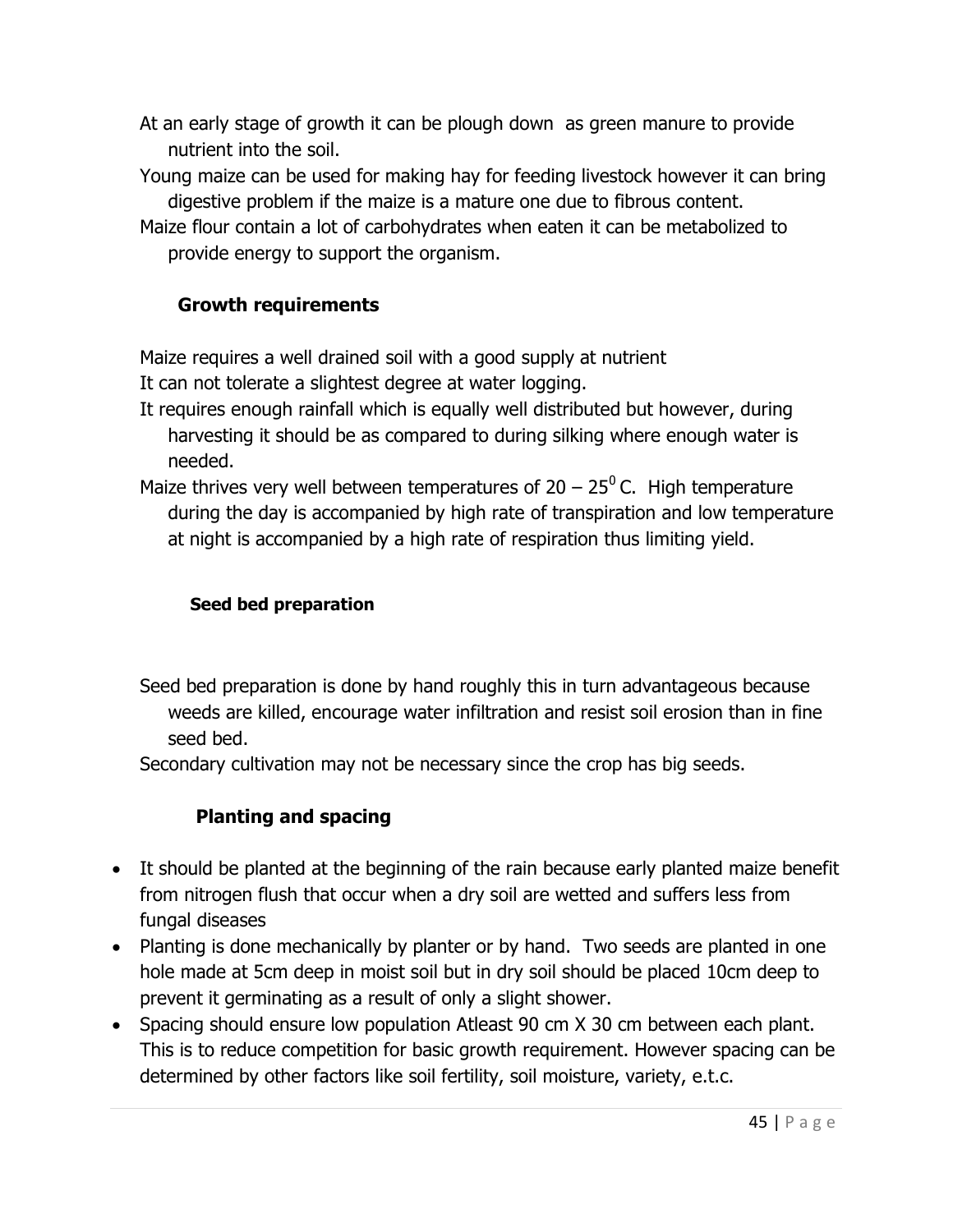In properly spaced maize in area of reliable rainfall weed free condition need only to be maintained until the crop is 45cm high. After this height the crop suppresses weeds by itself.

## Weeding and fertilizer application

- Maize is weeded when its between 10 15cm and before it starts silking
- selective herbicides can be used to control weeds like atrazine herbicide
- Nitrogen fertilizers should be applied as top dressing when maize is at about 45 cm high.
- Phosphates should be incorporated into the soil at the time of sowing.
- Farm yard manure can be applied to the soil to increase its fertility owing to maize growth and development.

## Pest and disease control

- Pests that affect maize include stalk borer and army warm which its larvae may eat all the leaves until only remain midrib.
- Few diseases like white leaf blight, maize streak caused by virus and rust caused by fungus attack the crop.

## Harvesting and yields

- Harvesting maize is done mechanically by combine harvester and manually by hand.
- Maize grain is physiologically mature at a moisture content of about 35%. when left in the field to dry it is reduced to  $19 - 20\%$  after the husks has been removed.
- Maize is dried and stored in the crib i.e. a store with wall of wire netting.

## Question.

Describe the agronomic practices carried out in the growing of rice from planting to harvesting.

Plant characteristics. Ecological requirement of the crop (soil, rainfall, humidity, temp) **Importance** Seed bed preparation Planting Weeding (thinning, pruning)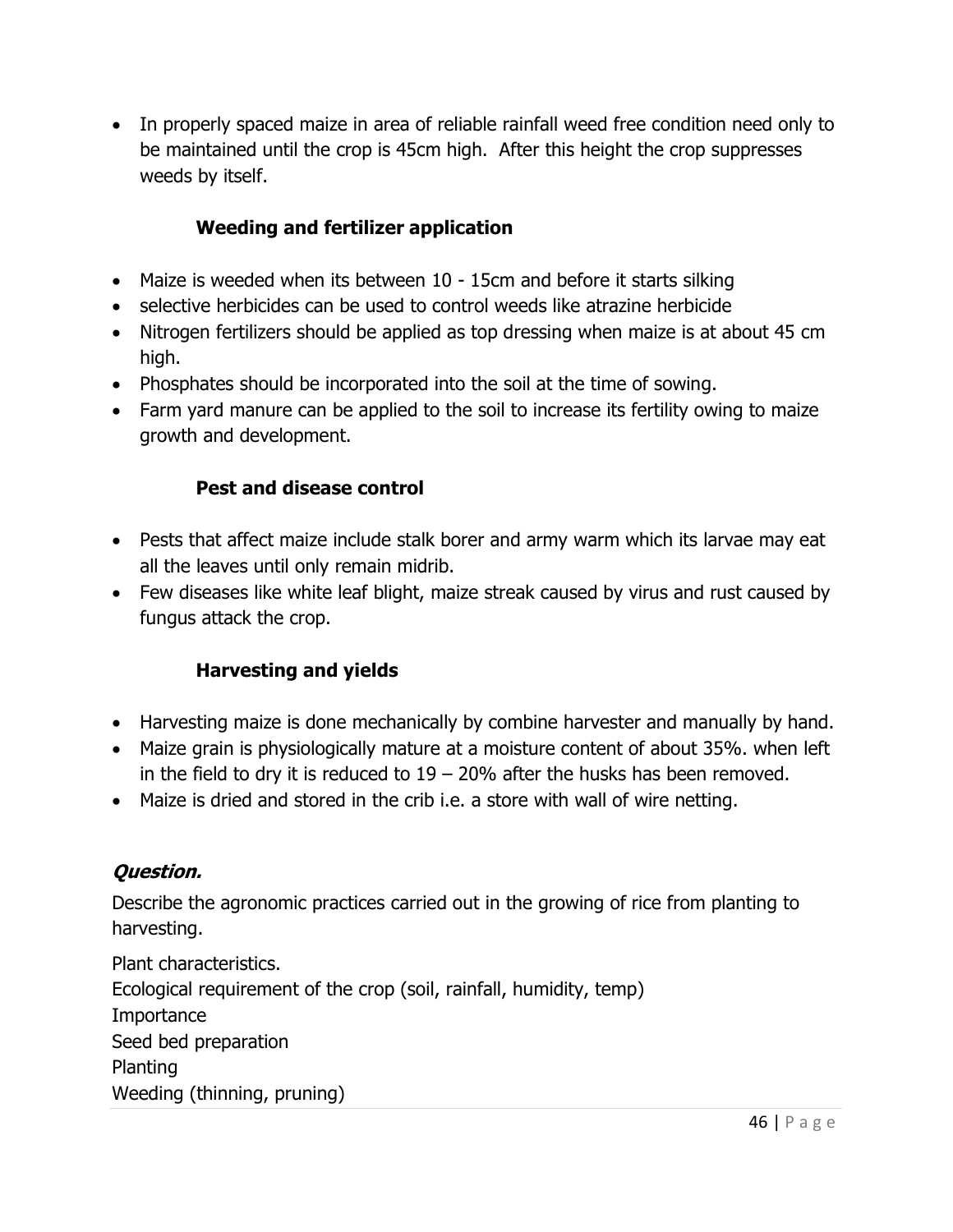Fertilizers application **Harvesting** Yield Storage.

### **VEGETABLES**

- They are sources of income when a farmer decides to sell.
- They are very good source of vitamin like vitamin A and C.
- They act as appetizers for food e.g. onions and tomatoes.
- They are a good source of minerals e.g. Iron, magnesium.
- They heap in controlling digestive problem like constipation
- They can be used as animal feeds like cabbages to rabbits.
- Vegetables growing provide employment for people working as attendants in vegetable gardens.
- Vegetables are a good source of manure since they rot fast.
- Leguminous vegetables fix nitrogen into the soil e.g. beans
- They can act as cover crops hence controlling soil erosion.
- Some vegetables have medical value e.g malakwang, red amaranthus.

## CLASSIFICATION OF VEGETABLES

Vegetables can be classified into two ways. i.e. according to the part eaten and family

## ACCORDING TO PART EATEN.

## Leaf vegetables

Cabbages Amaranthus Spinach.

## Fruit vegetable

Egg plant Tomatoes Water melon **Cucumber** Pumpkin. Okra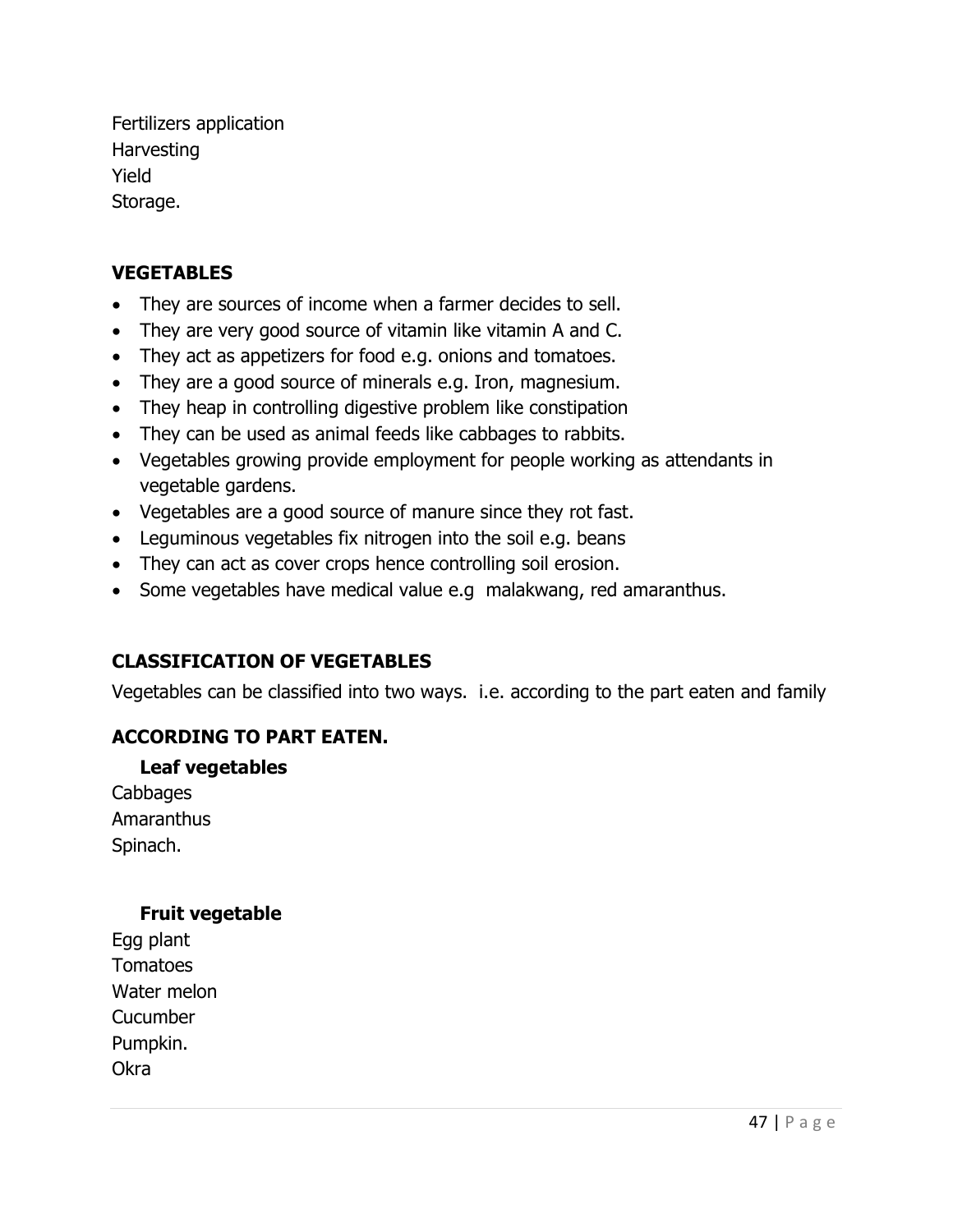### Seed vegetables

Cowpeas G-nuts Beans Garden pea Field pea

### Root vegetables

**Onions** Sugar beet **Garlic Carrots** Irish potato Turnip Radish

### Flower vegetables

**Cauliflower** 

## Family classification

Here vegetables are grouped into six families:-

### 1. Leguminosae (pulse)

This include

Beans Pigeon pea G-nuts Garden peas Cowpeas

## 2. Solanaceae (Tomato family)

This include

Irish potatoes Egg plant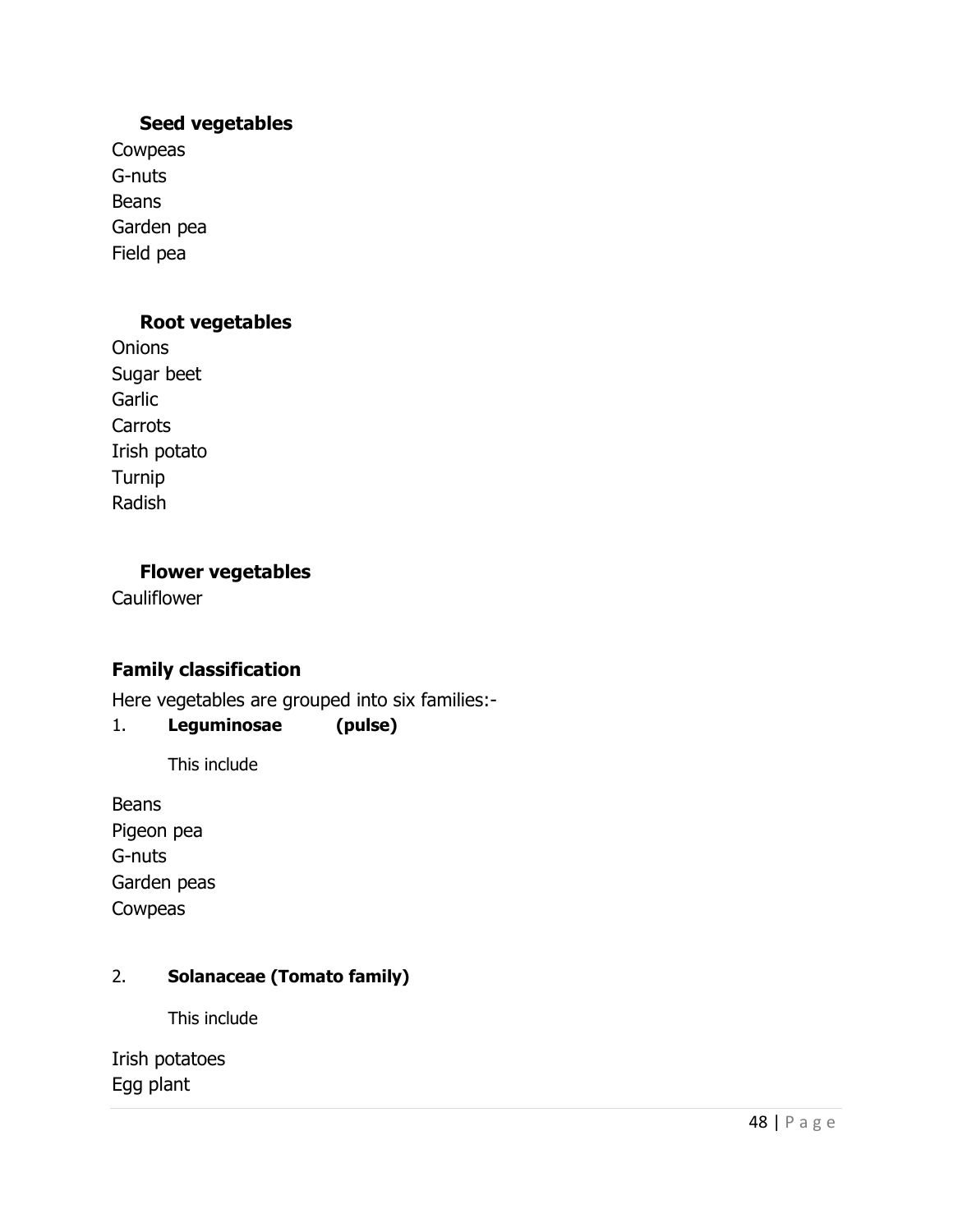**Tomatoes** Sweet pepper

## 3. Brassicaceae (cabbage family)

It includes

Cabbage **Cauliflower** Radish Turnip Kale

# 4 Cucurbitae (gourd family)

Includes

Pumpkins Water melon **Cucumber** Gourds.

### 5. Alliaceae

This includes

**Onions** Leek Garlic

### 6. Apiaceae

**Carrots** 

Parsely **Celety Carriander** Parsely.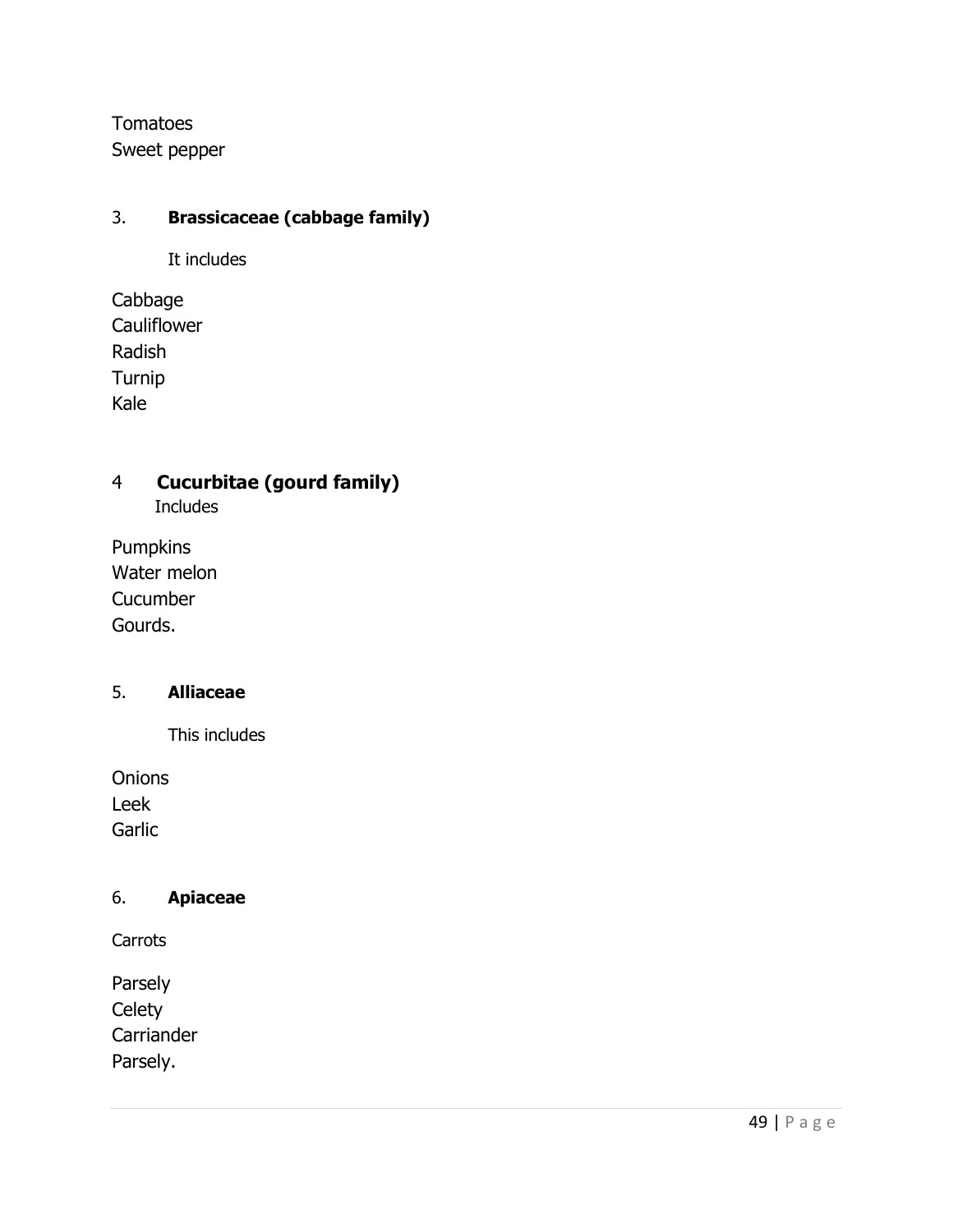## 7. Amaranthanceae

Amaranthus hybridus A. dubius A. caudatus

## PROCEDURE FOLLOWED IN GROWING VEGETABLES

### 1. Choosing the site.

- $\circ$  The site to be considered for growing vegetable should measure up to the following:-
- The soil should be deep and fertile. Incase at low fertility fertilizers should be applied.
- Availability of water, the site should have enough water supply hence the site should be close to a water source.
- Distance from home. The site shouldn't be far from home for security reasons and easy management.
- The area should be free from frost and the farmer to effect this should avoid valley bottom.
- The place shouldn't be having shade since some vegetable like tomato and egg plant do not thrive well in shade.
- Gentle slope or flat land and require for fair drainage.

## 2. Preparing a nursery bed.

A nursery bed is an area where seedlings are grown before they are transferred to the actual vegetable field / garden. The seeds can be planted in a seed bed, seed boxes or soil blocks.

## Treatment of planting materials

- Seed dressing –coating seeds with pesticides e.g. copper Sulphate.
- Chitting or encouraging sprouting e.g. in potato seeds.
- Inoculation, usually done legumes where seeds are coated with right bacterial for nodule formation.
- Hot water treatment against viral diseases e.g in sugarcane and cassava.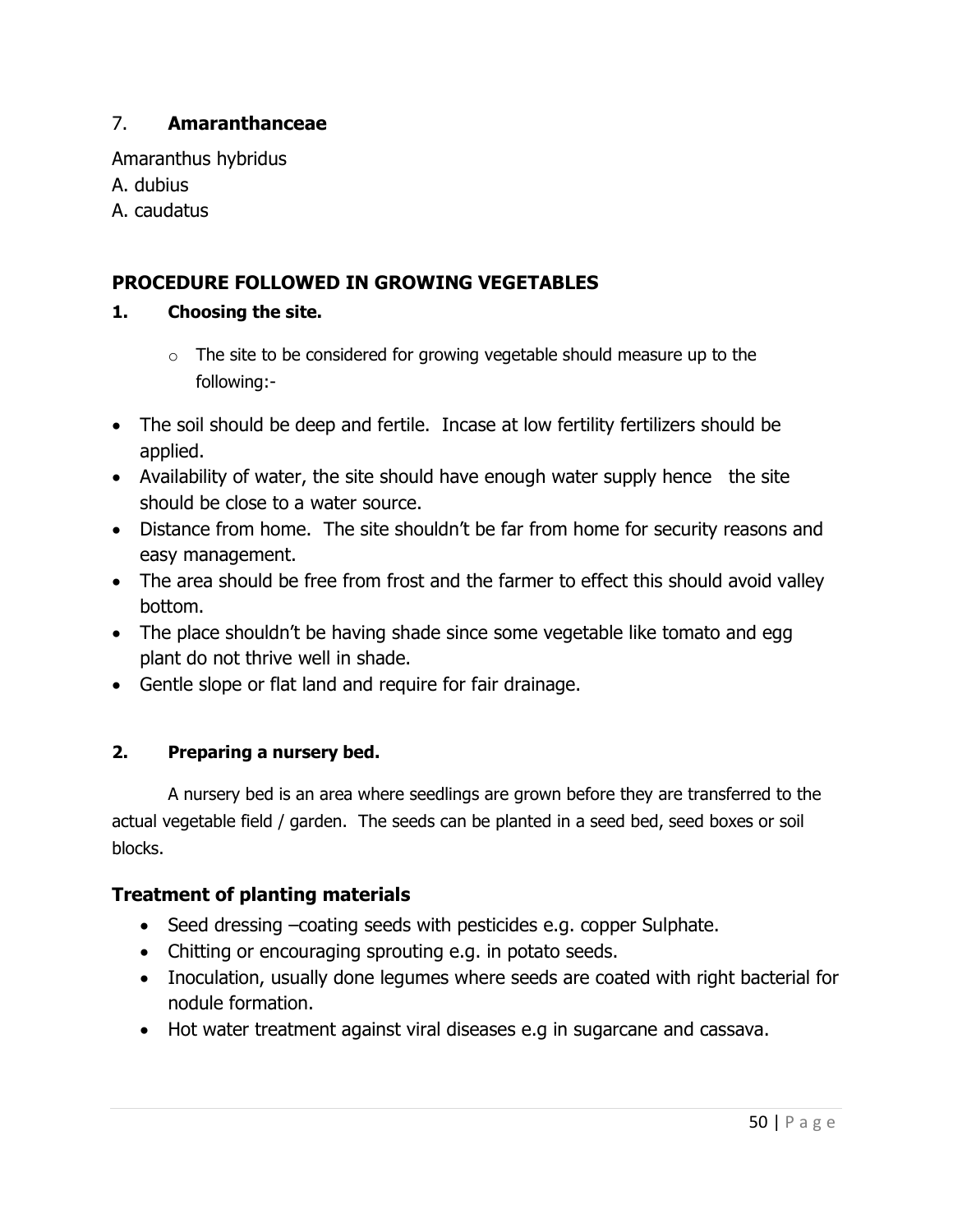## Importance of a nursery bed.

- When propagating seeds which are too small to be planted directly into the soil.
- The crop seedlings are delicate and need great care
- Bulking up of planting materials is necessary like in sugarcane
- Helps in selecting healthy and strong seedlings.
- When cuttings to propagate the crop need special treatment e.g tea.

## Procedure of making a nursery bed

- Remove all grasses, roots and tree stumps on the area.
- The place should be cultivated deeply to encourage proper root development.
- All large soil pieces should be broken down to encourage a fine bed.
- Incorporate manure containing phosphorous into the soil to improve fertility
- Eleave the area to settle for Atleast  $3 4$  weeks before planting seeds
- Measure off the seed bed to a width of 1 metre and any length that you feel.
- Erect a shade on the prepared place to control light and water delivered to the seedlings.
- Make ridges across the bed where the seeds are to be planted.
- Place the seeds in the ridges and cover it with a thin layer of mulch to facilitate germination.
- Place a thin layer of mulch over the seeds to conserve soil moisture and control weeds.
- As soon as the seeds germinate the mulch should be removed since it may interfere with germination.
- The seeds should be watered twice each day in the morning and evening.
- After germination excess seedlings can be removed a practice called pricking out.
- At a later stage before transplanting seedlings are exposed to environmental conditions referred to as hardening off
- Transplanting should be done in the evening hour or morning to reduce the rate of water loss from the seedlings by transpiration.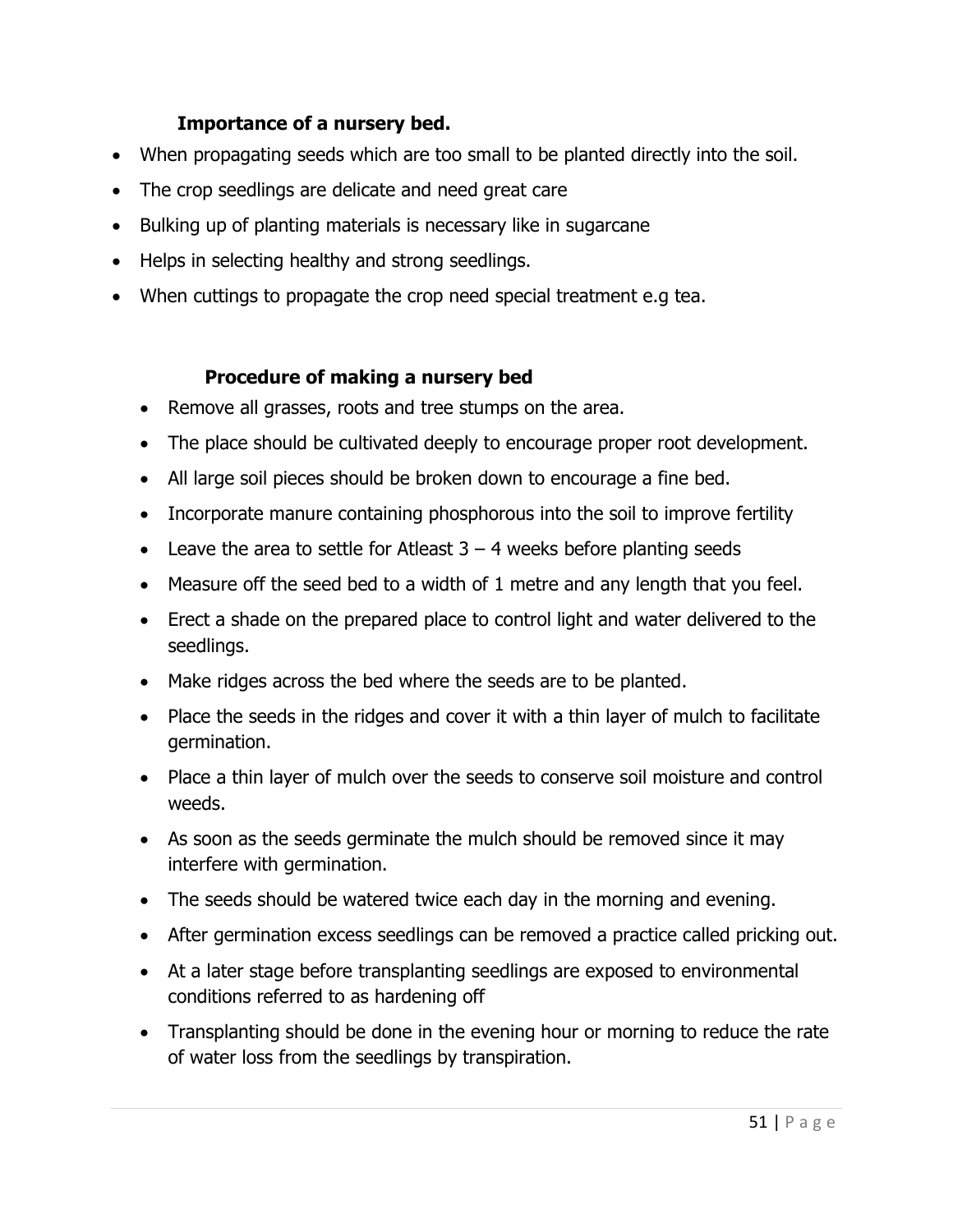## 3. Preparation of a seed bed.

A seed bed is a well prepared piece of land ready to receive planting materials.

- The land should be cleared of large bush, all trees and grasses
- All tree roots and stump should be removed in advance.
- The whole place should be deeply cultivated and big pieces of soil broken.
- The whole place should be measured to establish the size in accordance to the number of seedlings to be planted.
- The place should be leveled before planting seedlings.
- The whole vegetable should be along the contour of land to reduce erosion.

## Nursery bed management

- Seedlings must be watered Atleast twice a day i.e in the morning and evening.
- Apply fertilizers to the seedlings to improve growth.
- Apply pesticides to control pests on the seedlings
- Spray fungicides on the seedlings to control fungal infections like dumping off
- Provide a good shade over the nursery bed to control damage to seedling due to harsh environmental conditions
- Remove diseased and excess seedlings from the nursery bed i.e prick out to reduce disease spread and allow proper seedling growth.
- Weed the bed to reduce competition for nutrients and control disease spread

# 4. Transplanting

# Precautions to be taken when transplanting

- Seedlings in the nursery bed should be well watered before lifting to reduce root breaking
- Seedlings should be lifted with soil in their roots to control distorting of roots.
- Care should be taken not to damage roots as it may deter proper crop establishment and development.
- Transplanting holes should be big enough to accommodate seedlings without bending roots since it may affect root development.
- Where fertilizers are used it should be thoroughly mixed with soil for efficient utilization by the seedlings.
- Seedlings should not be planted deeper than they were in the nursery for proper establishment.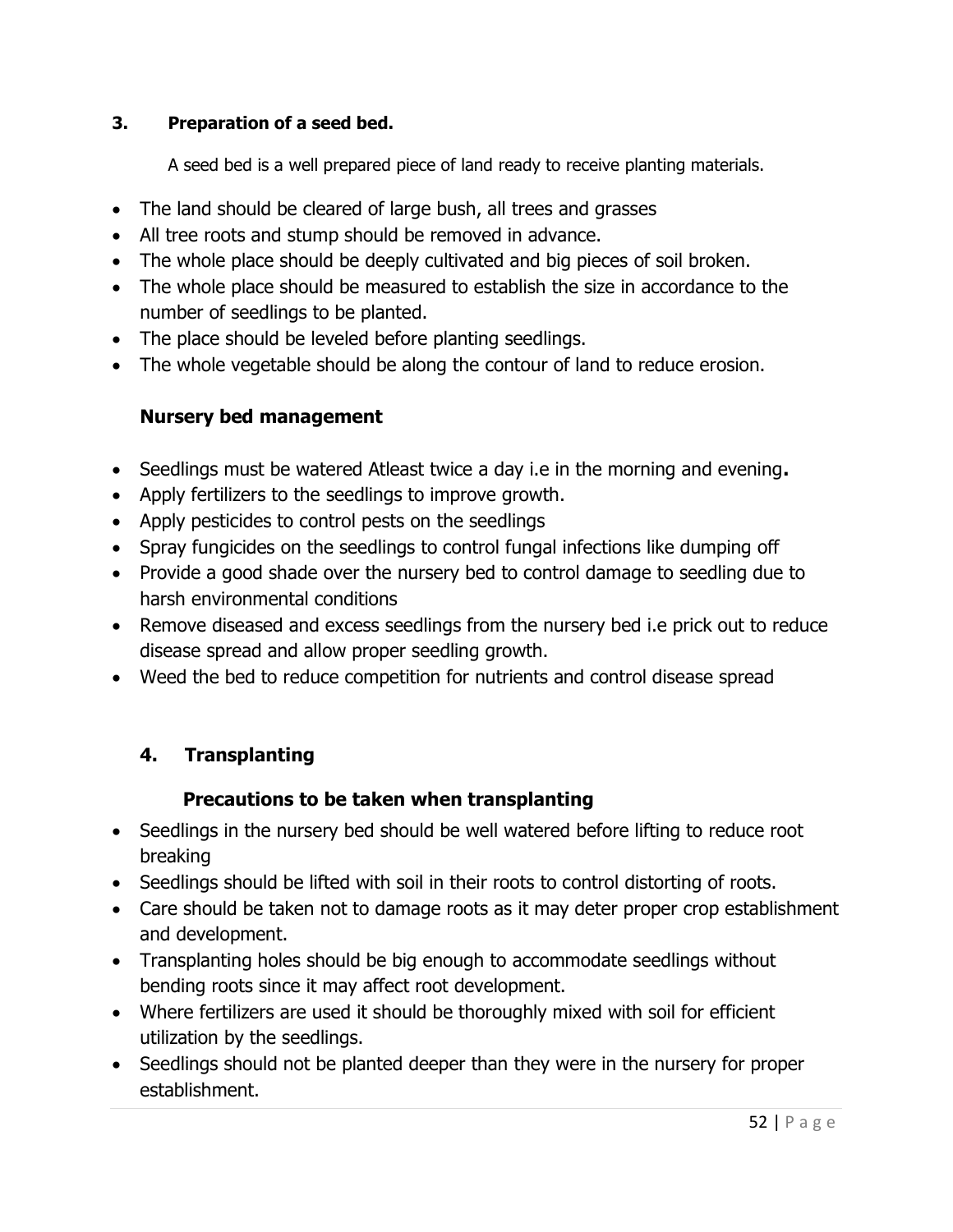- Transplanting should be done during the cool hours to reduce wilting of seedlings through excessive loss of water by transpiration.
- Seedlings should be watered after transplanting if the soil in the field is dry to provide adequate moisture for crop establishment and growth.

## Transplanting the seedlings.

- Only healthy, strong seedlings should be selected.
- Watering of the nursery to soften the soil to ease transplanting and reduce root damage.
- Transplanting should be done in the evening or in cool weather.
- Thorough preparation of the seedbed by removing all tree stamps and roots remove any other vegetation Atleast two months before transplanting.
- Dig holes before transplanting at the required spacing
- Fill the holes with a mixed top soil and double supper phosphate or organic manure Atleast 2 -3 weeks before planting.
- Top soil and sub soil should not be mixed but filled to holes separately
- Transplant at the beginning of rain for easy crop establishment.
- Provide temporary shade to the transplanted plant (seedlings)
- Mulch around the seedling
- Continue watering until the plant has fully established it's self.

# 5. Application of fertilizers.

Vegetable require more of N, P and K which should be applied early for vigorous plant growth.

## 6. Weeding

Effective weed control is needed to ensure proper growth of the vegetable since they are more sensitive to competition.

## 7. Disease and pest control.

Vegetables are attacked by a number of fungal and bacterial diseases like dumping off, downy mildew, bacterial wilt, mosaic, dry rot, black rot, stem rot, and blight. The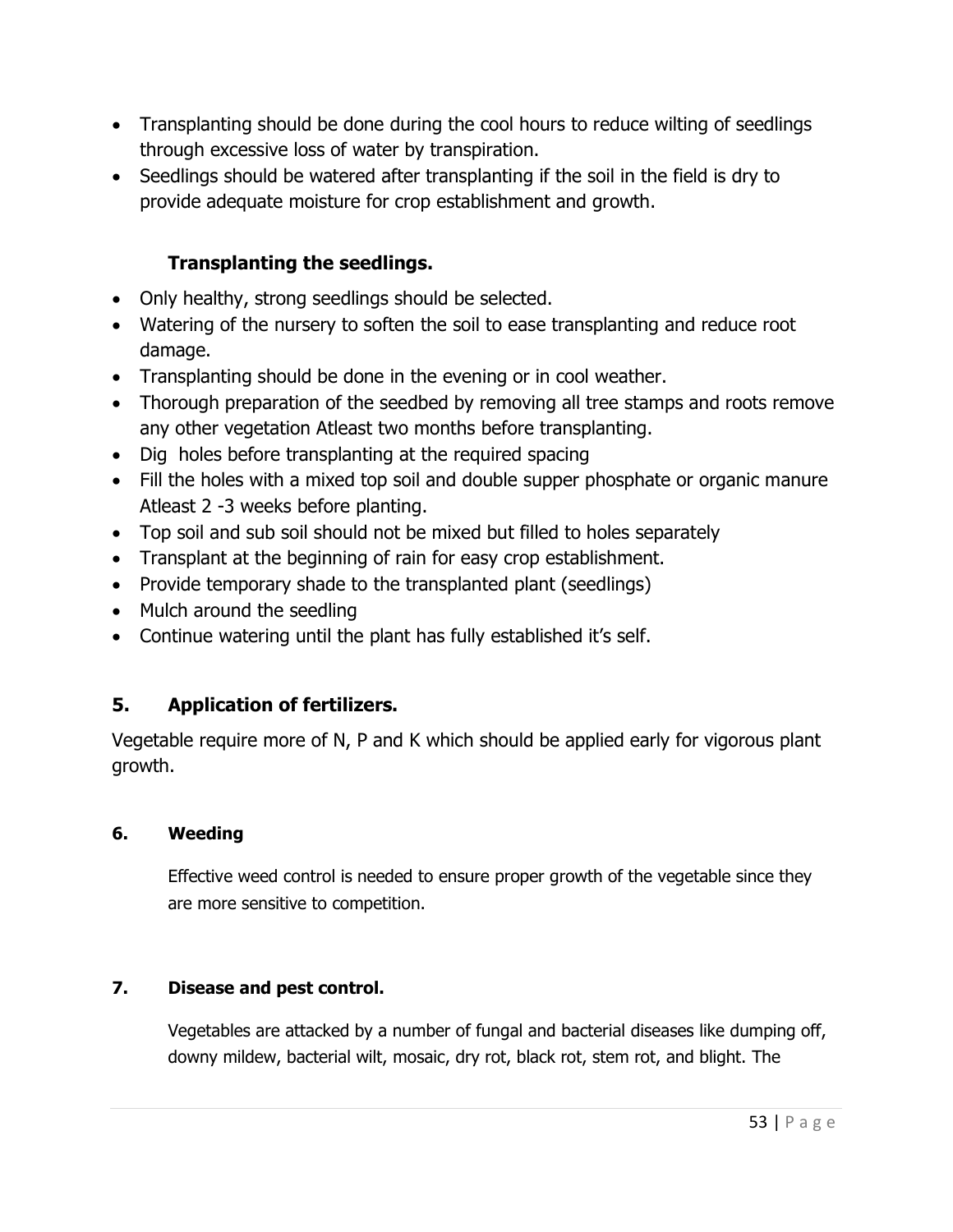common pests are cut worms, termites, grasshoppers, caterpillars, mole crickets, aphids, thrips, nematodes and beetles.

### 8. Harvesting

Most vegetables are early maturing and are normally harvested manually after harvesting they should be kept in a cool place to that they don't go

bad.

# GROWING OF TOMATO SEEDLINGS FROM NURSERY BED PREPARTION TO TRANSPLANTING.

- Select a good site for vegetable production
- Remove all vegetation from the area where to prepare the seed nursery bed.
- Cultivate deeply removing all roots from the bed.
- Raise a nursery bed to facilitate good drainage.
- Incorporate well rotten F.Y.M / compost or S.S.P fertilizer.
- Level the soil by raking and remove any foreign material like stone, polyethene or glasses and break any big clods of soil.
- Sow the seed at 0.5cm deep and cover lightly with soil
- Spacing should be 15cm between the rows.
- Mulch the bed lightly and remove after seeds have germinated
- Erect a shade over a nursery bed to protect seedlings from harsh environmental conditions.
- Water from the top of the shade twice a day, morning and evening using a watering can.
- When the seedlings grow up to about 2.5cm high, prick out to ensure proper spacing and growth.
- Weeding should be carried out with a garden trowel or suitable tool
- Spraying seedlings with copper fungicides such as ridomil and diethane M45 to control late blight and other pests should be done.
- As seedlings near 15cm in height, reduce the shade to ensure hardening off.
- A week before transplanting water the seedling to ensure the soil is soft to avoid breaking roots.
- A week before transplanting, remove all the shade to ensure full hardening off.
- Transplanting should be done in the evening or cloud cast day to reduce water loss from the seedlings.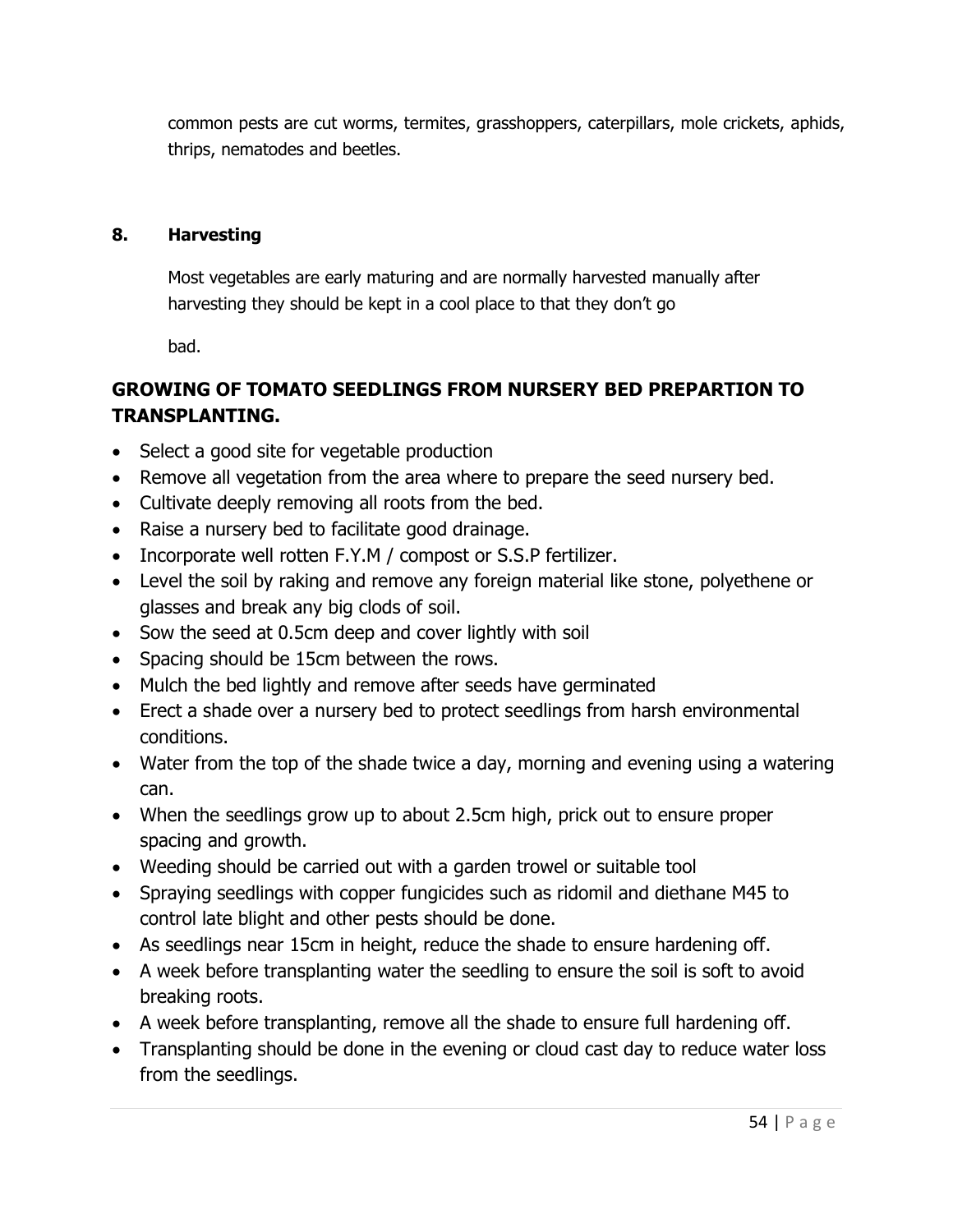- At transplanting use a trowel to remove seedling with soil around the roots.
- At transplanting use a trowel to remove seedling with soil around the roots.
- Water immediately after transplanting.

## Diseases of tomato.

**Tomato Blight-It's a fungal disease, it attacks leaves, stems and fruits** causing brown – black sunken lesions

It's very severe in humid weather.

It can be controlled by spraying with copper fungicides such as ridomil and diethane M45.

**Bacterial Wilt**  $\qquad \frac{1}{2}$  Its caused by pseudomonas solanacearum, it causes wilting and death of growing point and upper leaves.

Its airborne and controlling its spread is difficult. However the following control measures are recommended:-

Remove and burn all infected plants.

Crop rotation

Use resistant varieties

Sterilize the soil by burning grass on top or apply formalin or boil

By fallowing

**Tomato Mosaic** -This is a rival disease, which causes curling and molting of leaves thus reducing the area of photosynthesis.

It may be transmitted from tobacco shred or a smoker's hand

Its controlled by

- planting resistant healthy seeds
- burning all affected plants and planting healthy seeds
- smokers should wash their hands before touching tomato plants.

## Pruning tomato

- One or two stems are left per plant.
- Remove lateral shoot weekly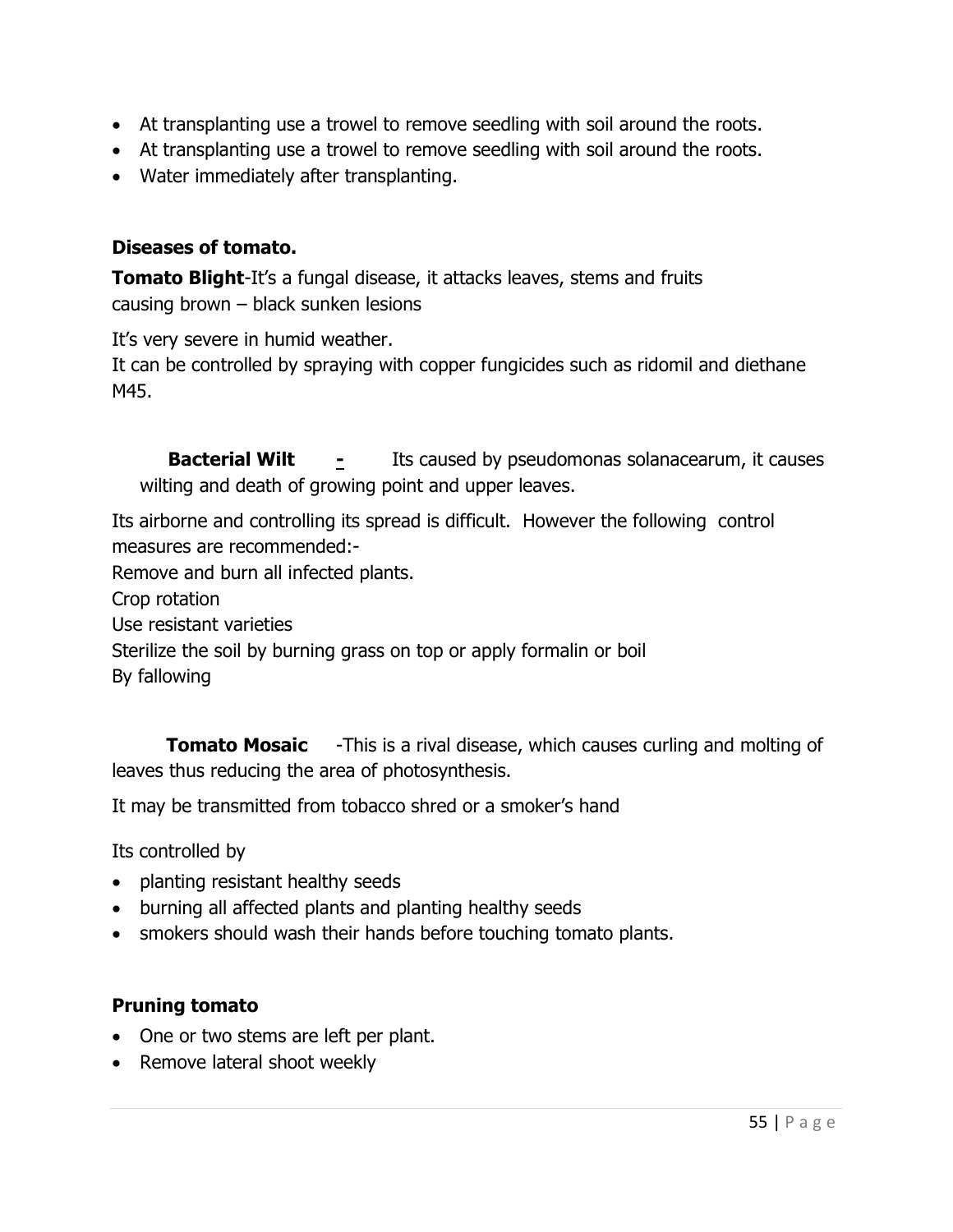- When  $6 8$  trusses of flowers pinch out the growing it this pruning will encourage the growth of good size marketable tomato.
- Remove leaves close to the ground to prevent the entry of blight.

### Importance of pruning tomatoes

- Improves the quality of fruits by exposing each to enough light.
- Improve yields by ensuring big fruits due a reduced competition for nutrients between various branches
- Makes spraying against disease more easy
- Removes a micro climate that can encourage pests.
- Harvesting becomes easier since fruits are properly exposed
- Makes movement with in the garden simpler.

## Staking tomatoes

There are several methods of staking tomato the common method includes:-

- Single staking
- Cross staking using a wire cross poles.

## Importance of staking tomatoes

- Controls fungal diseases that can attack tomato fruits especially soil borne diseases.
- Improves the quality of fruits by preventing contact between soil and fruits.
- Prevents pest attack of tomatoes by crawling pests
- Exposes fruits to adequate air and light which improves quality.
- Reduces wastage of pesticides by exposing fruits for easy spraying.
- Make movement with in the garden easy.

### LEGUMES

These are plants with root nodules which are able to fix nitrogen into the soil.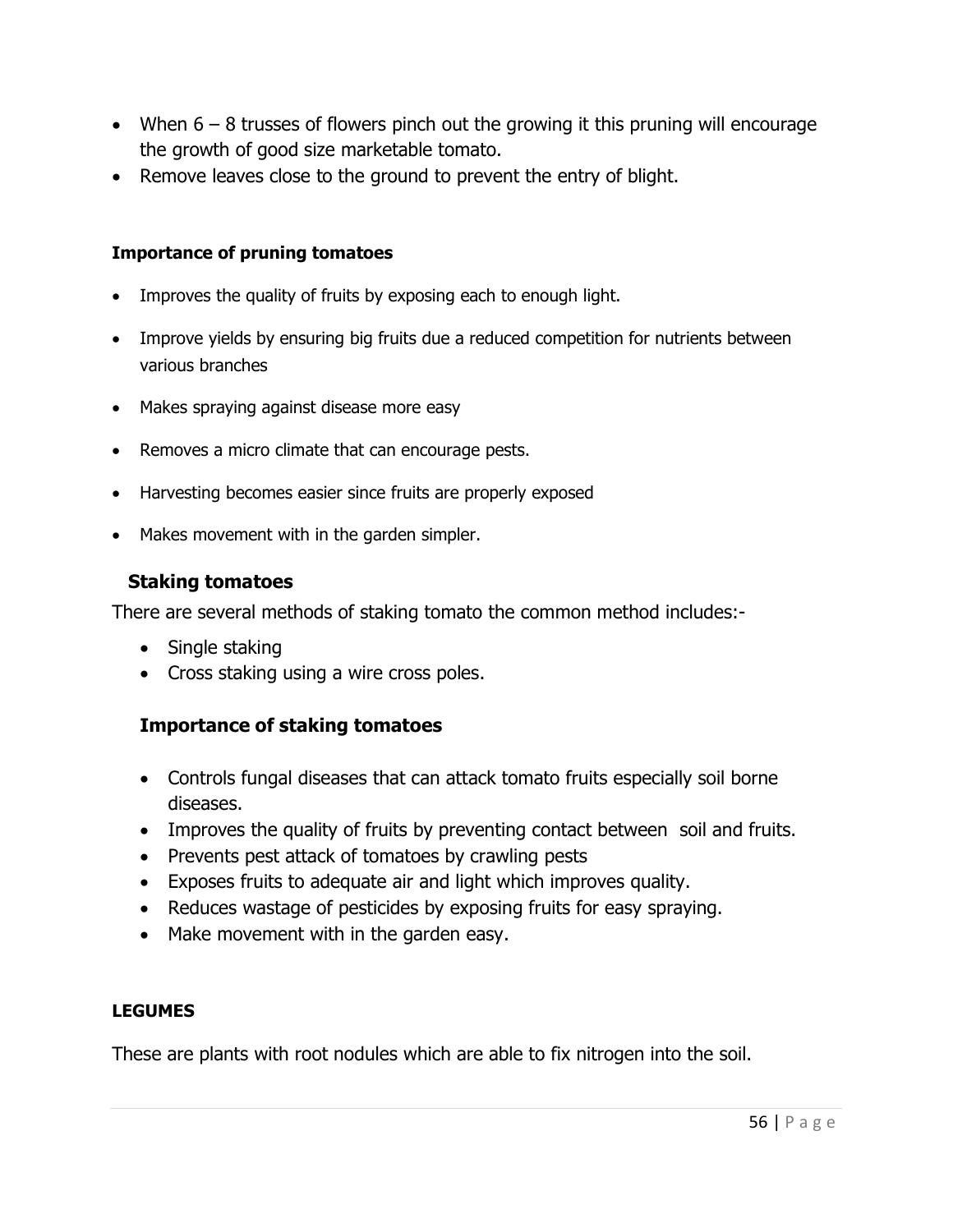## IMPORTANCE OF LEGUMES.

- They are good sources of protein for human and other animals e.g. soybeans, with a protein content of 38 – 40%
- In pasture they provide protein for grazing animals
- Symbolic bacteria in the root nodules of legumes fix atmospheric nitrogen into the soil.
- Fast growing leafy legumes are good for making green manure.
- Legumes grow and cover the ground very quickly hence can be used as cover crops.
- They are deep rooted hence help in recycling nutrient and opening up the soil thus increasing ration and infiltration.
- In any dry area legume shrub provide fodder for animals.
- Legumes regenerate faster and produce more nutritious vegetative parts hence can be continually grazed by animals.
- Some legumes are used in the manufacture of medicine and dyes
- Industrial products made from legumes such as ground nuts cake are fed to livestock.

## CHARACTERISTICS OF LEGUMES

- They have trifoliate net vein leaves.
- Most legumes have root nodules which contain nitrogen fixing bacteria\
- They bear pods which contain seeds.
- They have a tap root system.

# ROOT CROPS

They are crops which have swollen roots or under (ground stems) in which large quantities of starch are stored.

# IMPORTANCE OF GROWING ROOT CROPS.

- They grow in a variety of soil and can be good source of food for most of the areas.
- They require little labour and attention hence cheap to produce
- The tuber can lie in the ground until required and therefore available throughout the year.
- Most root crops are resistant to drought hence can be produced in area of little rainfall.
- Root crops are attacked by few pest and diseases as compared to other crops.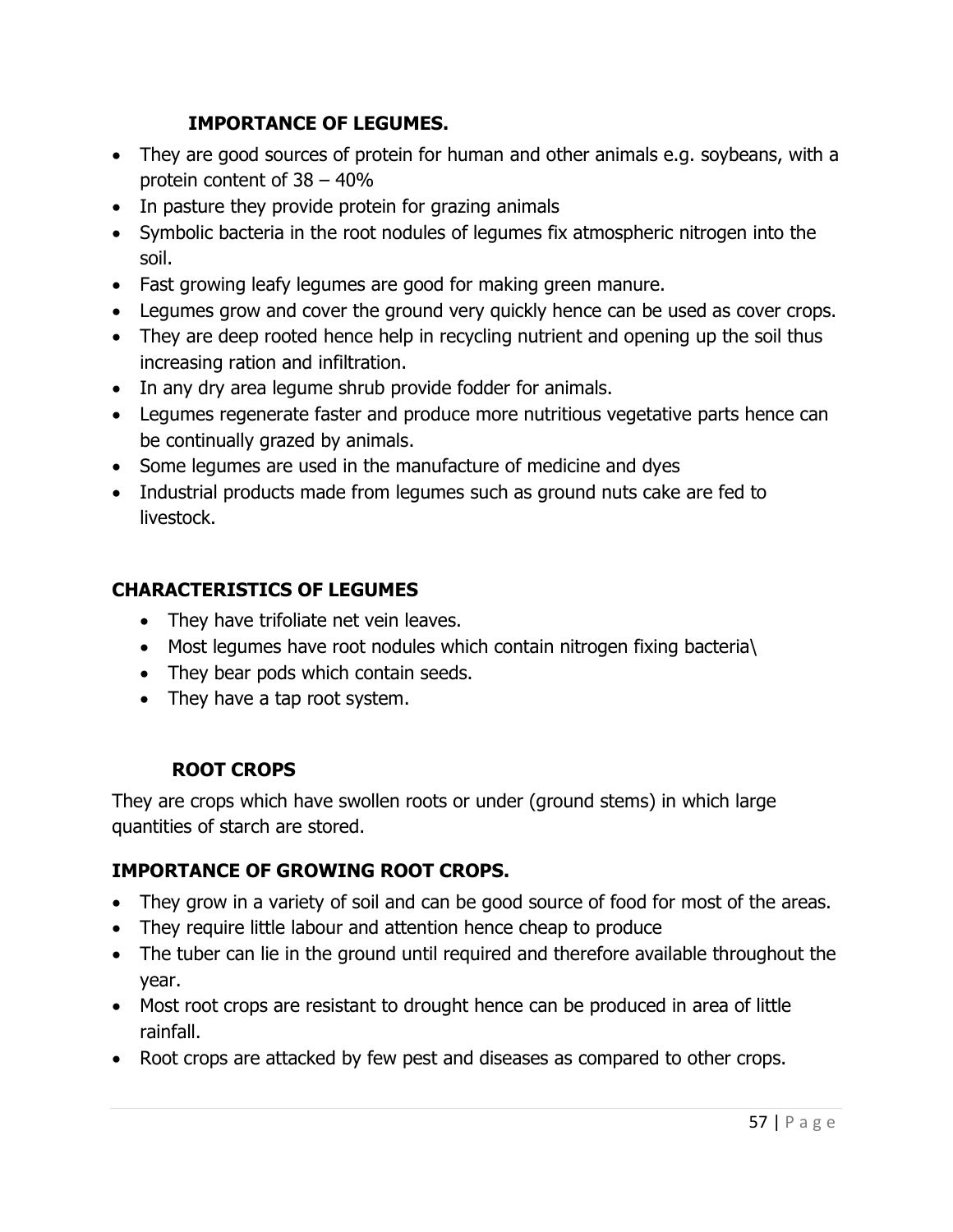- They are able to give high yield even in poor soil hence solving the problem of hunger.
- Compared to cereals and legumes, root crops require little processing before they are eaten.

## LIMITATION OF ROOT CROPS GROWING.

- They are bulky and therefore difficult and expensive to transport
- They have a high moisture content hence difficult to store.
- They are low in protein, fat, vitamin, and minerals hence needs supplementation.
- They are propagated vegetatively therefore the planting material is difficult to transport.

## PERENNIAL CROPS

These are crops which complete their life cycle in more than one year coffee, tea, cocoa, sisal, cashew nut, sugar cane, citrus fruits, pawpaw, banana, pineapple.

# IMPORTANCE OF GROWING PERENNIAL CROPS IN AN AGRICULTURE SYSTEM.

- The cost of establishing is spread over a number of gear hence can lower than that of annual.
- Harvesting is continuous after establishment which reduces Labour.
- They may be used as security in acquiring loans from the bank.
- They increase value of land whenever planted.
- The cost of controlling pest and disease is generally lower than that of annual.

## LIMITATION OF PERENNIAL CROP PRODUCTION

Require a lot of land to be grown because of their wide spacing.

- Perennial take long time to mature therefore waste long which could have been used for short term profitable crop.
- Some of the perennial require irrigation so a permanent water source may be necessary.
- Some perennial do not have seeds and therefore must be vegetatively propagated which is a bit expensive.
- The processing of these crops may have to be done on the farm reducing the land area that could be used for crops.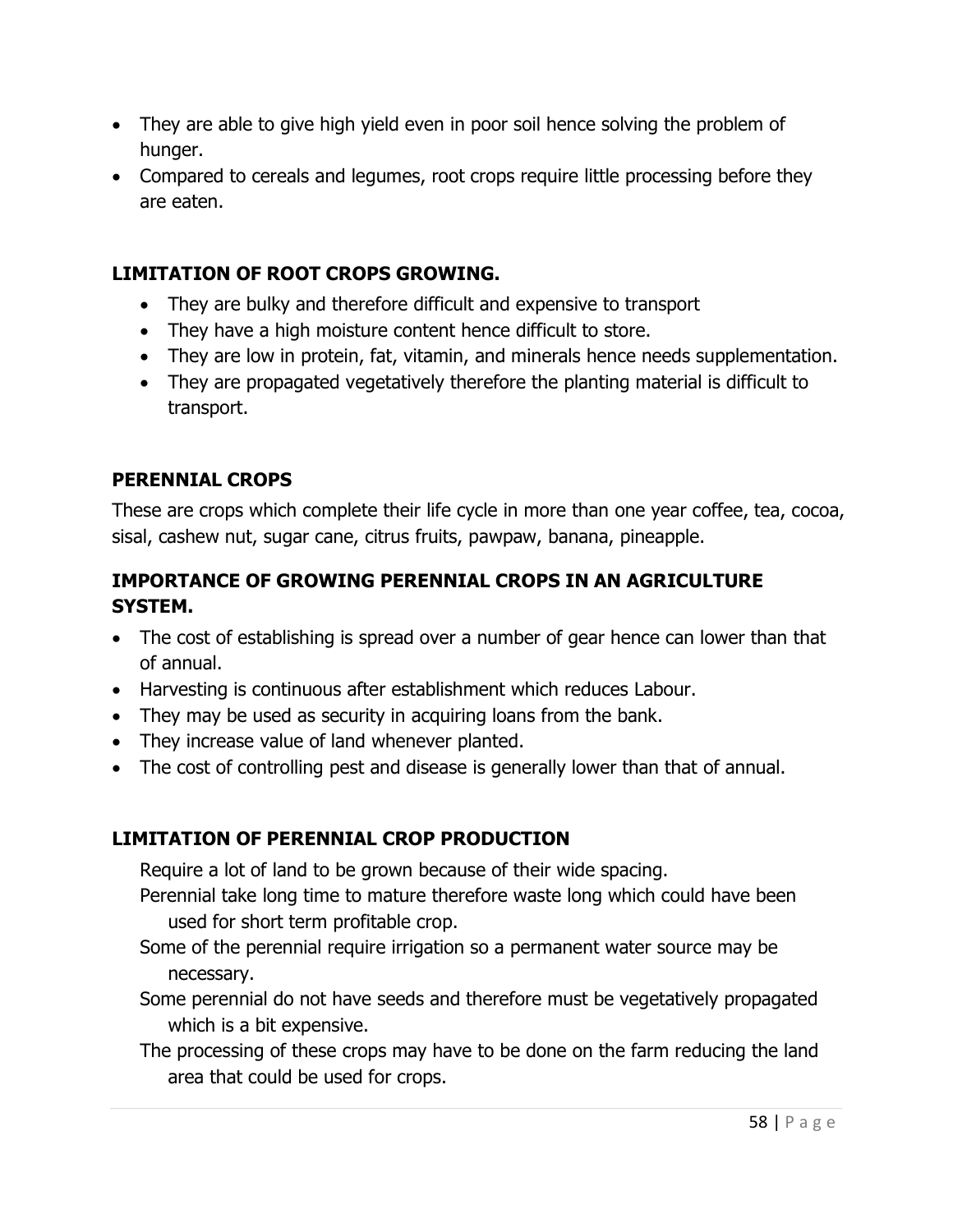The average yield for most perennials is low.

Perennials are very difficult to improve because breeding programmes are at along term nature and very expensive.

The perennials are also grouped into families e.g.

| 1.  | Rubiaceae       |       | Coffee                      |  |
|-----|-----------------|-------|-----------------------------|--|
| 2.  | Theacede        |       | Tea                         |  |
| 3.  | Sterculiaceae - | Cocoa |                             |  |
| 4.  | Anacardiaceae - |       | Cashew nut<br>Mango         |  |
| 5.  | Agavaceae       |       | <b>Sisal</b>                |  |
| 6.  | Graminae        |       | Sugar cane                  |  |
| 7.  | Rutaceae        |       | Citrus fruits               |  |
| 8.  | Caricaceae      |       | Papaw (Carica papaya)       |  |
| 9.  | Musaceae        |       | Banana                      |  |
| 10. | Bromeliaceae. - |       | Ananas cosmosus (pineapple) |  |

## GROWING COFFEE FROM NURSERY BED TO HARVESTING

Choose a suitable site with a good deep, well drained fertile soil from any shade. Plough the area a depth of 0.6m to a tilth i.e. deep ploughing Remove all plants roots, stones, weeds and break all big clods then level the soil using a rake.Incorporate manure i.e. compost manure or SSP. Sow/ plant seeds at a depth of 2.5m in a nursery bed at a spacing of 15cm by 15cm or 20cm x 20xm. Mulch and water thoroughly using watering can mulches are removed immediately after germination. Erect a shade to last atleast for one month. water regularly nursery life last for 1 ½ year weeding, thinning, pricking out should be done to avoid competition

control pest and disease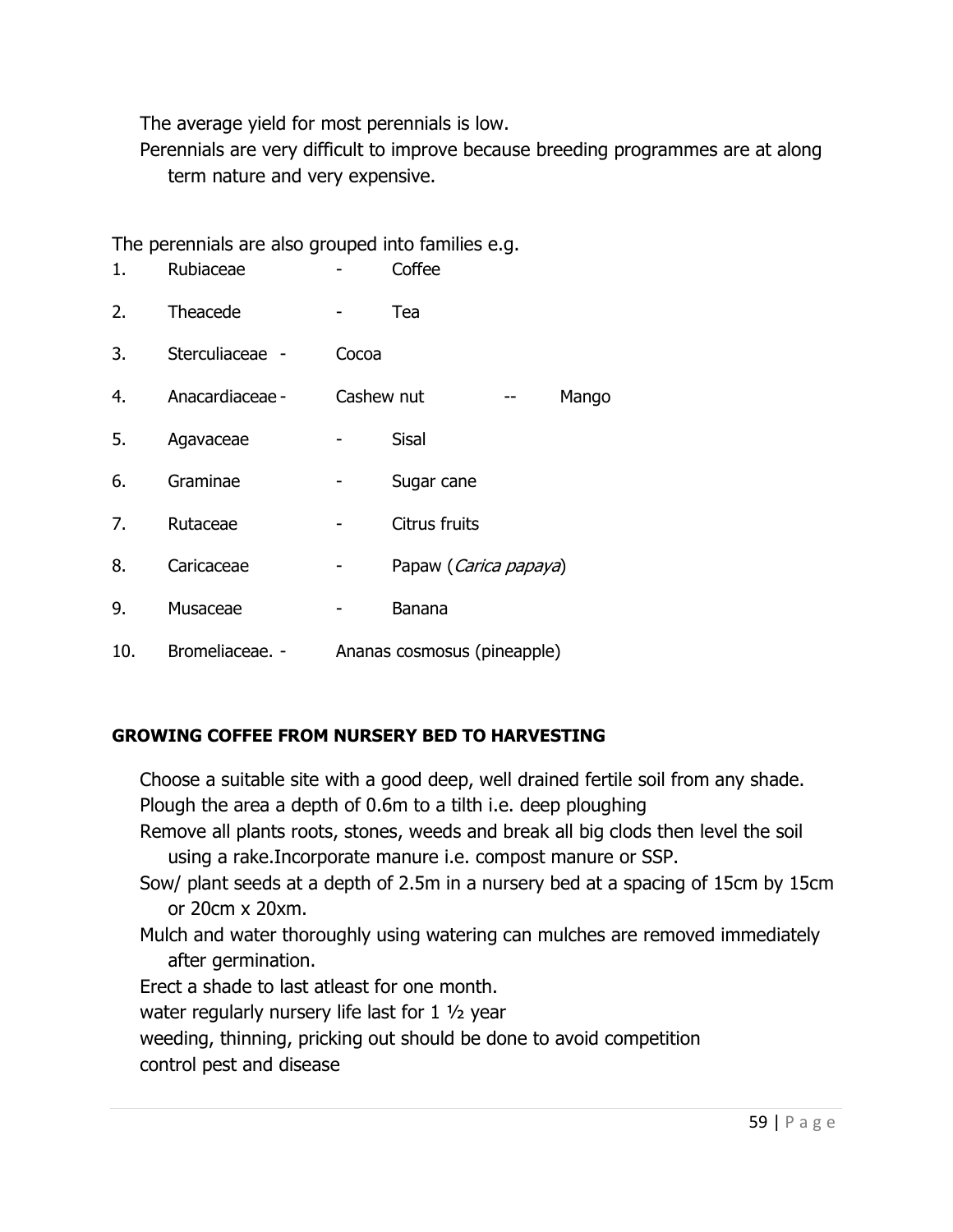- Hardening of the seedling before transplanting this is done by reducing water interval, reducing the shade.
- Only healthy, strong seedlings should be selected.
- Watering of the nursery to soften the soil to ease transplanting and reduce root damage.
- Transplanting should be done in the evening or in cool weather to reduce water from the seedlings.
- Thorough preparation of the seedbed by removing all tree stamps and roots or any other vegetation atleast two months before transplanting.
- Dig a hole two months before transplanting at a spacing of 2.7m x 2.7m and 60cm deep and 60cm wide.
- Fill the holes with a mixture of top soil and double supper phosphate or organic manure atleast 2 -3 weeks before planting.

Top soil and sub soil should not be mixed but filled to holes separately

Transplant at the beginning of rain after 1 ½ year when the plant is ready to leave the garden.

Provide temporary shade to the transplanted plant (seedlings)

Mulch around the seedling

Continue watering until the plant has fully emerged.

## Examples of coffee diseases.

Coffee berry disease.

Its caused by a fungus, which causes brown sunken spot on the berries making them difficult to pulp.

## Antestia bugs

This suck berries and cause zebra strip hey also feed on terminal bud and causes pan braking.

Control is by spraying with parathion and open pruning.

Other pests include:-

- Mealy bugs
- Coffee thrips
- Lace bugs
- Scale insect.

The above pest can be controlled by spraying with dieldrin and fenthion.

## Advantages of pruning coffee.

• It increases quality of berries by controlling over bearing.